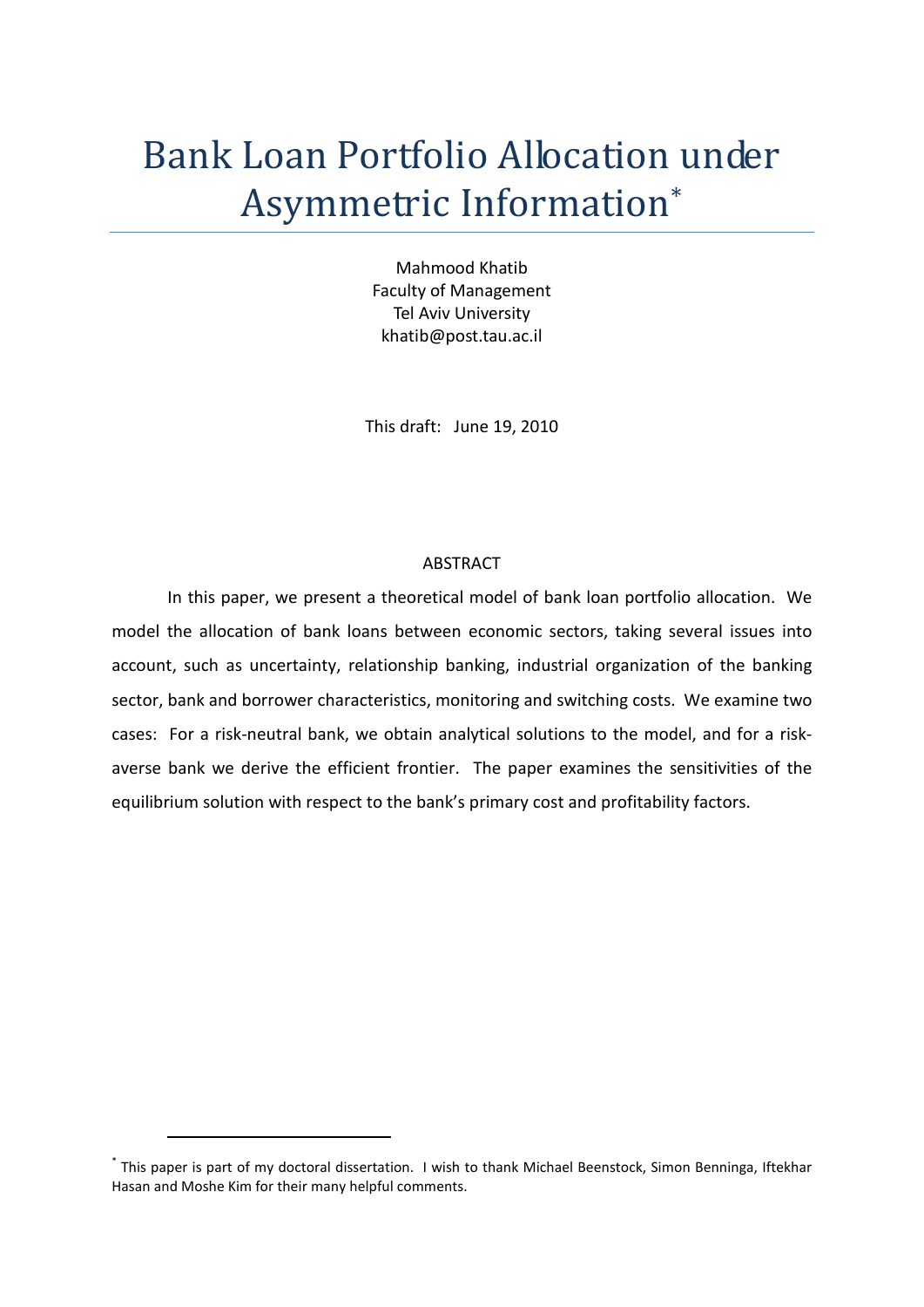# Bank Loan Portfolio Allocation under Asymmetric Information

# **1. Introduction**

A large body of literature has identified *asymmetric information* as the defining characteristic of credit markets. Banks that are considering offering funding to potential borrowers are faced with an information problem, to the extent that borrowers are usually more informed about their own firms than lenders. As a result, banks often wind up approving some loans that are ex-post unprofitable. These informational asymmetries lead to credit rationing equilibria (e.g., Stiglitz and Weiss 1981). In addition, they may invalidate other standard competitive market results (e.g., Broecker 1990) and affect the bank's loan and credit allocation. In this paper, we build an integrated theoretical model that describes the bank's loan allocation between different economic sectors. In this model, we attempt to integrate various aspects of the bank's loan allocation decision that have been discussed separately, but which have not been previously integrated into an equilibrium model. Our model discusses the following issues: uncertainty, relationship banking, industrial organization of the banking sector, bank and borrower characteristics, monitoring and switching costs.

Although in this paper our primary interest is a bank's loan allocation between economic sectors, it is useful to begin with a brief description of the theoretical and empirical literature on bank credit allocation between private and public sectors and bank credit allocation between large and small enterprisers. The importance of these issues is clear: Bank lending constitutes a major source of funding - both for individuals as well as for smaller businesses.<sup>[1](#page-1-0)</sup> Large businesses make heavy use of bank borrowing, as a form of

<span id="page-1-0"></span> $<sup>1</sup>$  SME financing is of great importance in transition countries, as small firms play an important role in the</sup> restructuring process by absorbing employees that lose their jobs in privatized, restructured or bankrupt stateowned enterprises (Kowalski and Janc 1999). Moreover, Calvo and Coricelli (1993) and Pawlowska and Mullineux (1999) show that the sharp decline in bank credit to Polish SMEs at the beginning of the transition process has significantly contributed to the heavy decline in output in this country. Carlin and Richthofen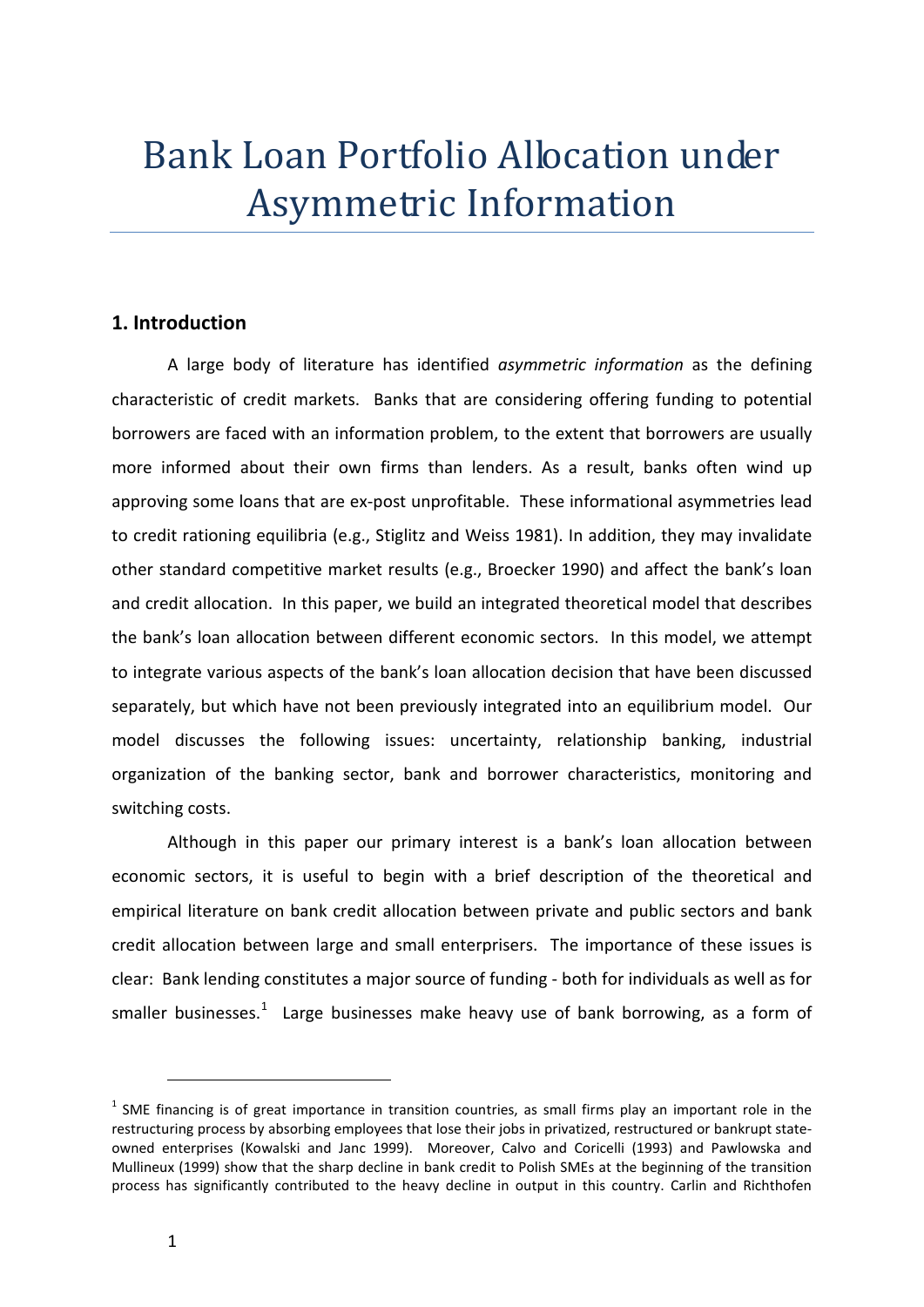short-term financing. Thus, the allocation of bank credit can have important practical consequences for the economy, and is a significant determinant of economic growth (see e.g. Levine 2005, Aghion 2006 and Papaioannou 2007). King and Levine (1993) study a panel of 77 countries and find that the degrees to which intermediaries allocate credit to private sector vs. the government or public enterprisers affect growth in these countries. Moreover, determining how the allocation of credit responds to shocks to the banking system may help us to better understand the channels by which the credit view of monetary policy works, and determine the relative impact of such policies across different sectors of the economy.

Dehesa et al. (2007) opines that banks are more willing to extend credit to the private sector if: (a) it is easy to obtain collateral; (b) there is timely information on borrowers' economic conditions through some institution; and (c) there is an efficient exchange of information which helps banks in their credit assessment decisions. Thus, the availability of information and the ability to return the credit during periods of distress are crucial aspects that affect banks' credit allocation between private and public sectors.

The literature on private/public bank allocation decision focuses on four primary factors. First, aggregate cross-country studies establish that a better **legal environment,** such as more reliable law enforcement by courts, not only fosters a bigger credit market but also shifts the composition of lending towards private sector capital formation.<sup>[2](#page-2-0)</sup> Second, a high **inflation** rate increases the variance of the risky asset, which leads to an increase in the fraction of a bank's portfolio invested in government denominated assets (Druck and Garibaldi, 2000). Third, an increase in **risk-based capital requirements** can cause a bank to shift from riskier private loans to less risky government bonds.<sup>[3](#page-2-1)</sup> Fourth, when **macroeconomic uncertainty** increases, the share of risky loans to total assets decreases, since uncertainty hinders a bank's ability to foresee investment opportunities.<sup>[4](#page-2-2)</sup>

Bank loan allocation between small business and big business has been discussed in both the empirical and theoretical literature. The bank's internal and external

<sup>(1995)</sup> find that the rapid growth of the SME sector and the availability of sufficient external funding for these firms, has contributed to the integration of the former East and West Germany.

<span id="page-2-0"></span> $^2$  See for example Haselmann and Wachtel (2006), La Porta et al. (1997, 1998), Berger and Udell (2006), Shvets (2005), Demirguc-Kunt and Maksimovic (1998), Pistor et al. (2000), Johnson et al. (1999), Chemin (2004), Johnson et al. (2002), and Fabbri and Padula (2001).

<span id="page-2-1"></span> $3$  See Thakor (1996), Passmore and Sharpe (1994), Furfine (2001), and Thampy (2004).

<span id="page-2-2"></span> $4$  See Baum et al. (2005), Quagliariello (2007) and references therein.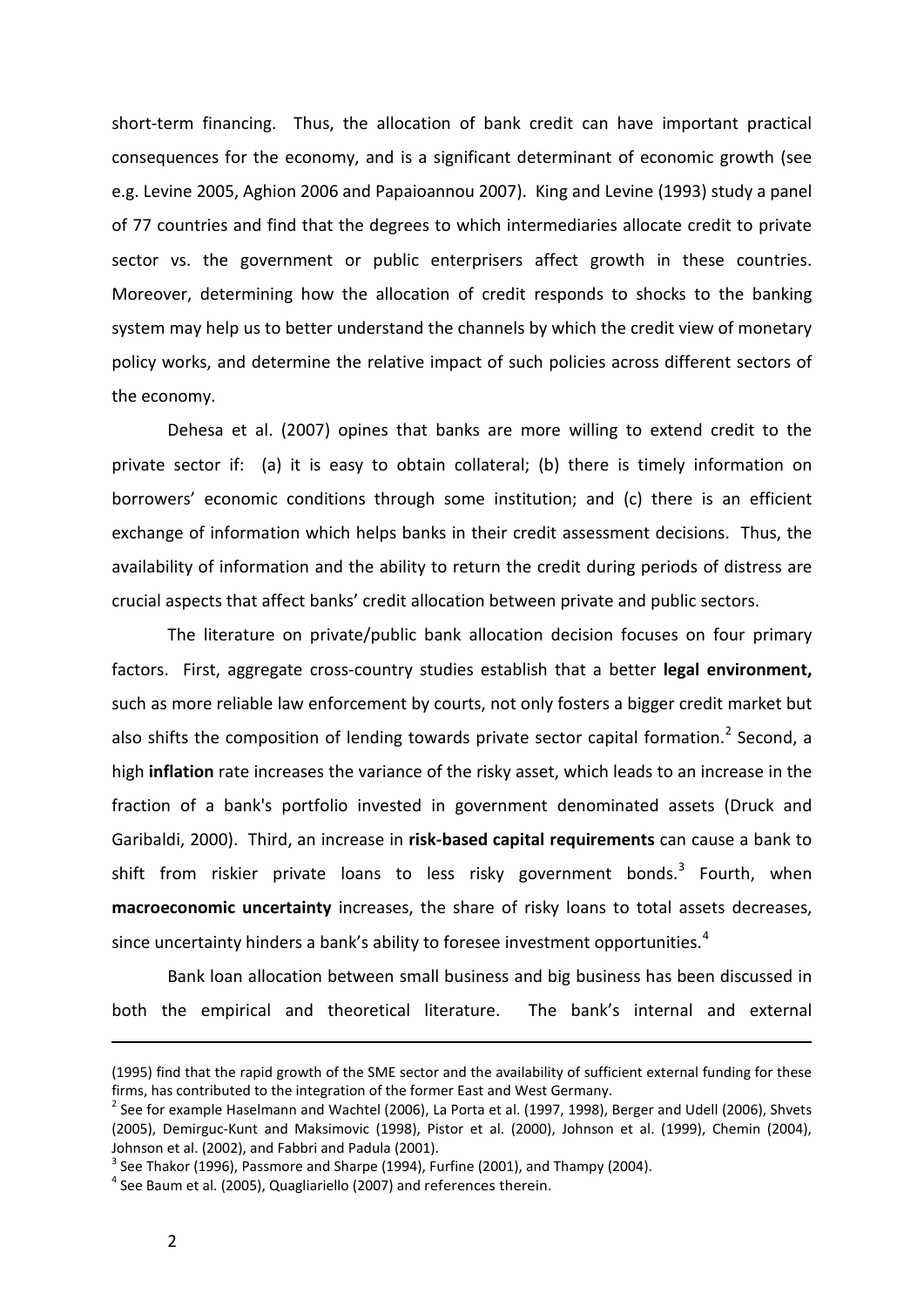environments affect this allocation. First, banking acquisitions and mergers may affect bank loan allocation by lowering the loan share of small business banks in favor of transactional activities.<sup>[5](#page-3-0)</sup> Second, large banks devote a lower proportion of their lending activity to small businesses than small banks.<sup>[6](#page-3-1)</sup> Third, Goldberg and White (1998) found that the loan portfolios of new banks contain a substantially higher percentage of small business loans. Fourth, as regards relationship banking: Petersen and Rajan (1994, 1995) find that the availability of credit to small businesses increases as banking relationships lengthen, or as competition in credit markets decreases.

In the remainder of this introduction, we review the literature on factors influencing banks' allocation decisions.

# **Industrial organization**

The market power of a financial institution is reflected in its charter value or growth option. The charter value derives from many sources, such as monopoly rents in issuing deposits, economies of scale, superior information in financial markets, reputation and regulatory constrains.<sup>[7](#page-3-2)</sup> Banks that operates in different economic sectors may have a different market power in each economic sector. Panzar and Rosse (1987) present a reduced form approach using industry or bank-level data that discriminates between perfect competition, monopolistic competition, and monopolies. Claessens and Laeven's study (2004) - the most comprehensive application to Panzar and Rosse's (1987) research was conducted in 50 countries and empirically shows that most banking markets are actually characterized by monopolistic competition.

The impact of bank market concentration on bank loan rates has been tested in many studies. For the most part, these studies show that employing US and international data and regressing bank loan rates on the HHI of market concentration has a positive impact. [8](#page-3-3)

<span id="page-3-0"></span><sup>&</sup>lt;sup>5</sup> See Alessandrini et al. (2006), Berger et al. (1999), Alessandrini et al. (2003), Stein (2002), Peek and Rosengren (1995, 1997), and references therein.<br><sup>6</sup> See Berger et al. (1999), Keeton (1995), Berger et al. (1995), Berger and Udell (1995), Peek and

<span id="page-3-1"></span>Rosengren (1996), Strahan and Wston (1996, 1998), and Cole et al. (1997).

<span id="page-3-2"></span> $<sup>7</sup>$  See Berger et al. (1995), Bourke (1989), Molyneux and Thornton (1992), Fama (1980, 1985), James (1987),</sup> Greenbaum et al. (1989), Rajan (1992), Dell'Ariccia and Marquez (2003), Dell'Ariccia et al*.* (1999), Berger et al. (2005), Petersen and Rajan (2002), and Salas and Saurina (2004).

<span id="page-3-3"></span> $8$  See references in Table 4 in Degryse et al. (2008).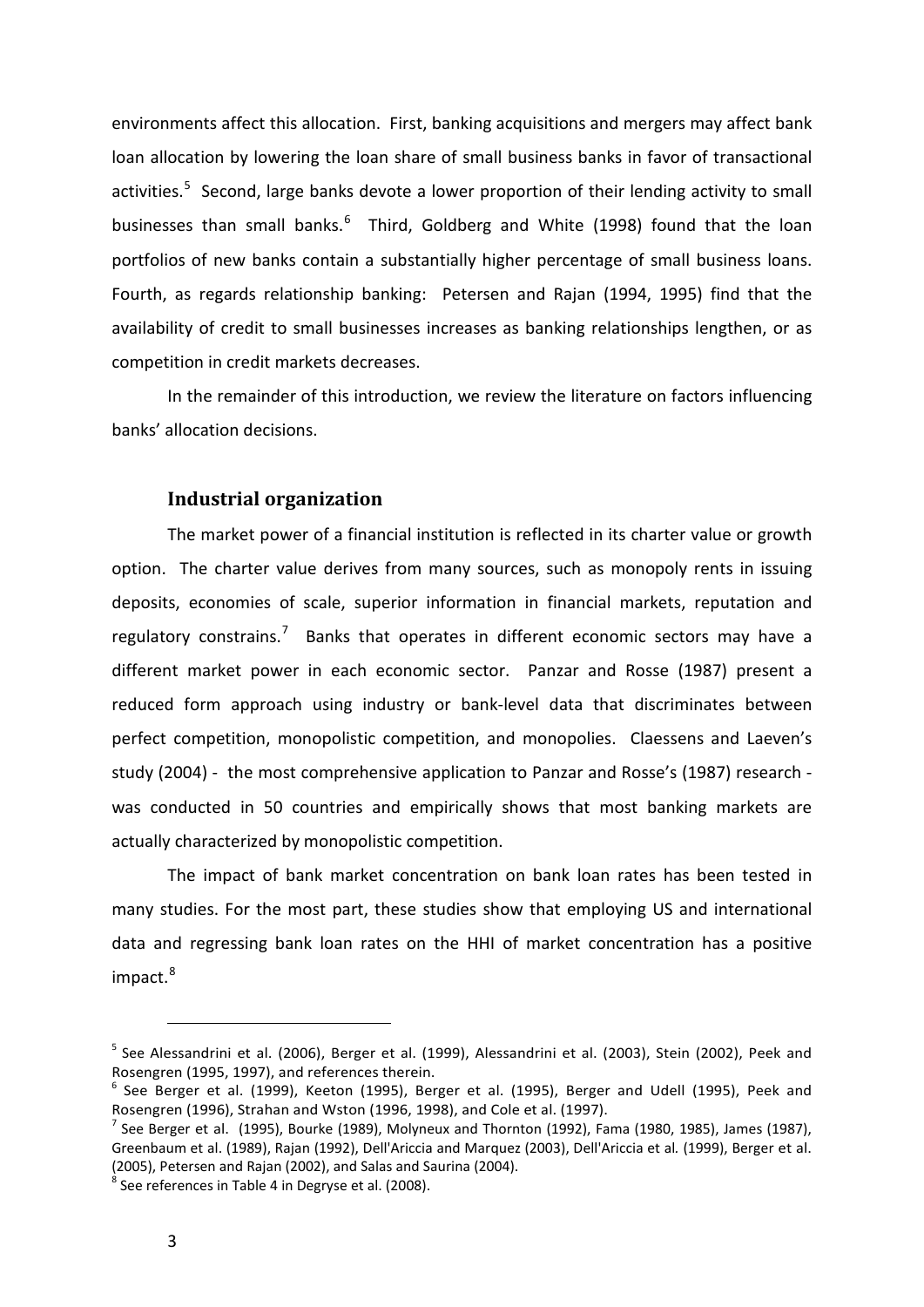On the other hand, less market power means more competition. Bank competition affects the efficiency of credit allocation. Moreover, bad loans are more likely, the larger the number of banks competing for customers (see Schnitzer 1998, Hellmann et al. 2000, Besanko and Thakor 1993, Broecker 1990 and Riordan 1993). Bergstresser (2004) finds evidence that increasing concentration has been associated with reductions in the flow of bank capital to construction and land development loans - the highest-risk category of commercial bank loans. Keeley (1990) examines the relationship between bank market power and risk-taking, and concludes that banks with reduced market power have an increased portfolio risk, and pay higher default premia on uninsured deposits. Gan (2004) examines the experience of savings and loans in Texas during that state's oil/banking/real estate crisis of the 1980s, and finds that exposure to competition increased risk-taking in this sample of financial institutions during this period.

A bank's size may also influence its customer profile. Larger banks may have a comparative advantage in lending to larger customers, as they can exploit scale economies in evaluating the hard information that tends to be available for such customers. Smaller banks, however, may not be able to lend to larger companies because of size limitations, i.e. they are more constrained by regulatory lending limits. Small banks may also have a comparative advantage in processing soft information on SMEs, and small businesses may only be served on the basis of direct contact and soft information. Alternatively, large banks mainly lend to distant, large firms employing predominantly hard information in the loan decision.<sup>[9](#page-4-0)</sup>

# **Relationship banking**

Boot (2000), in his summary paper on relationship banking, argues that banks develop close relationships with borrowers over time, as they gather information about the borrowers. There are two types of information: "hard" information (for example, accounting numbers, financial ratios, etc.) can be passed on easily within the organization,

<span id="page-4-0"></span> $9$  See Berg, S. and M. Kim (1998), Berger et al. (1998), Keeton (1995), Berger et al. (1995), Berger and Udell (1995), Peek and Rosengren (1996), Strahan and Weston (1996, 1998), Cole, Goldberg, and White (1997), Levonian (1996), Gilbert and Belongia (1988), Berger et al. (2005), Cole et al. (2004), Uchida et al. (2006), and Strahan (2007).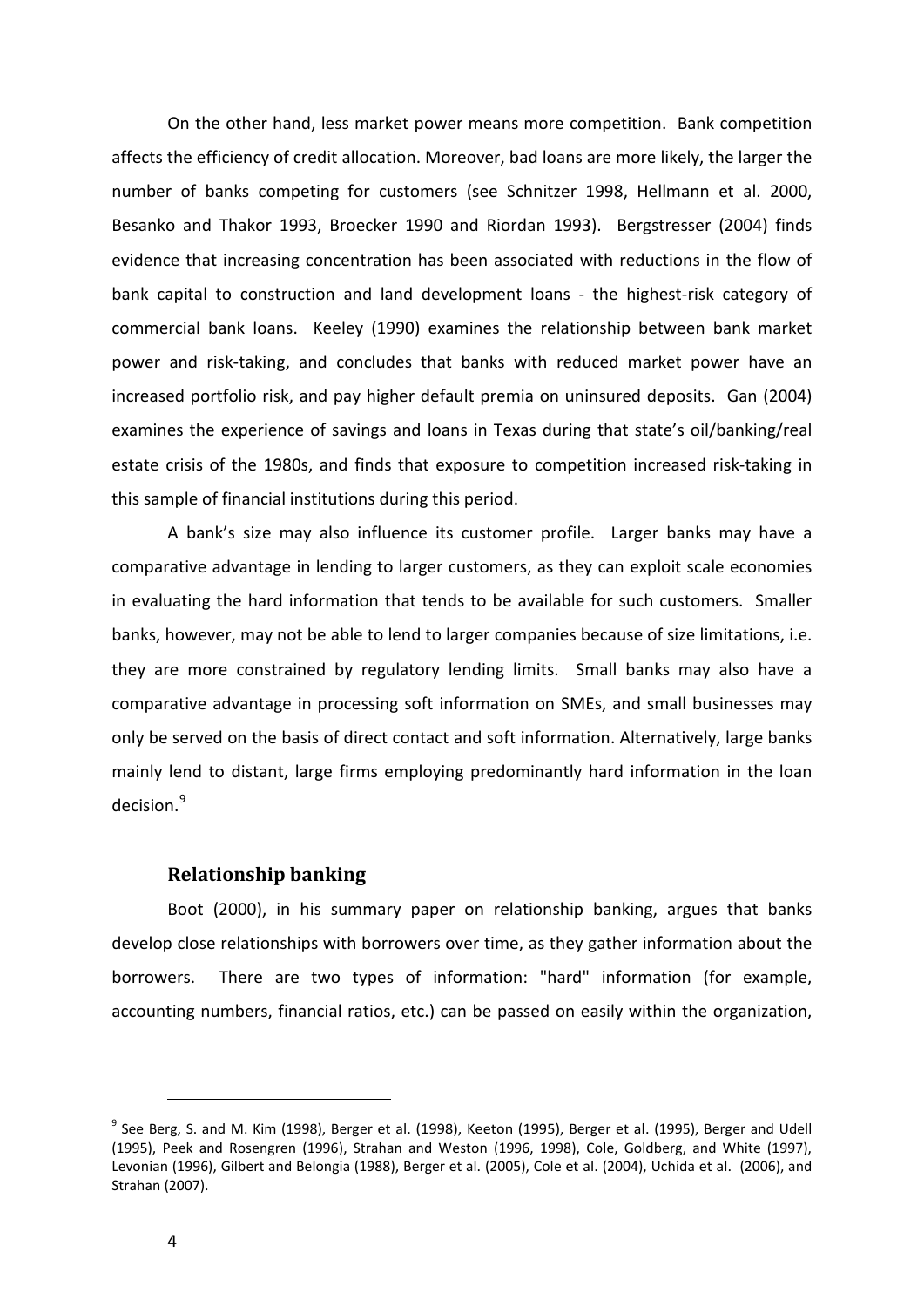while "soft" information (for example, a character assessment, and the degree of trust) is much harder to rely on (Degryse et al. 2008).<sup>[10](#page-5-0)</sup>

The proprietary information about borrowers that banks obtain as part of their relationships may give them an information monopoly (Greenbaum et al. 1989). This happens because the informational advantage of inside banks, compared to outside banks, may imply that firms face informational switching costs when they are willing to borrow from outside banks or other finance providers (Degryse et al. 2008). In this case, the bank extracts a higher profit or higher interest rate from captured and lock-in (opaque) borrowers than from those borrowers who have ready access to other financing alternatives (Ausubel 1991). Kim et al. (2005) point estimate of the switching cost, obtained from panel data for Norwegian bank loans, is 4.12%, suggesting that switching costs are substantial in this market.

Proximity between the bank and the borrower, as a result of relationship banking, has been shown to facilitate monitoring and screening and can overcome problems of asymmetric information (see Rajan and Winton 1995). Dell'Ariccia et al. (1999) and Dell'Ariccia (1998) argue that banks obtain information about prospective clients from previous lending arrangements, and are therefore better able to distinguish the good and bad risks among borrowers with whom they have established a relationship, than among borrowers who are new and unknown to them.

Most studies find that relationship borrowers have better access to credit.<sup>[11](#page-5-1)</sup> A bank that has a strong relationship with a firm is more likely to extend credit to the firm in response to its financial deterioration, than a non-relationship lender (Peek and Rosengren 2004, Kobayashi et al. 2002).

<span id="page-5-0"></span> $10$  There are several defining characteristics of bank relationships, as defined in Degryse et al. (2008): (a) *Duration* is the length of time the relationship between the customer and the bank has continued. (b) *Scope* is the number of lending and non-lending products that a bank cross-sells to a firm. (c) *Number* (or Concentration) is the number of bank relationships the firm maintains, and the resulting concentration of borrowing (and other products obtained) at the bank, as firms often borrow extensively from one relationship lender, borrowing smaller amounts from multiple arm's length lenders. (d) *Bank control* is another dimension of the bank-firm relationship; a bank can own equity in the firm or may also dispatch board members - the socalled "bankers on board."

<span id="page-5-1"></span> $11$  See the reference in Table 15. Panel C in Degryse et al. (2008).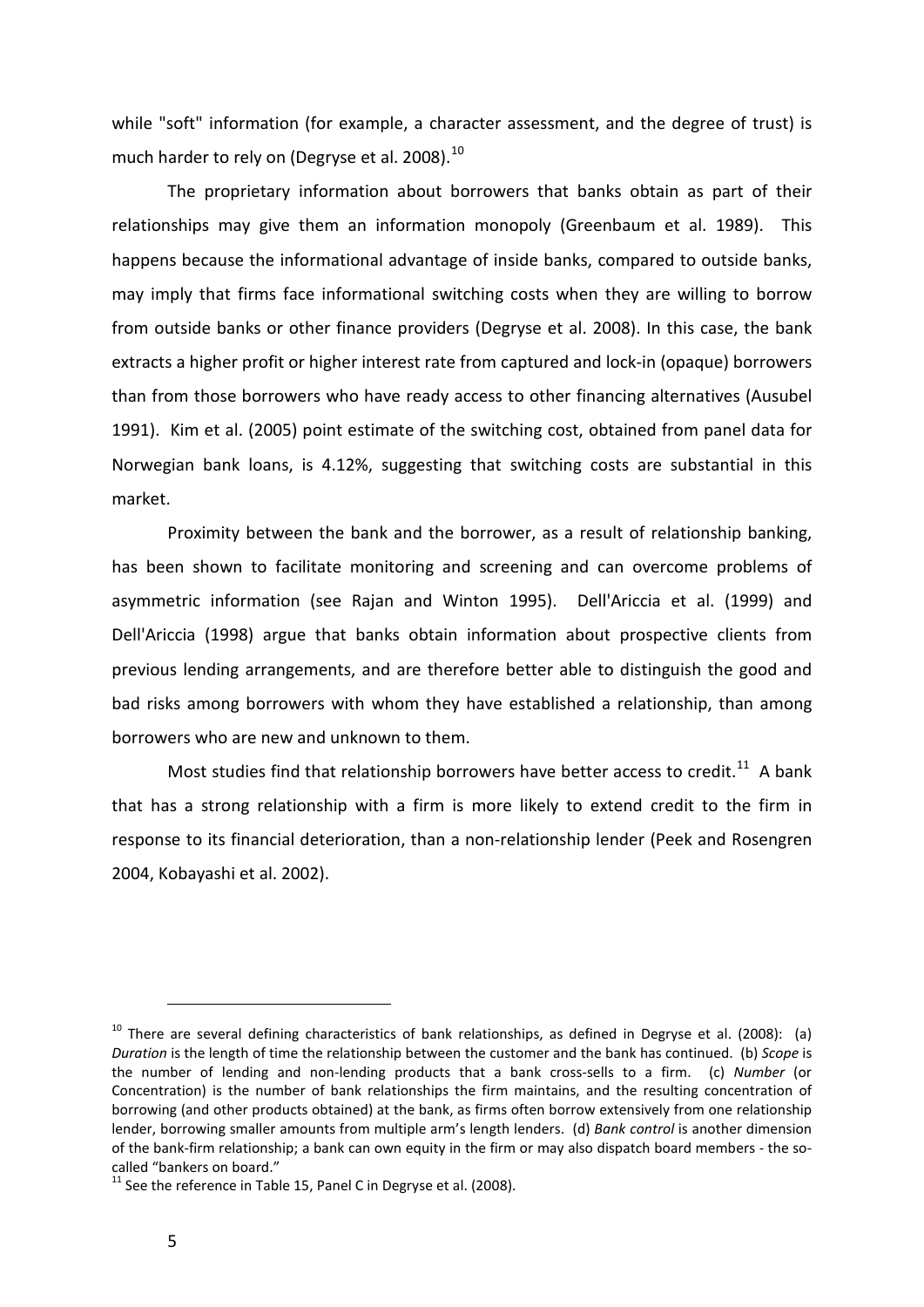# **Macroeconomic conditions**

Bank lending is *procyclical*; banks expand their loan portfolio in a business cycle upturn and reduce it over a downturn. $12$  Although causality is a subject for dispute, recessions are often preceded by a sharp spike in the percentage of banks reporting a tightening of lending standards. $^{13}$  $^{13}$  $^{13}$ 

When forced to reduce lending, banks will reallocate their portfolio towards more opaque borrowers. This reallocation, which we call a "*flight to captivity"* may coexist with the *"flight to quality"*, where banks faced with increased market interest rates tend to reduce lending to lower quality borrowers. $14$  Baum et al. (2004) find that when faced with financial constraints managers restrict overinvestment in low quality projects, and use the flexibility of internal capital markets to provide funding for more valuable investment projects.

# **Collateral and recovery rate**

*Collateral* can be used as a screening device; entrepreneurs are screened according to the amounts of collateral that they provide and the investments that they undertake.<sup>[15](#page-6-3)</sup> Vennet et al. (2004) argue that the value of collateral is likely to be procyclical; asymmetric information will be relatively high in business cycle downturns and relatively low in booms. This implies that bank intermediation becomes riskier during downturns through a reduction in the value of collateral attached to outstanding loans, and an increase in the degree of asymmetric information. Furthermore, markets for collateral goods are very illiquid, due to strong insider-control (Berglof 1995, and Belyanova and Rozinsky 1995). Moreover, Dermine and de Carvalho (2006), using data from BCP Bank in Portugal, empirically prove that recovery rate is positively correlated with collateral rate.

<span id="page-6-0"></span> $12$  See, for example, Borio et al. (2001), Ayuso et al. (2004), Lown and Morgan (2002,2006), Lown et al. (2000), and Asea and Blomberg (1998).

 $^{13}$  See Lown and Morgan (2002) and Asea and Blomberg (1998).

<span id="page-6-2"></span><span id="page-6-1"></span><sup>&</sup>lt;sup>14</sup> A large body of literature has examined this phenomenon, see for example, Dell'Ariccia and Marquez (2000), Asea and Blomberg (1998), Lang and Nakamura (1995), Bernanke et al. (1998), and the references therein).

<span id="page-6-3"></span><sup>15</sup> The bank can also use *maturity* as a screening device; lenders limit their exposure by forcing riskier borrowers to take short-term loans (Gottesman and G. Robert 2004).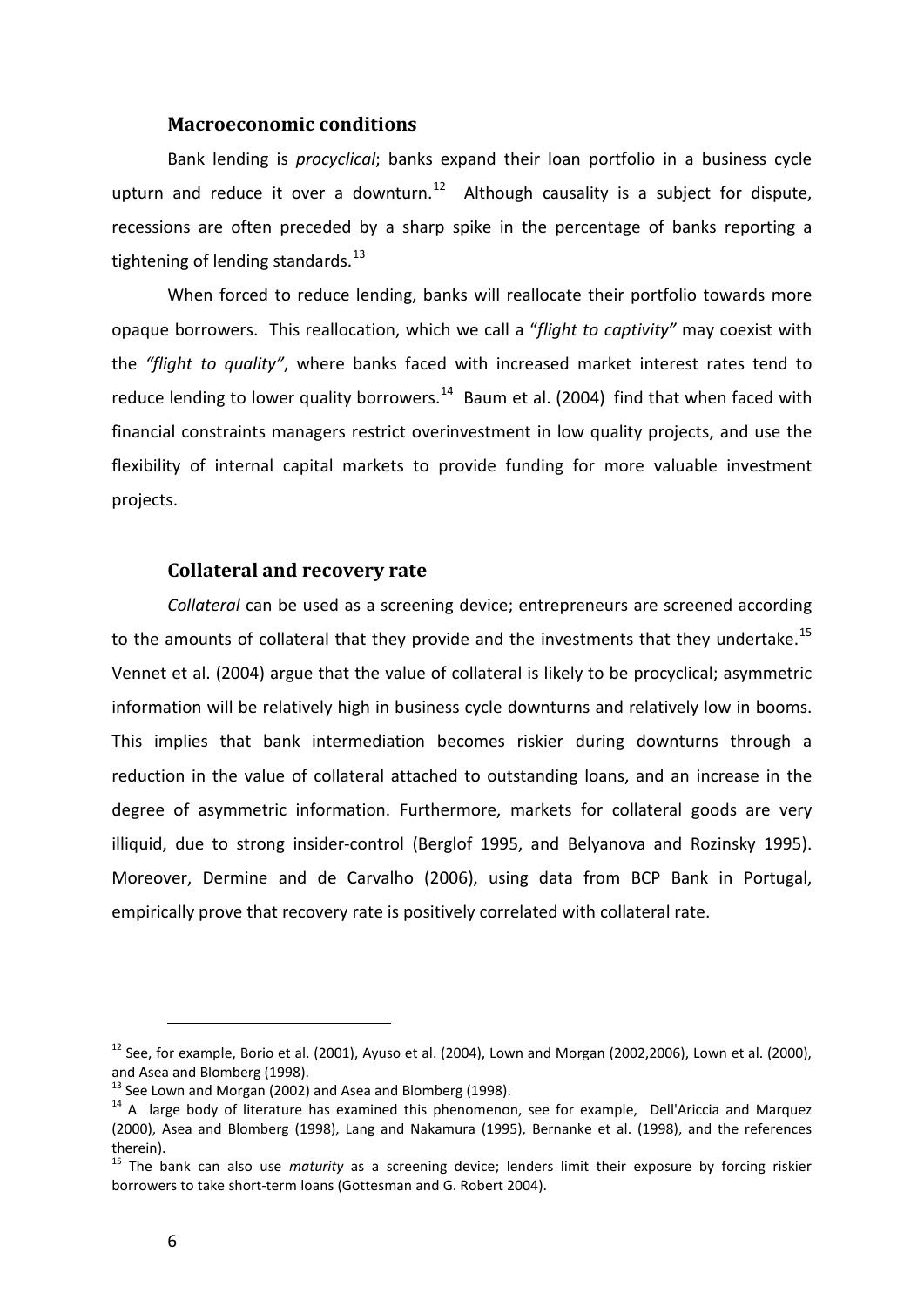# **Portion of successful loans**

We briefly survey various theories relating to problematic loans. The classic theory is the "moral hazard" hypothesis, which attributes excessive risk-taking behavior to a situation where another party bears part of the risk and cannot easily charge for or prevent this risk-taking. Moral hazard considerations feature in much of the bank loan literature.<sup>[16](#page-7-0)</sup>

Other aspects of problem loans are discussed in the literature. Guttentag and Herring (1984), for example, argue that *disaster myopia* arises when it is impossible to assign a probability to a future event. Such an event might be the result of a change in the economic regime, a change in the regulatory framework or either a natural or man-made disaster. If managers cannot discount the effects of a future negative event, then they may be more prone to credit expansion and, when the event happens, drastically cut lending.

Under the "bad luck" hypothesis**,** external events (e.g., a local plant closing) may precipitate an increase in problem loans for the bank.<sup>[17](#page-7-1)</sup> Alternatively, under the "bad management" hypothesis, low measured cost efficiency is a signal of poor senior management practices, which apply to both day-to-day operations and to loan portfolio management. [18](#page-7-2)

## **Monitoring**

The downside risk of borrowing firms translates into the riskiness of the loans held by financial institutions and banks. Thus, quality- delegated monitoring directly affects the endogenous quality of their loans and, in turn, their default risk. Incentives to monitor are affected by the downside risk of the firms to which it lends (Jensen and Meckling (1976), Myers (1977)). The monitoring may be more effective during economic booms. During a positive economic period, borrowers are more motivated to be transparent than during a bad period. The basic rationale is that when everything is going well, the bank should invest

<span id="page-7-0"></span><sup>&</sup>lt;sup>16</sup> For example, Stiglitz and Weiss (1981), Diamond (1984), Keeley (1990), Hoff and Stiglitz (1997), Hellmann et al. (2000), Matutes and Vives (2000), Allen and Gale (2003), Repullo (2004), Boyd and De Nicolò (2005), Martinez and Repullo (2007).

<span id="page-7-1"></span><sup>&</sup>lt;sup>17</sup> See for example Berger and DeYoung (1997), Kaminsky and Reinhart (1999), Calomiris and Mason (2000), Gambera (2000), Pesola (2001), Daly et al. (2003), Nuxoll et al. (2003), Salas and Saurina (2002), Gambacorta and Mistrulli (2004), Quagliariello (2009).

<span id="page-7-2"></span><sup>&</sup>lt;sup>18</sup> See for example Kwan and Eisenbeis (1994), Rajan (1994), Peristiani (1997), DeYoung (1998), Hellman et al. (2000), Berger and Udell (2004).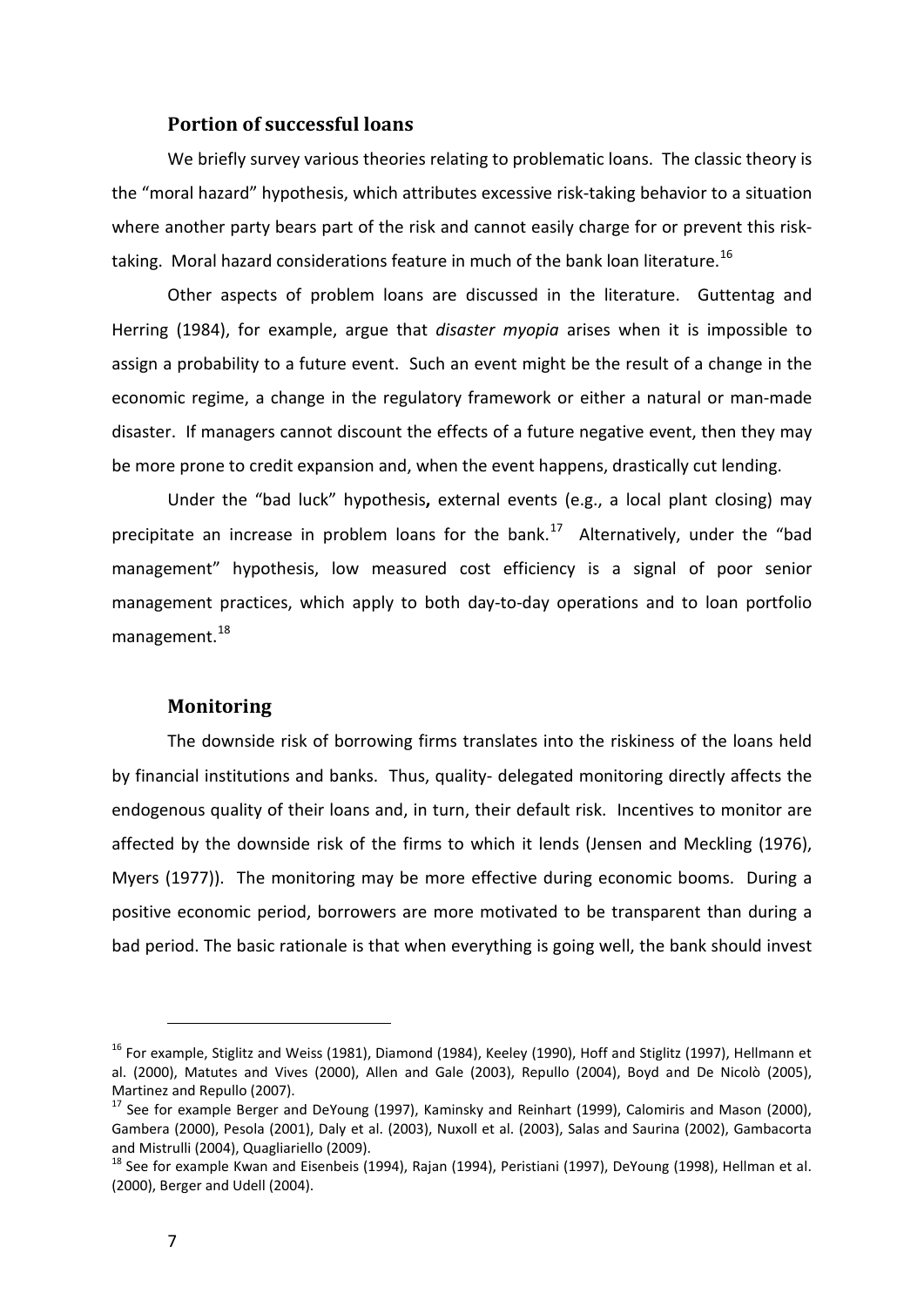more effort to achieve the same degree of transparency during bad periods as it enjoys during good periods.

Hence, we see that banks often use collateral as a screening device. A bank that asks for less collateral should invest more in its monitoring efforts, in order to maintain loan quality. In our model, we will try to show that a trade-off exists between screening and monitoring.

# **Creditors' legal rights and risk-based capital requirements**

Haselmann and Wachtel (2006) empirically find that differences in the legal environment are an important determinant of bank loan portfolios' composition. Better legal systems are associated with less lending to low-asymmetric information customers, such as large and government-owned enterprises. Similarly, when bankers have positive perceptions of the legal environment, there tends to be relatively more lending to information-opaque borrowers, such as SMEs and mortgage borrowers. Consequently, a better legal environment not only fosters a bigger credit market, as established in aggregate cross-country studies, but also shifts the composition of lending towards private sector capital formation.

# **Bank ownership**

Empirical evidence suggests that "outside" lenders often face difficulties (or hesitate) in extending credit to mainly small local firms. The local nature of most small enterprises makes monitoring easier for locally-based institutions.<sup>[19](#page-8-0)</sup> This happens, in particular, when existing relationships between incumbent banks and borrowers are strong (Bergstrom et al. 1994) or when local judicial enforcement of creditors' rights is poor (Fabbri and Padula 2004 and Bianco et al. 2005). A recent paper by Berger et al. (2004) reveals that higher shares of community banks in local bank markets are associated with more overall bank lending, faster GDP growth, and higher SME employment.

<span id="page-8-0"></span><sup>&</sup>lt;sup>19</sup> See Shaffer (1998), Berger et al. (2001), Harm (2001), Guiso et al. (2004), Berger and Udell (2002), DeYoung et al. (1999) and Berger et al. (2001).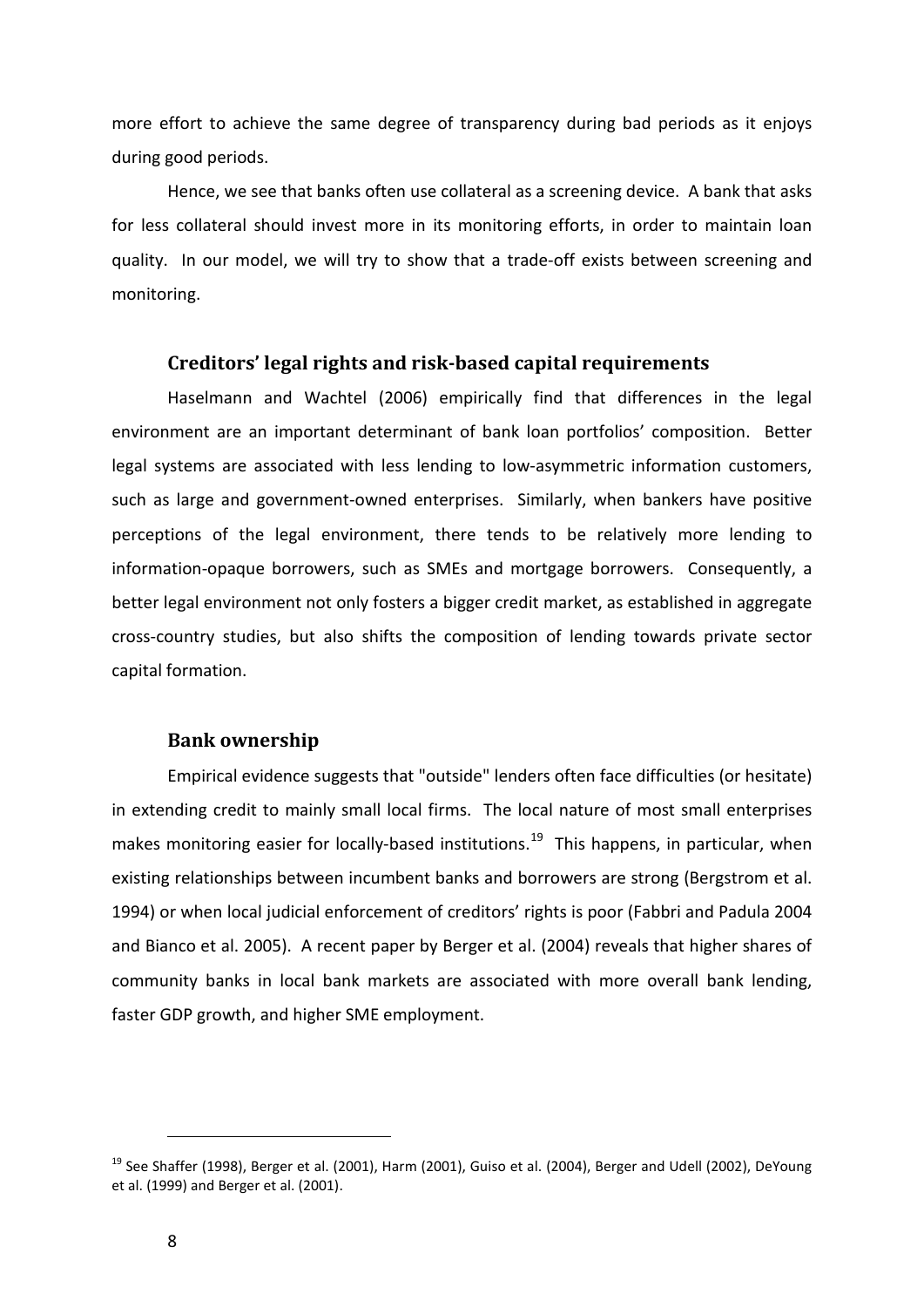# **Summary**

In the remaining sections of this paper we construct a theoretical model of banking that integrates significant aspects of the literature discussed above. Section 2 discusses the theoretical model, Section 3 proves results for a risk-neutral bank, Section 4 simulates and calibrates the model, and Section 5 presents conclusions.

| Table 1: Summary of literature |             |                                                                                                                 |  |
|--------------------------------|-------------|-----------------------------------------------------------------------------------------------------------------|--|
| Industrial<br>Organization     | IO.1        | Banking markets are actually characterized by monopolistic competition.                                         |  |
|                                | IO.2        | The impact of bank market concentration on bank loan rates is positive.                                         |  |
|                                | IO.3        | Bad loans are more likely, the larger the number of banks competing for<br>customers.                           |  |
|                                | IO.4        | Large banks devote a lower proportion of their lending activity to small<br>businesses than small banks.        |  |
| Relationship                   | RB.1        | Relationship banking facilitates monitoring and screening and increases the rate<br>of successful loans.        |  |
| banking                        | <b>RB.2</b> | Relationship banking gives banks an information monopoly.                                                       |  |
|                                | RB.3        | Relationship borrowers have better access to credit.                                                            |  |
| Macroeconomic<br>conditions    | MC.1        | Banks expand their loan portfolio in a business cycle upturn, and reduce it over a<br>downturn.                 |  |
| Collateral and                 | CR.1        | Collateral can be used as a screening device.                                                                   |  |
|                                | CR.1.a      | Increasing collateral increases the portion of successful loans.                                                |  |
|                                | CR.1.b      | Increasing collateral has a negative effect on the demand for loans.                                            |  |
| Recovery rate                  | CR.2        | Increasing collateral increases the recovery rate.                                                              |  |
|                                | CR.3        | The value of collateral is likely to be pro-cyclical; this causes the recovery rate to<br>also be pro-cyclical. |  |
| Portion of<br>successful loans | PS.1        | The portion of successful loans is pro-cyclical.                                                                |  |
|                                | M.1         | The quality of a bank's delegated monitoring directly affects the quality of its<br>loans.                      |  |
| Monitoring                     | M.2         | Incentives to monitor are affected by the borrower's downside risk.                                             |  |
|                                | M.3         | There is a trade-off between screening and monitoring.                                                          |  |
| Creditors' legal<br>rights     | LR.1        | Better legal systems are associated with more lending to SMEs and mortgage<br>borrowers.                        |  |
| <b>Bank ownership</b>          | <b>BO.1</b> | Outside lenders often face difficulties (or hesitate) in extending credit to mainly<br>small local firms.       |  |

Table 1 summarizes the previous literature review.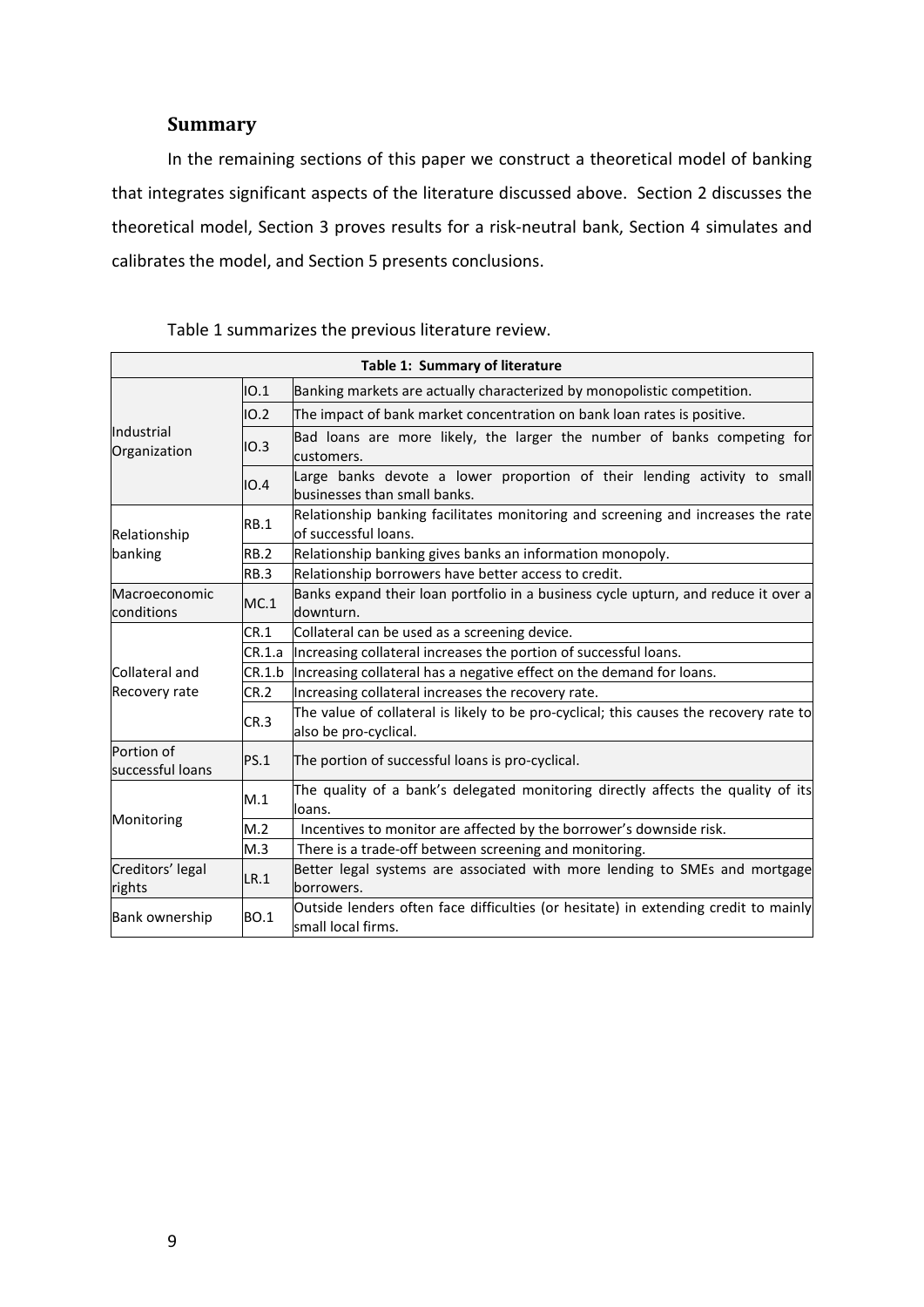# **2. The theoretical model**

In this section, we build an integrated theoretical model of a bank. The profitmaximizing bank in our model faces heterogeneous demand functions in each economic sector. The bank in our model has two decisions that must be made: loan allocation between economic sectors and how much should be invested in monitoring. Our bank is an incumbent and uses all the information gathered from its past activities and experience.

Our model is a two-date, two-period model. We assume that a profit-maximizing bank i can allocate loans between two sectors, and that the total bank loan portfolio is *Li* .  $\{\alpha_{i1}, \alpha_{i2} = 1-\alpha_{i1}\}$  is the proportion of bank i's loans to sectors 1 and 2. We assume all costs to be variable costs.<sup>20</sup>





The existing loan portfolio allocation is denoted by  $\alpha^p = \{\alpha^p_i, \alpha^p_{i2} = 1 - \alpha^p_{i1}\}\.$  A firm faces switching costs if it wants to switch from its current bank to another bank, while a bank faces switching costs if it wants to switch from its current loan sector allocation to another. We assume that there is a quadratic switching cost (SC<sub>i</sub>) that the bank pays if it wants to switch from an existing allocation ( $\alpha^p$ ), to another allocation ( $\alpha$ ):

$$
(2.1) \tSCi = 2sci \cdot ((\alpha_{i1} - \alpha_{i1}^p) \cdot \overline{L}_i)^2
$$

<sup>20</sup> In portfolio management, we traditionally distinguish between two methods of asset allocation. The *topdown* method consists of allocating capital to different asset classes, and then selecting the best securities within each asset class, while in the *bottom-up* approach, we directly select the best securities. The classical portfolio allocation approach is not feasible in bank loan allocation because the expected return and the variance in bank loan allocation are functions of the allocation. Second, modern portfolio theory is mainly about finding optimal risk/return trade-offs for (financial) assets. Unfortunately, loan portfolio adjustments cannot occur instantaneously, like in most other asset categories. Third, in most cases, the bank has accurate knowledge of its expected returns and risks. As for the correlation matrix, the problem is more complex: the bank does not have enough internal data and information to estimate it accurately. Still, the problem is more complicated for the correlation matrix of individual loans because some of these loans are not traded in the stock market, like the loans of small firms and private individuals.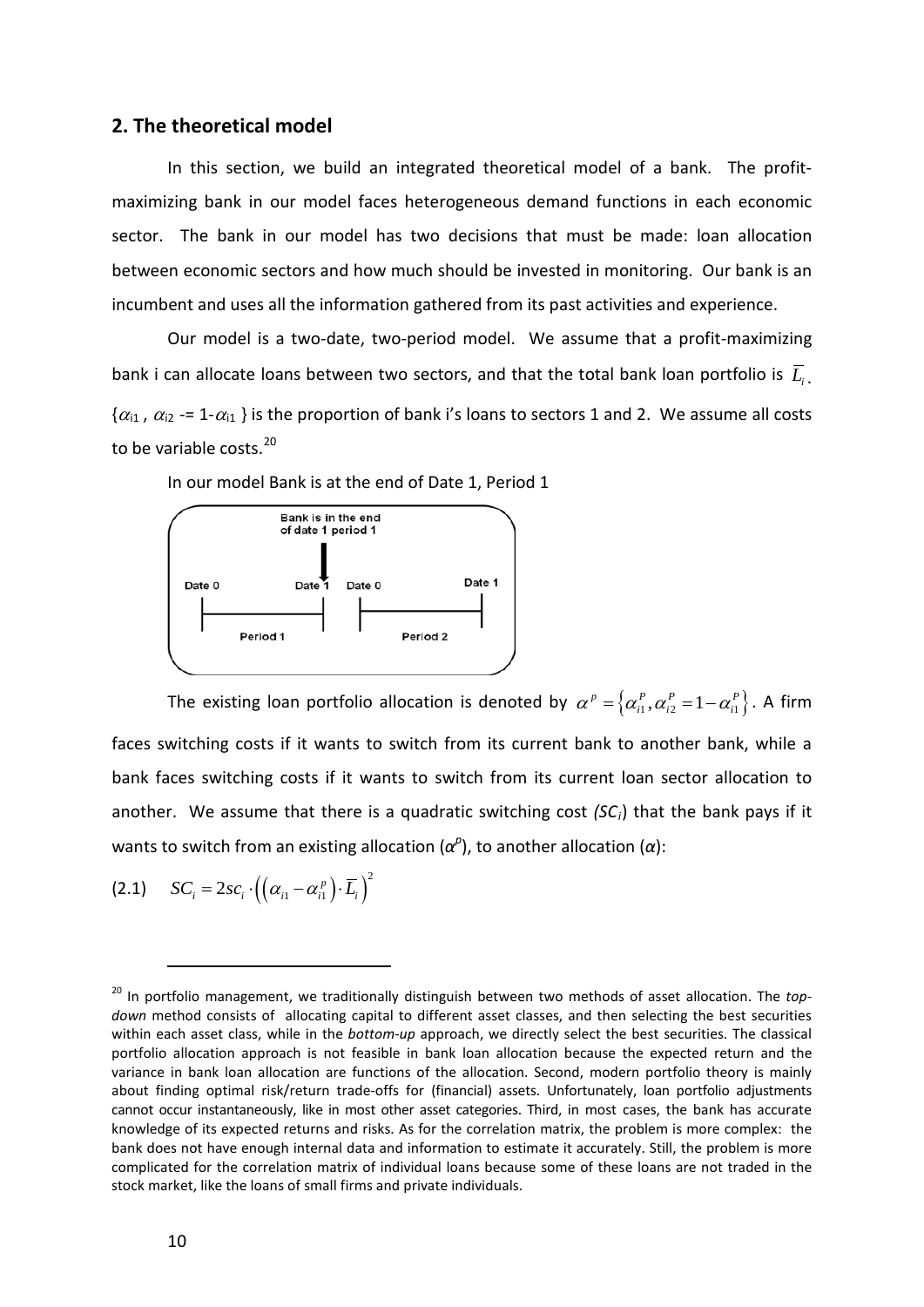Because there is inertia in the business cycle at the end of Period 1, the bank can forecast the probabilities of each sector's state; these probabilities are { $p_1$ ,  $p_2$  }, where  $p_j$  is the probability of being in a good state (G) in sector j, and *1-pj* of being in a bad state (B) in  $\phi_{G,G} + \phi_{G,B} + \phi_{B,G} + \phi_{B,B} = 1$ ; for example,  $\phi_{G,B}$  is the joint probability of sector 1 being in state sector j. Writing  $\phi$  for the joint probabilities of state occurrences, we write G and sector 2 being in state B. This means that the probability of good and bad states per sector is:

$$
(2.2) \quad \left\{p_1 = \phi_{G,G} + \phi_{G,B}, 1 - p_1 = \phi_{B,B} + \phi_{B,G}\right\}, \left\{p_2 = \phi_{G,G} + \phi_{B,G}; 1 - p_2 = \phi_{B,B} + \phi_{G,B}\right\}
$$

At the end of Period 1, the bank can approximate the relationship banking,  $RB_{ii}$ , in each sector, as well as forecast the portion of successful loans, PSL<sub>ii</sub>, and the recovery rate,  $\lambda_{ij}$ , for a given collateral rate, CR<sub>ij</sub>, and sector state {G,B} in each sector.<sup>[21](#page-11-0)</sup>

At Date 0 of Period 2, bank i decides on the proportions { $\alpha_{i1}$ ,  $\alpha_{i2}$  -= 1- $\alpha_{i1}$  } of its total loan portfolio allocated to sectors 1 and 2. Given the total loan portfolio  $\overline{L}_{i}$  , this means that loans given to sectors 1 and 2 can be denoted by  $\{\alpha_{i1}\overline{L}_i,\alpha_{i2}\overline{L}_i\}$ . For simplicity's sake, the bank is assumed to be perfectly diversified within any sector to which it lends. We assume that the bank is a price taker in the input market, and we also assume that the loan portfolio  $\overline{L}_i$  is financed by bank deposits at an interest rate  $d$ , so that the bank repays  $(1+d) \cdot \overline{L}$  at Date 1.

# **2.1 The demand function**

Banking markets are characterized by monopolistic competition.<sup>[22](#page-11-1)</sup> To build the interest rate function, we assume imperfect competition and that bank i behaves strategically versus other banks.

In addition to inter-bank competition, the literature discusses six factors that affect the demand function for loans from bank i in sector j. First, firms belong to industries with different degrees of external financial dependence. This negatively affects sensitivity and

<span id="page-11-0"></span><sup>21</sup>We classify *a loan in default* when a formal restructuring process or bankruptcy procedure has started. We define *recovery rate* as the value of the loan one month after default.

<span id="page-11-1"></span> $22$  See Table 1 – Conclusion IO.1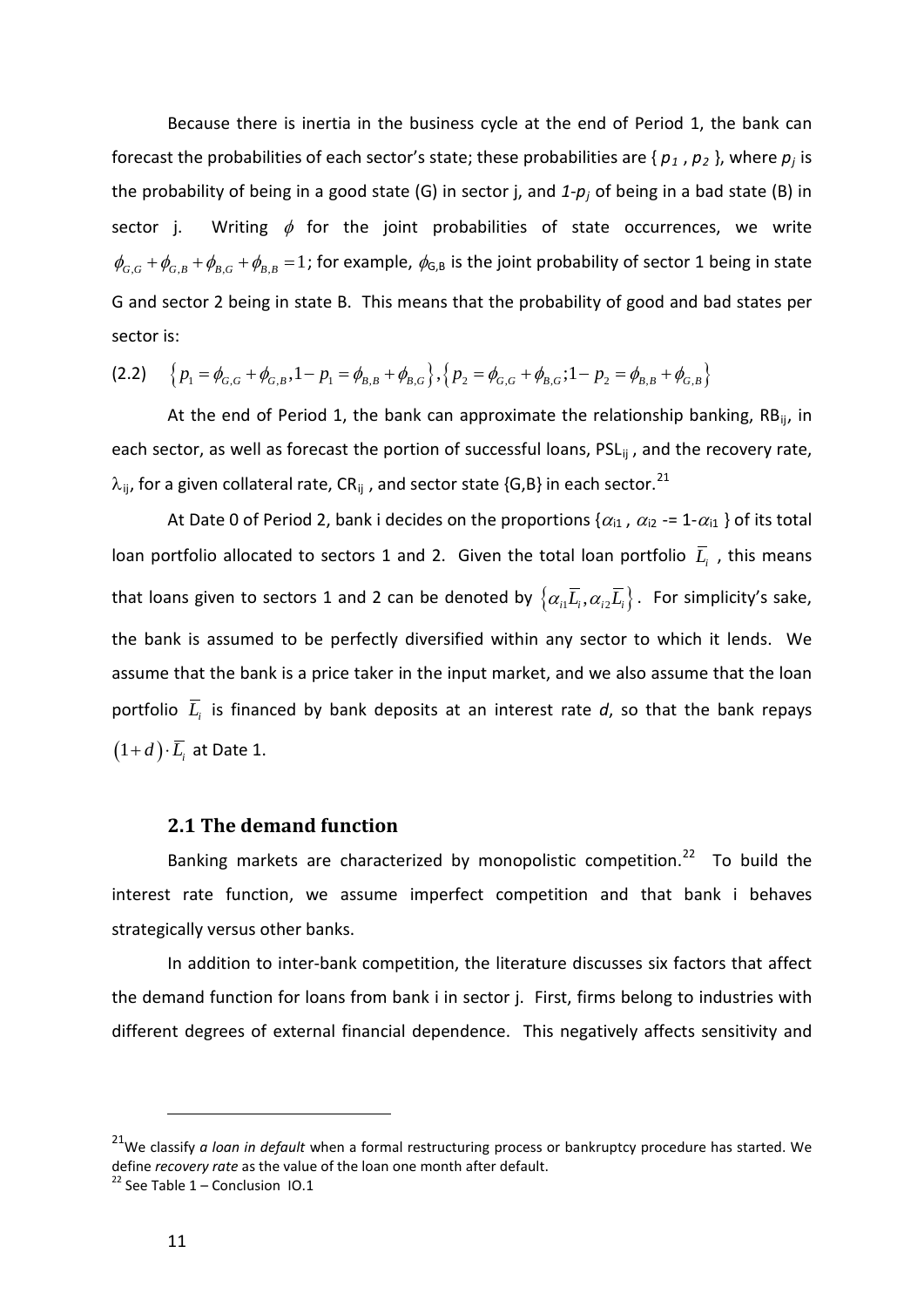positively affects the scope of the demand. $^{23}$  $^{23}$  $^{23}$  Second, the ratio between the size of the firms in sector j and the size of bank i affects the demand in this sector.<sup>[24](#page-12-1)</sup> Third, the market power of bank i in sector j negatively affects sensitivity and positively affects the scope of the demand for bank i in this sector; market power itself will be positively affected by the firm-bank relationship in this sector.<sup>[25](#page-12-2)</sup> Fourth, collateral rate as a screening instrument decreases the scope of the demand for bank i loans in sector  $j.^{26}$  $j.^{26}$  $j.^{26}$  Fifth, a bad legal system will have a negative effect on the scope of the demand for bank i loans if the average size of the firms in this sector is small.<sup>[27](#page-12-4)</sup> Sixth, engaging in foreign bank ownership will have a negative effect on the scope of the demand for bank i loans if the average size of the firms in this sector is small. $^{28}$  $^{28}$  $^{28}$ 

We assume imperfect competition in each sector, so that bank i's interest rate for sector j,  $r_{ij}$  , is a function of the total loans given by all banks to sector j:

$$
(2.3) \qquad r_{ij} = f_j \left[ \sum_{i=1}^N L_{ij} \right] = f_j \left[ L_j \right]
$$

We assume that  $f_i$  depends on  $CR_{ii}$ , the average collateral rate that bank i pledges in sector j, *MPij* the market power of bank i in sector j, *BDj* bank financial dependence in sector j, FBS<sub>ij</sub> is a dummy variable which equals 1 if the firm's average size in sector j and bank i's size are big or the firm's average size in sector j and bank i's size are small; otherwise, it equals 0. LSFS*ij* is a dummy variable which equals 0 if the legal system is bad and the firm's average size in sector j is small; otherwise, it equals 1. BOFZ*ij* is a dummy variable which equals 0 if the bank owners are foreign and the firm's average size in sector j is small; otherwise, it equals 1.

We assume that:

<span id="page-12-0"></span><sup>&</sup>lt;sup>23</sup> Giannetti and Ongena (2008) measure bank dependence in a given sector by the ratio of short-term loans and long-term debt to total liabilities.<br><sup>24</sup> See Table 1 – Conclusion IO.4<br><sup>25</sup> See Table 1 – Conclusion CR.1.b<br><sup>27</sup> See Table 1 – Conclusion LR.1<br><sup>28</sup> See Table 1 – Conclusion BO.1

<span id="page-12-1"></span>

<span id="page-12-2"></span>

<span id="page-12-4"></span><span id="page-12-3"></span>

<span id="page-12-5"></span>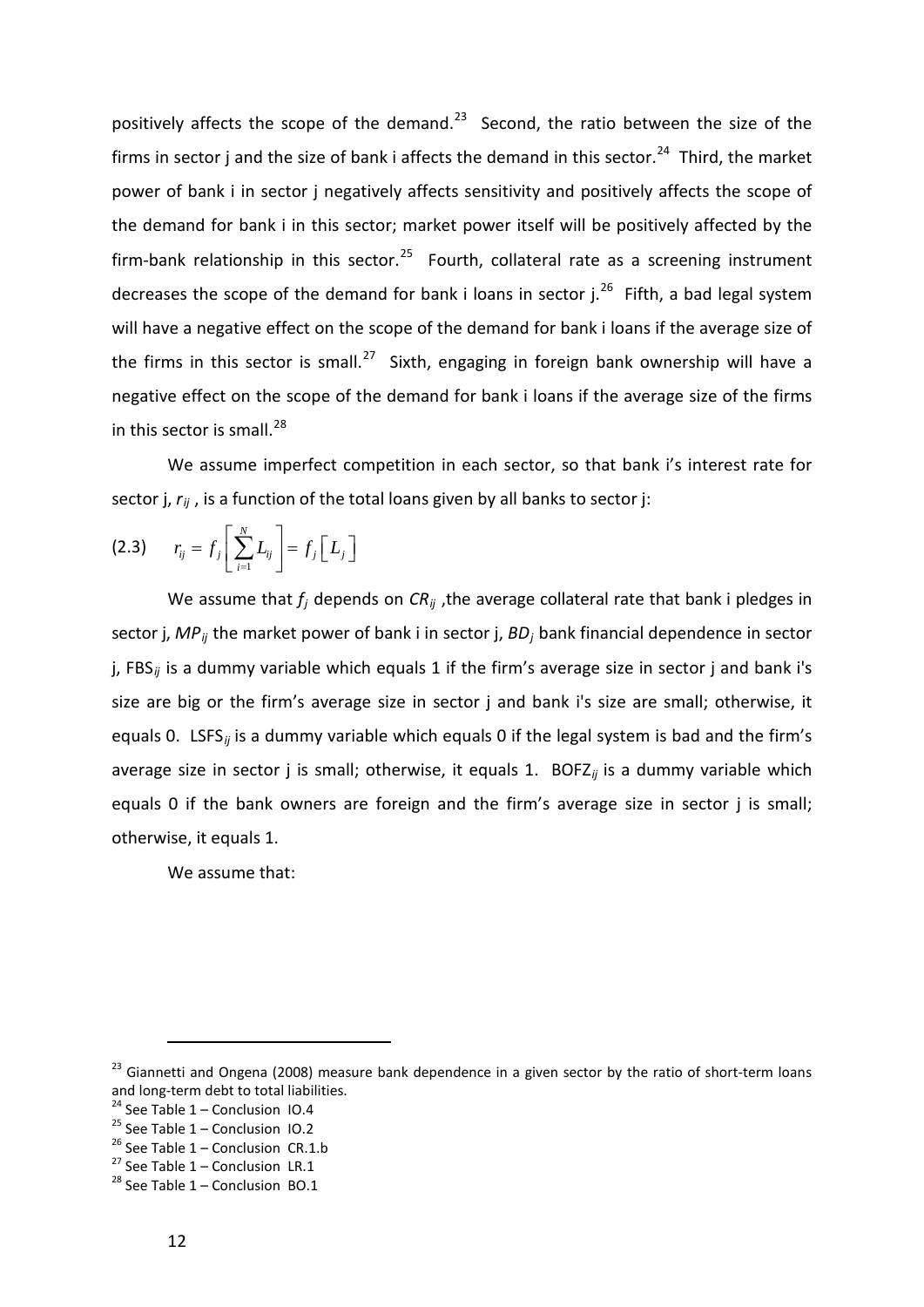$$
r_{ij} = \beta_{ij} - \omega_{ij} \cdot \alpha_{ij} \cdot \overline{L}_i - \omega_{ij} \cdot \sum_{k \neq i}^{N} L_{kj} \left[ \alpha_{ij} \cdot \overline{L}_i \right]
$$
  
\n
$$
r_{ij} = \beta_{ij} - \omega_{ij} \cdot \left( \alpha_{ij} \cdot \overline{L}_i + \sum_{k \neq i}^{N} L_{k1} \left[ \alpha_{ij} \cdot \overline{L}_i \right] \right)
$$
  
\n
$$
= \beta_{ij} - \omega_{ij} \cdot \left( \alpha_{ij} \cdot \overline{L}_i + \mu_{ij} \cdot \alpha_{ij} \cdot \overline{L}_i \right)
$$
  
\n(2.4) 
$$
= \beta_{ij} - \omega_{ij} \cdot \alpha_{ij} \cdot \overline{L}_i \cdot \left( 1 + \mu_{ij} \right)
$$
  
\nwhere  $0 \le \mu_{ij} \le 1$   
\n
$$
\beta_{ij} \left[ C \overline{R}_{ij}, M \overline{P}_{ij}, B \overline{D}_j, F \overline{B} S_{ij}, LS \overline{F} S_{ij}, B \overline{O} F Z_{ij} \right]
$$
  
\n
$$
\omega_{ij} \left[ M \overline{P}_{ij}, B \overline{D}_j, F \overline{B} S_{ij} \right]
$$

The model assumes that  $\beta_{ij}$  is a constant and it is negatively affected by  $CR_{ij}$  and positively affected by *MPij*, BD*ij*, *FBSij*, *LSFSij*, *BOFZij*. <sup>ω</sup>*ij* is the demand sensitivity for bank i loans in sector *j*; we assume that it depends negatively on *MP*<sub>ij</sub>, BD<sub>ij,</sub> FBS<sub>ij</sub>.  $\mu_{ij}$  measures the reactions of bank i's rivals. A high  $\mu_{ij}$  means aggressive competition, whereas  $\mu_{ij}$  = 0 indicates a monopoly bank. We assume that  $r_{ij} > 0$  for  $0 < \alpha_{ij} \leq 1$ . This means that  $\beta_{\scriptscriptstyle ij} > \varpi_{\scriptscriptstyle ij} \cdot \big(1 + \mu_{\scriptscriptstyle ij}\big) \big(\,\overline{L}_{\!\scriptscriptstyle i}\,\big) \hspace{0.5pt} .$ 

## **2.2 Loan monitoring**

Our model distinguishes between three types of loan outcomes: *Successful loans* are repaid in full with interest; the rate of successful loans in bank i sector j at state s is *PSL*ij(s). The principal of *non-performing loans* is repaid, but not the interest on these loans, and *insolvent loans* are repaid (if at all) at less than their principal. The recovery rate in bank i sector j at state s is  $\lambda_{ij}(s)$ . The division between insolvent and non-performing loans can be affected by the bank's investment in monitoring (see Figure 2.1 below).<sup>[29](#page-13-0)</sup>

<span id="page-13-0"></span><sup>&</sup>lt;sup>29</sup> See Table 1 – Conclusion M.1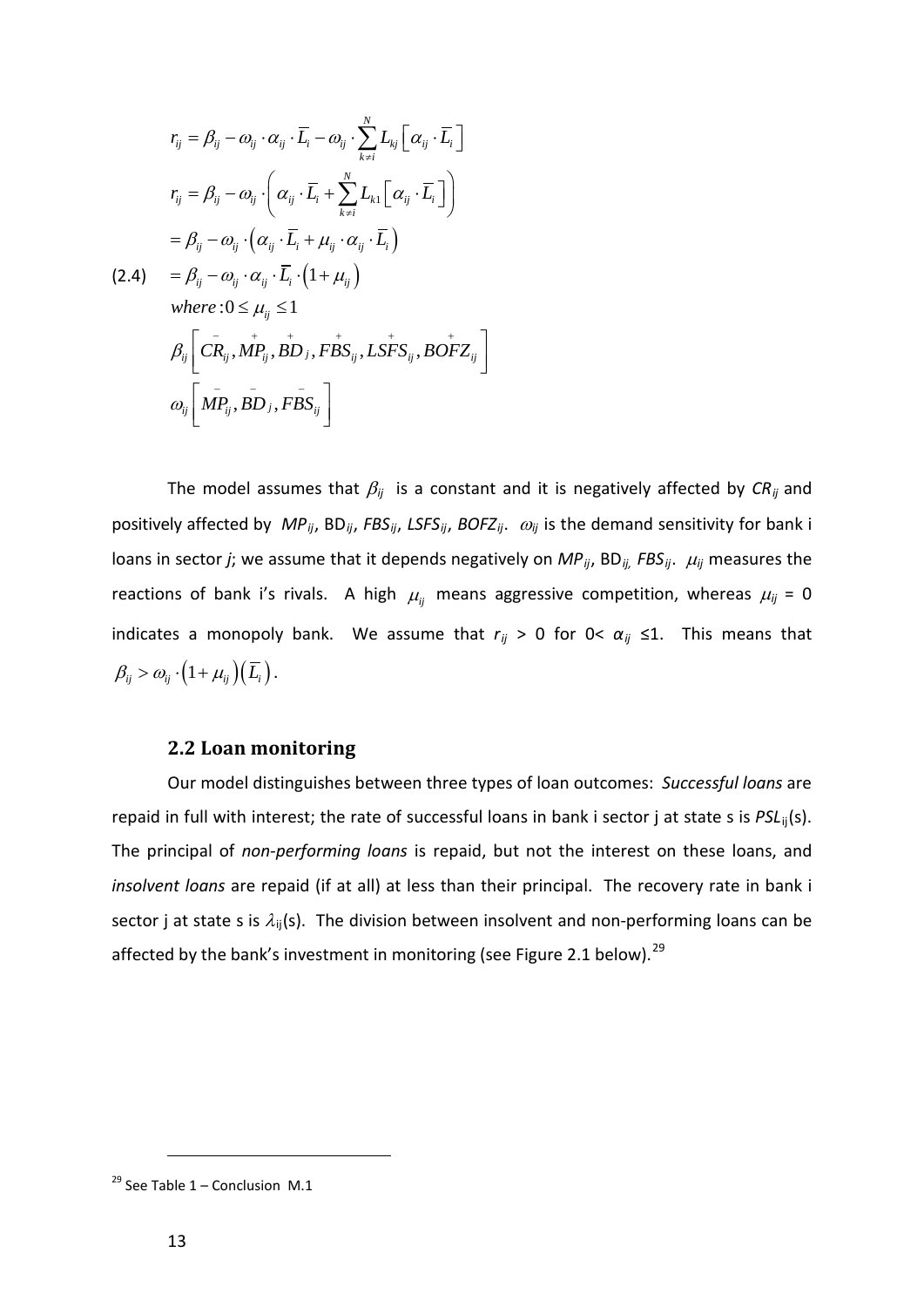

The bank has the opportunity to monitor the loans at a cost of *mis<sub>ij</sub>* per unit loaned to sector j; the overall monitoring cost in sector j will be  $\,mi s^*_{i1}(s) \cdot \alpha_{i1} \cdot \bar{L_i}$ . The effectiveness of this monitoring is denoted by  $em_{ij}$  which is an index move between 1 and 10, where 10 indicates a very high level of effectiveness. Monitoring must begin after loans are made (at Date 1); this means that the state of the sector is known. Monitoring lets the bank spot troubled borrowers before their situations become hopeless, allowing the bank to increase its average recovery rate by invoking protective agreements, renegotiating maturing loans, forcing foreclosures, and so forth.

The effectiveness of monitoring depends on the macroeconomic conditions in sector j (*s <sup>j</sup>*, which is either G or B) and on the relationship banking *(RBij)* in this sector. [30](#page-14-0) In good states, monitoring is more effective because the asymmetric information is less severe. We denote the rate of the problematic loans that become non-performing by  $M_{ij}$ :

$$
(2.5) \tM_{ij} = em_{ij} \left( R \dot{B}_{ij}, s_j \right) \cdot (mis_{ij})^{1/2}
$$

<span id="page-14-0"></span> $30$  See Table 1 – Conclusions M.2 and RB.1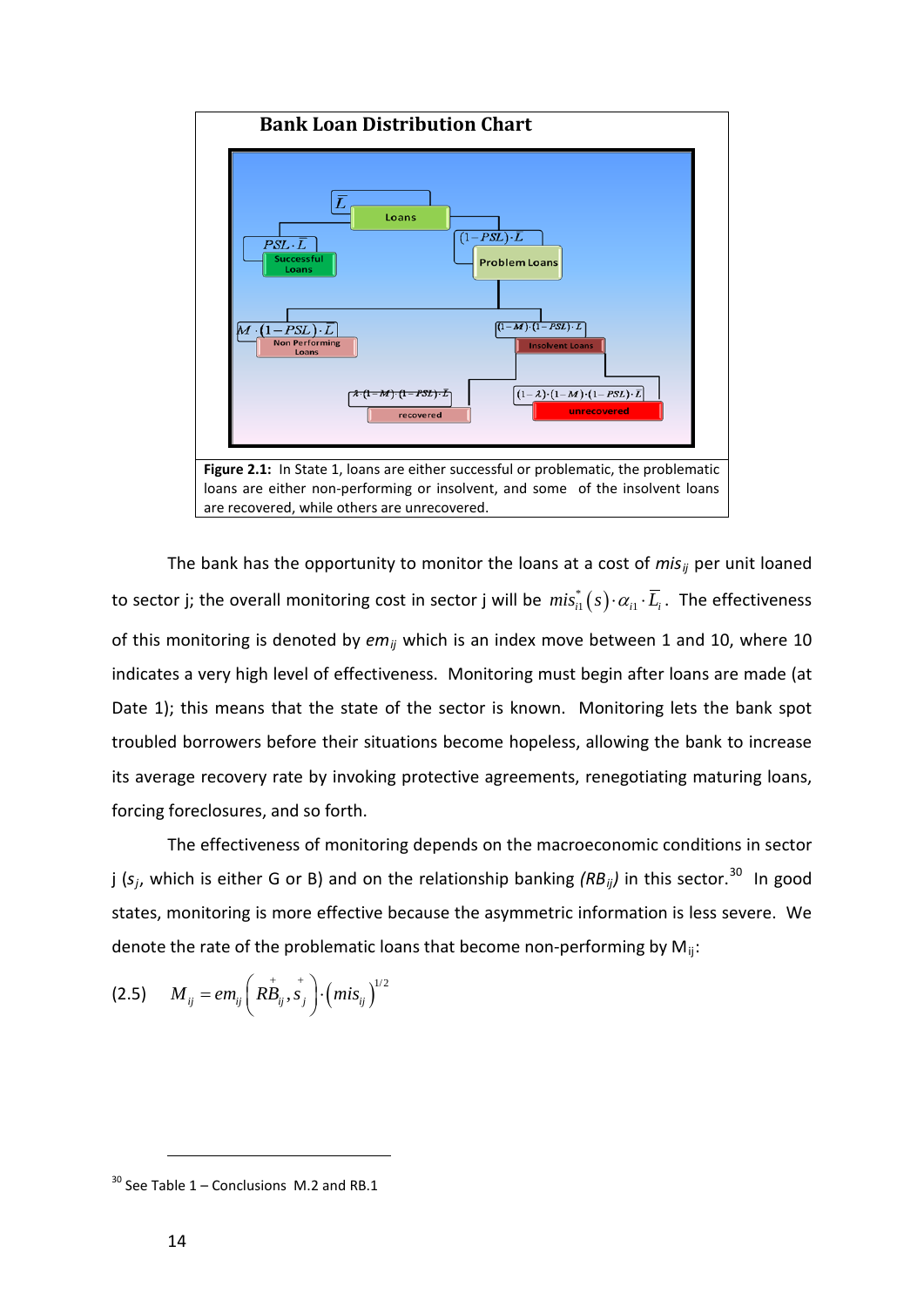The sum of non-performing loans is  $M_{ij}(s_j) \cdot (1 - PSL_{ij}(s)) \cdot \alpha_j \cdot \overline{L}$ . We assume that  $M_{ij}$  is an increasing and concave function of the per-loan cost of monitoring  $mis_{ij}$ . The variable *mis<sub>ij</sub>* is one of the bank's choice variables in our model.

# **2.3 Building the profit function**

In this section, we construct the bank's expected profit function. For the sake of convenience, we list our notation below:

| $PSL_{ii}(s_i)$                                                                       | Portion of successful loans            |  |  |
|---------------------------------------------------------------------------------------|----------------------------------------|--|--|
| $PSL_{ii}(s_i)\cdot\alpha_1\cdot\overline{L}$                                         | Sum of successful loans                |  |  |
| $(1-PSL_{ij}(s_i))\cdot\alpha_j\cdot\overline{L}$                                     | Sum of problematic loans               |  |  |
| $M_{ii}(s_i)\cdot(1-PSL_{ii}(s))\cdot\alpha_i\cdot\overline{L}$                       | Sum of non-performing                  |  |  |
| $(1-M_{ij}(s_i))\cdot (1-PSL_{ij}(s))\cdot \alpha_j\cdot \overline{L}$                | Sum of insolvent loans                 |  |  |
| $\lambda_{ii}(s_i)$                                                                   | Recovery rate                          |  |  |
| $(\lambda_{ii}(s))(1-M_{ii}^*)\cdot(1-PSL_{ii}(s))\cdot\alpha_i\cdot\overline{L}$     | The sum gotten back from default loans |  |  |
| $(1-\lambda_{ii}(s))(1-M_{ii}^*)\cdot(1-PSL_{ii}(s))\cdot\alpha_{i}\cdot\overline{L}$ | The sum lost from default loans        |  |  |
| * j=sector, s= sector state (good or bad), i=bank                                     |                                        |  |  |
| * Portion of successful loans and recovery rates are pro-cyclical <sup>31</sup>       |                                        |  |  |

Bank i maximizes its expected profits  $\pi_i^e = \sum_{s \in \{ G , B \} } \sum_{s \in \{ G , B \} } \oint_{s,t} \cdot \pi_i \big( s,t \big)$  $\mathcal{L}^e_i = \sum_i \sum_j \phi_{s,t} \cdot \pi_i \Big(s,$  $s \in \{G, B\}$   $s \in \{G, B\}$  $\pi_i^e = \sum_i \sum_i \phi_{s,t} \cdot \pi_i(s,t)$  $=\sum\limits_{s\in\{G,\mathcal{B}\}}\sum\limits_{s\in\{G,\mathcal{B}\}}\phi_{s,t}\cdot\pi_{i}\big(s,t\big)$  , where  $\phi_{\text{s,t}}$  is the

probability of the joint probabilities of state occurrences, and  $\pi(s,t)$  is the bank's net profits from its loan portfolio in state s in sector 1 and state t in sector 2:

<span id="page-15-0"></span> $31$  See Table 1 – Conclusions PS.1 and CR.3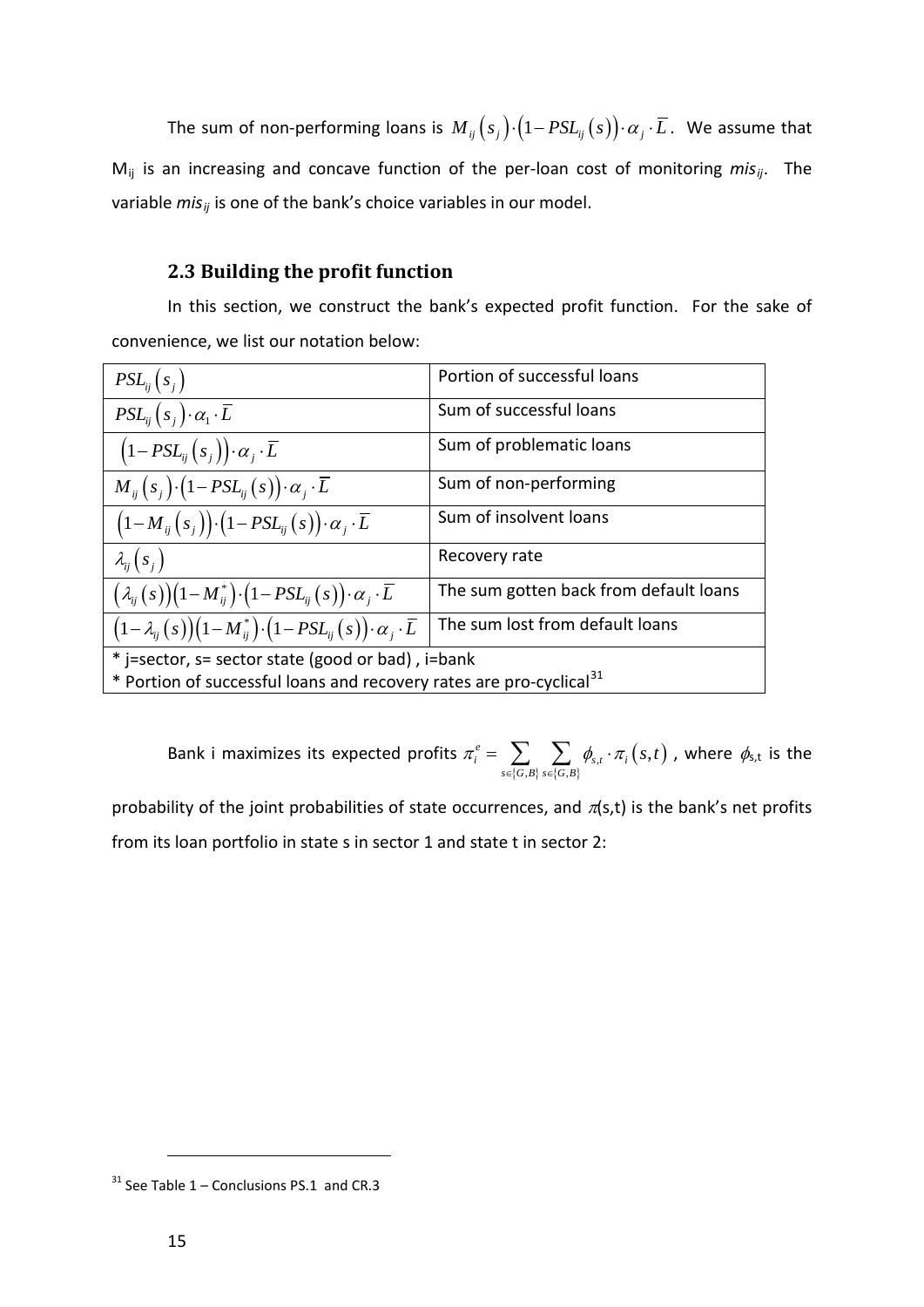$$
\pi_{i}(s,t) = r_{i1} \cdot PSL_{i1}(s) \cdot \alpha_{i1} \cdot \overline{L}_{i} + r_{i2} \cdot PSL_{i2}(s) \cdot (1 - \alpha_{i1}) \cdot \overline{L}_{i}
$$
\n
$$
= (1 - \lambda_{i1}(s))(1 - M_{i1}^{*}(s)) \cdot (1 - PSL_{i1}(s)) \cdot \alpha_{i1} \cdot \overline{L}_{i}
$$
\n
$$
= (1 - \lambda_{i2}(t))(1 - M_{i2}^{*}(t)) \cdot (1 - PSL_{i2}(t)) \cdot (\alpha_{i1} \cdot \overline{L}_{i})
$$
\n
$$
= \frac{(1 - \lambda_{i2}(t))(1 - M_{i2}^{*}(t)) \cdot (1 - PSL_{i2}(t)) \cdot (1 - \alpha_{i2}) \cdot \overline{L}_{i}}{\text{Loss on sector 2 insolvent loans}}
$$
\n
$$
= \underbrace{mis_{i1}^{*}(s) \cdot \alpha_{i1} \cdot \overline{L}_{i}}_{\text{Investment in}} - \underbrace{mis_{i2}^{*}(t) \cdot (1 - \alpha_{i1}) \cdot \overline{L}_{i}}_{\text{Investment in}} - \underbrace{d \cdot \overline{L}_{i}}_{\text{cost of capacity 2 loan}} - \underbrace{2sc_{i} \cdot ((\alpha_{i1} - \alpha_{i1}^{p}) \cdot \overline{L}_{i})^{2}}_{\text{smattering cost of generating the loan portfolio}
$$
\n
$$
= \underbrace{mis_{i1}^{*}(s) \cdot \alpha_{i1} \cdot \overline{L}_{i}}_{\text{motion}
$$

And as we prove in Appendix A, Section A.2, Equation A.2.8, the expected profit will

be:

$$
\pi_i^e(\alpha_{i1}) = AVPSL_{i1} \cdot r_{i1} \cdot \alpha_{i1} \cdot \overline{L}_i - AVLOS_{i1} \cdot \alpha_{i1} \cdot \overline{L}_i - AVMCOST_{i1} \cdot \alpha_{i1} \cdot \overline{L}_i + AVPSL_{i2} \cdot r_{i2} \cdot (1 - \alpha_{i1}) \cdot \overline{L}_i - AVLOS_{i2} \cdot (1 - \alpha_{i1}) \cdot \overline{L}_i - AVMCOST_{i2} \cdot (1 - \alpha_{i1}) \cdot \overline{L}_i - d \cdot \overline{L}_i - 2sc_i \cdot ((\alpha_{i1} - \alpha_{i1}^p) \cdot \overline{L}_i)^2
$$

Where:

| <b>AVPSL</b> <sub>ii</sub> |                                   | average portion of $AVPSL_{ii} = p_i \cdot PSL_{ii}(G) + (1-p_i) \cdot PSL_{ii}(B)$                                                                  |  |  |
|----------------------------|-----------------------------------|------------------------------------------------------------------------------------------------------------------------------------------------------|--|--|
|                            | successful loans                  |                                                                                                                                                      |  |  |
| $AVLOS_{ii}$               | from  <br>average<br>loss         | $AVLOS_{ij} = p_j \cdot \left[ \left( 1 - PSL_{ij}(G) \right) \cdot \left( 1 - M_{ij}^*(G) \right) \cdot \left( 1 - \lambda_{ij}(G) \right) \right]$ |  |  |
|                            | loans                             | $+(1-p_j)\cdot\left[(1-PSL_{ij}(B))\cdot(1-M_{ij}^*(B))\cdot(1-\lambda_{ij}(B))\right]$                                                              |  |  |
|                            | $AVMCOST_{ij}$ average investment | $AVMCOST_{ii} = p_i \cdot mis_{ii} (G) + (1 - p_i) \cdot mis_{ij} (B)$                                                                               |  |  |
|                            | in monitoring                     |                                                                                                                                                      |  |  |
| * j=sector, i=bank         |                                   |                                                                                                                                                      |  |  |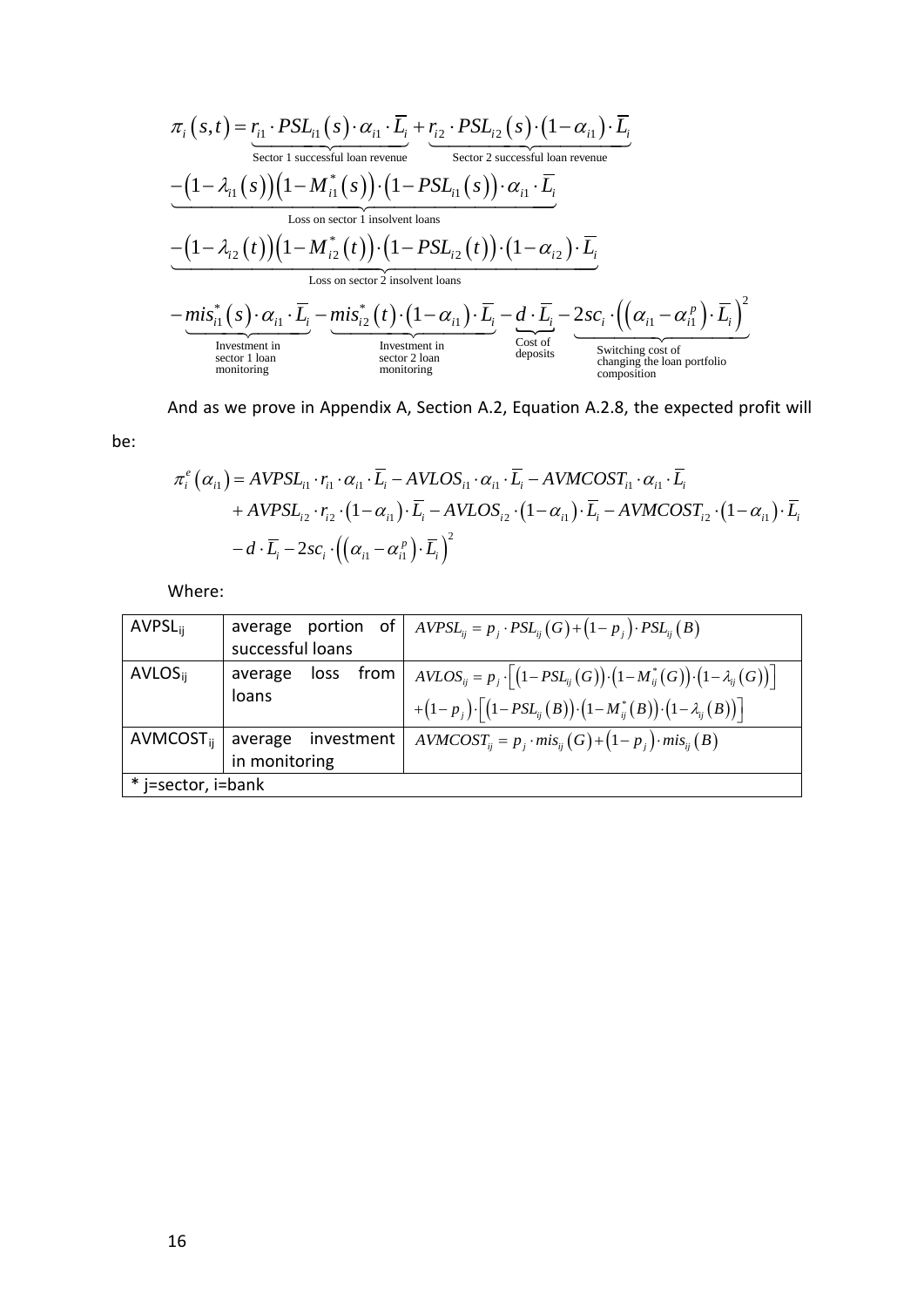# **3. The equilibrium for a risk-neutral bank**

In this section, we assume that the bank is risk-neutral, so that its utility is an increasing function of its expected profits. At Date 1 in Period 2 the bank chose the optimal investment in monitoring, thus maximizing bank profits at sector j in state *s*. As we prove in Appendix A, Section A.1 the optimal investment in monitoring in sector j in state *s* will be:

$$
mis_{ij}^{*}(s) = (0.5 \cdot em_{ij}(s) \cdot (1 - PSL_{ij}(s)) \cdot (1 - \lambda_{ij}(s)))^{2}
$$
  
and  

$$
\frac{\partial \pi_{i}(s,t)}{\partial^{2} mis_{ij}} < 0
$$

At Date 0, in Period 2 the bank will see  $mis_{ii}^*(s)$  and choose the optimal allocation, thus maximizing the expected profits. As we prove in Appendix A, Section A.3 the optimal allocation will be:

$$
\alpha_{i1}^{*} = \frac{\left[ AVPSL_{i1} \cdot (\beta_{i1}) - AVLOS_{i1} - AVMCOST_{i1} + 2AVPSL_{i2} \cdot \omega_{i2} \cdot (1 + \mu_{i2}) \cdot \overline{L_{i}} \right]}{\left[ -AVPSL_{i2} \beta_{i2} + AVLOS_{i2} + AVMCOST_{i2} + 4sc_{i} \cdot \alpha_{i1}^{p} \cdot \overline{L_{i}} \right]}
$$
  

$$
\alpha_{i1}^{*} = \frac{\left[ -AVPSL_{i2} \beta_{i2} + AVLOS_{i2} + AVMCOST_{i2} \cdot (\omega_{i1} \cdot (1 + \mu_{i2})) + 2AVPSL_{i2} \cdot (\omega_{i2} \cdot (1 + \mu_{i2})) + 4sc_{i} \right] (\overline{L_{i}})}{\left[ 2AVPSL_{i1} \cdot (\omega_{i1} \cdot (1 + \mu_{i1})) + 2AVPSL_{i2} \cdot (\omega_{i2} \cdot (1 + \mu_{i2})) + 4sc_{i} \right] (\overline{L_{i}})}
$$

and

$$
\frac{\partial \pi_{i}^{e}\left(\alpha_{i1}\right)}{\partial^{2} \alpha_{i1}} < 0
$$

Where:

**Additional notation**: All of the variables defined below are positive. Throughout, j denotes the loan sector, while i denotes the bank.  $mis_{ii}^*(s)$  **optimal monitoring investment**  $em_{ij}(s)$  [Effectiveness of monitoring  $PSL_{ii}(s)$  | Portion of successful loans  $\lambda_{ij}(s)$  Recovery rate  $\alpha_{i1}^*$  **Optimal allocation**  $\overline{p}_i$  **Probability of a good state**  $AVPSL<sub>ii</sub>$  Average rate of successful loans  $AVLOS_{ij}$  | Average loss from loans  $AVMCOST_{ii}$  | Average monitoring investment  $\overline{L_i}$  Number of loans given to the two sectors  $r_{ij}$  **Interest rate**  $\beta_{ij}$  The constant in the interest rate function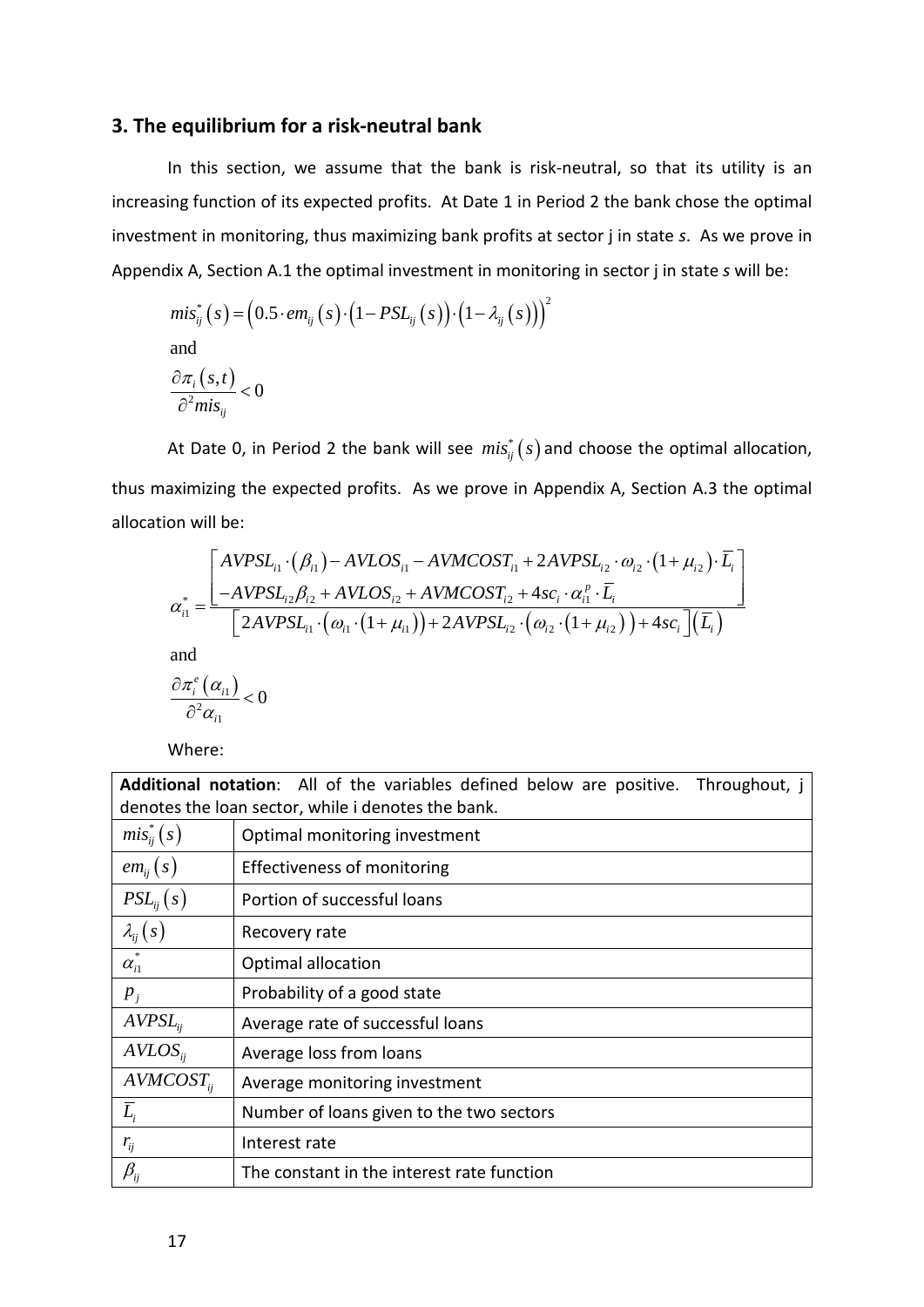| $W_{ij}$         | Demand sensitivity                                                      |
|------------------|-------------------------------------------------------------------------|
| $\mu_{ii}$       | Bank's expectations about the reactions of its rivals                   |
| $MP_{ii}$        | Market power                                                            |
| $RB_{ii}$        | Relationship banking                                                    |
| $BD_i$           | Bank's finance dependence                                               |
| $FBS_{ii}$       | Firm's bank size ratio                                                  |
| $LSFS_{ii}$      | Dummy variable which equals 0 if the legal system is bad and the firm's |
|                  | average size in sector j is small; otherwise, it equals 1.              |
| $BOFZ_{ii}$      | Dummy variable which equals 0 if the bank owners are foreign and the    |
|                  | firm's average size in sector j is small; otherwise, it equals 1.       |
| $\mathcal{SC}_i$ | Coefficient in the switching cost function                              |
| $\alpha_{i1}^p$  | Allocation of bank's loan portfolio to sector j in the previous period  |

Proposition 1: The optimal investment in monitoring at Date 1 in bank i in sector j in state s,  $mis_{ii}^*(s)$ , is a convex, increasing function of the effectiveness of monitoring in bank i in sector j,  $em_{ij}(s)$ .  $mis_{ij}^*(s)$  is a convex decreasing function of the rate of successful loans and the recovery rate, *PSL*<sub>ii</sub>(s) and  $\lambda$ <sub>ii</sub>(s).<sup>[32](#page-18-0)</sup>

**Proof:** In Appendix A, Equations A.1.3 – A.1.8, we prove that:

$$
\left\{\frac{\partial mis_{ij}^*(s)}{\partial em_{ij}(s)} > 0; \frac{\partial mis_{ij}^*(s)}{\partial^2 em_{ij}(s)} > 0\right\}; \left\{\frac{\partial mis_{ij}^*(s)}{\partial PSL_{ij}(s)} < 0, \frac{\partial mis_{ij}^*(s)}{\partial^2 PSL_{ij}(s)} < 0\right\}; \left\{\frac{\partial mis_{ij}^*(s)}{\partial \lambda_{ij}(s)} < 0, \frac{\partial mis_{ij}^*(s)}{\partial^2 \lambda_{ij}(s)} < 0\right\}
$$

**Proposition 2:** If a portion of successful loans, *PSL*<sub>ii</sub>(s) and recovery rate  $\lambda_{ij}(s)$ , are increasing functions of the collateral rate  $CR_{ij}^{33}$  $CR_{ij}^{33}$  $CR_{ij}^{33}$ , together with the results of Proposition 1, then the monitoring investment will be a decreasing function of CRij**. A tradeoff exists between screening and monitoring.**[34](#page-18-0)

**Proposition 3**:  $\alpha^*_{i1}$  is a concave function of AVPSL<sub>i1</sub> with a unique internal maximum.  $\alpha^*_{i1}$  is a convex function of AVPSL<sub>i2</sub> with a unique internal minimum.

**Proof:** From Appendix B, Equations B.1.1 – B.1.4

<span id="page-18-0"></span>

<sup>&</sup>lt;sup>32</sup> See Table 1 – Conclusion M.2<br><sup>33</sup> See Table 1 – Conclusions CR.1.a and CR.2

 $34$  See Table 1 – Conclusion M.3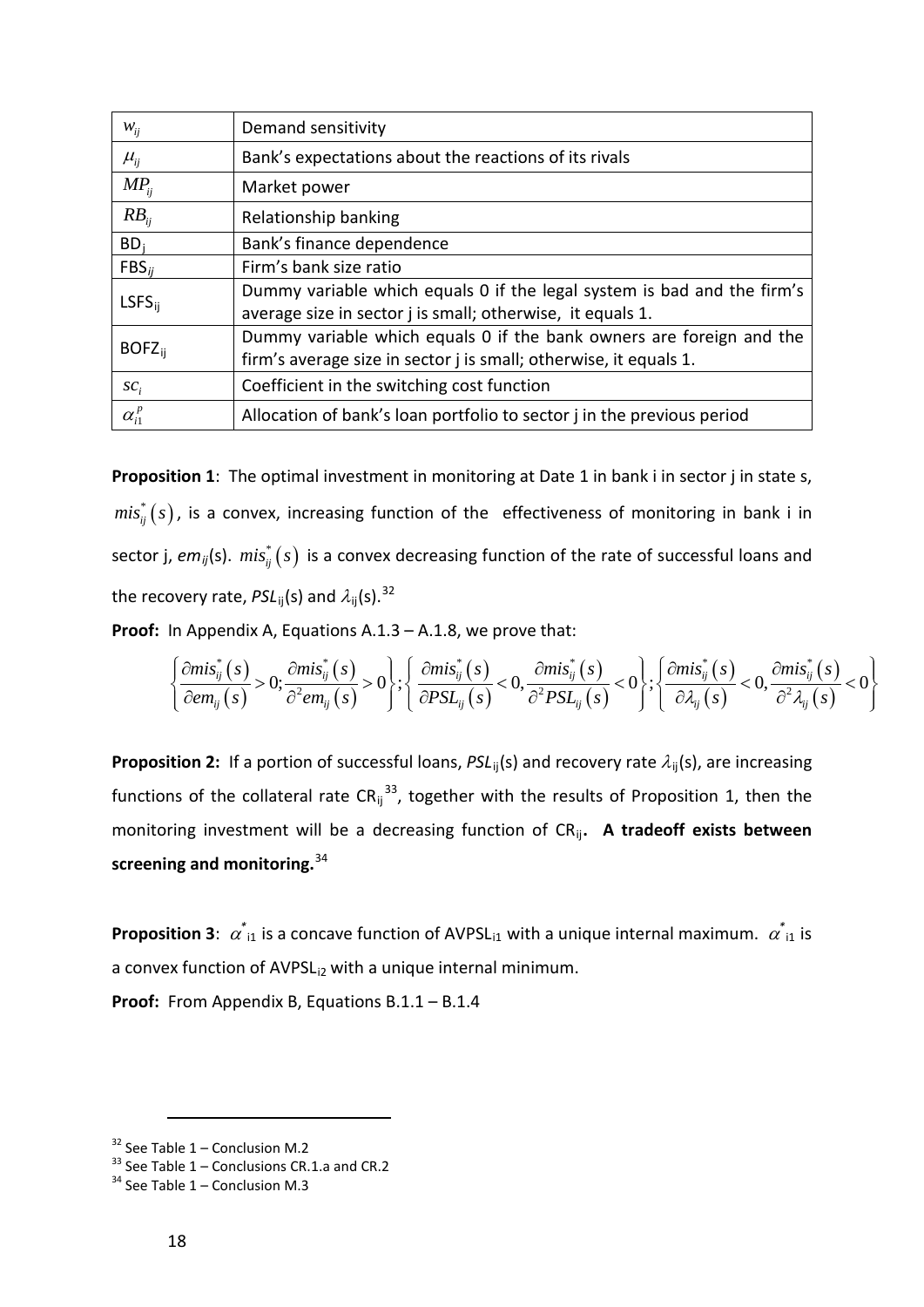$$
\frac{\partial \alpha_{i1}^*}{\partial AVPSL_{i1}} = \frac{2r_{i1}^* - \beta_{i1}}{(Den)}; \frac{\partial \alpha_{i1}^*}{\partial AVPSL_{i1}} = \frac{-\left[2r_{i1}^* - \beta_{i1}\right] \cdot 4\left(\omega_{i1} \cdot \left(1 + \mu_{i1}\right)\right) \cdot \overline{L}}{\left(Den\right)^2}
$$
\n
$$
\frac{\partial \alpha_{i1}^*}{\partial AVPSL_{i2}} = \frac{\beta_{i2} - 2r_{i2}^*}{\left(Den\right)}; \frac{\partial \alpha_{i1}^*}{\partial AVPSL_{i2}} = \frac{-2\left(2\left(\omega_{i2} \cdot \left(1 + \mu_{i2}\right)\right) \cdot \overline{L_i}\right)\left[\beta_{i2} - 2r_{i2}^*\right]}{\left(Den\right)^2}
$$

 $r_{i1}^*$  is a decreasing function of  $\alpha^*_{i1}$  and  $r_{i2}^*$  is an increasing function of  $\alpha^*_{i1}$ , for a low value of

$$
\alpha^*_{i1} \frac{\partial \alpha^*_{i1}}{\partial AVPSL_{i1}} > 0; \frac{\partial \alpha^*_{i1}}{\partial^2 AVPSL_{i1}} < 0; \frac{\partial \alpha^*_{i1}}{\partial AVPSL_{i2}} < 0; \frac{\partial \alpha^*_{i1}}{\partial^2 AVPSL_{i2}} > 0
$$

And for a high value of  $\alpha^{*}_{\ i1}$ \*  $\lambda \alpha^*$   $\lambda \alpha^*$   $\lambda \alpha^*$   $\lambda \alpha^*$  $\frac{1}{1}$   $\lt 0$   $\frac{cu_{i1}}{1}$   $\lt 0$   $\frac{cu_{i1}}{1}$   $\lt 0$   $\frac{cu_{i1}}{1}$ <sup>2</sup> AVDCI<sup> $\sim$ </sup> 2AVDCI $\sim$ <sup>2</sup>  $\mu_{i1}$   $\sigma_{i1}$   $\sigma_{i2}$   $\sigma_{i2}$   $\sigma_{i1}$   $\sigma_{i2}$  $\frac{d\hat{u}}{dt} < 0; \frac{\partial u_{i1}}{\partial^2 t \sin \theta} > 0; \frac{\partial u_{i1}}{\partial t \sin \theta} > 0; \frac{\partial u_{i1}}{\partial^2 t \sin \theta} < 0$  $AVPSL_{i1}$   $\partial^2 AVPSL_{i1}$   $\partial AVPSL_{i2}$   $\partial^2 AVPSL_{i2}$  $\frac{\partial \alpha_{i1}^*}{\partial \alpha_{i2}^*}$  < 0;  $\frac{\partial \alpha_{i1}^*}{\partial \alpha_{i3}^*}$  > 0;  $\frac{\partial \alpha_{i1}^*}{\partial \alpha_{i3}^*}$  > 0;  $\frac{\partial \alpha_{i1}^*}{\partial \alpha_{i3}^*}$  <  $\partial AVPSL_{i1} \longrightarrow \partial^2 AVPSL_{i1} \longrightarrow \partial AVPSL_{i2} \longrightarrow \partial^2 VPSL_{i3}$ 

**Proposition 4:**  $\alpha^*_{11}$  is a linear, decreasing function of AVLOS<sub>11</sub> and AVMCOST<sub>11</sub> and is a linear, increasing function of AVLOS<sub>i2</sub> and AVMCOST<sub>i2</sub>

**Proof:** In Appendix B, Equations B.2.1 - B.2.4 and B.3.1 - B.3.4, we prove that:

$$
\left\{\frac{\partial \alpha_{i1}^*}{\partial AVLOS_{i1}} < 0, \frac{\partial \alpha_{i1}^*}{\partial AVLOS_{i1}} = 0\right\}; \left\{\frac{\partial \alpha_{i1}^*}{\partial AVLOS_{i2}} > 0, \frac{\partial \alpha_{i1}^*}{\partial AVLOS_{i2}} = 0\right\}
$$
\n
$$
\left\{\frac{\partial \alpha_{i1}^*}{\partial AVUOST_{i1}} < 0, \frac{\partial \alpha_{i1}^*}{\partial AVMCOST_{i1}} = 0\right\}; \left\{\frac{\partial \alpha_{i1}^*}{\partial AVMCOST_{i2}} > 0, \frac{\partial \alpha_{i1}^*}{\partial AVMCOST_{i2}} = 0\right\}
$$

**Proposition 5:**  $\alpha^*_{i1}$  is an increasing function of  $r_{i1}$  and a decreasing function of  $r_{i2}$ .

 $z^*$   $\partial \alpha^*$  $\frac{1}{2}$  1  $\frac{0}{2}$   $\frac{0}{11}$  $\mathbf{v}_{i2}$  $\frac{i}{i} > 0, \frac{6a_{i1}}{2} < 0$  $r_{i1}$   $\partial r_{i}$  $\left[\begin{array}{cc} \partial \alpha_{i1}^* & \partial \alpha_{i1}^* & \end{array}\right]$  $\left\{\frac{\partial u_{i1}}{\partial x} > 0, \frac{\partial u_{i1}}{\partial y} < 0\right\}$  $\left[\begin{array}{cc} \partial r_{i1} & \partial r_{i2} \end{array}\right]$ **Proof**: In Appendix B, Equation B.7.2, we prove that:  $\left\{\frac{\partial \alpha_{i1}}{\partial n} > 0, \frac{\partial \alpha_{i1}}{\partial n} < 0\right\}$ .

**Proposition 6**:  $\alpha^*_{i1}$  is a linear, increasing function of  $\alpha^p_{i1}$ .

**Proof:** In Appendix B, Equations B.9.1 and B.9.2, we prove that: \*  $a^*$  $\frac{1}{2}$  1  $\frac{0}{2}$   $\frac{0}{11}$ 2  $\mathfrak{u}_{i1}$   $\mathfrak{u}_{i1}$  $\frac{i}{p} > 0$ ,  $\frac{\partial \alpha_{i1}}{\partial^2 \alpha^p} = 0$  $i$ <sup>i</sup>  $\alpha$ <sup>i</sup>  $\alpha$   $\alpha$  $\left\{\frac{\partial \alpha_{i1}^*}{\partial \alpha_{i1}^p} > 0, \frac{\partial \alpha_{i1}^*}{\partial^2 \alpha_{i1}^p} = 0\right\}$  $\left(\partial \alpha_{i1}^p \qquad \partial^2 \alpha_{i1}^p \qquad \right)$ 

**Proposition 7**:  $\alpha^*_{i1}$  is a convex, decreasing function of switching cost  $sc_i$  if  $\alpha^p_{i1} < \alpha^*_{i1}$ , and a concave, increasing function of  $\mathsf{sc}_{i}$  if  $\alpha_{i1}^{p} > \alpha_{i1}^{*}$ .

**Proof**: See proof in Appendix B, Equations B.8.1 and B.8.2.

**Proposition 8**:  $\alpha_{i1}^*$  is an increasing function of *PSL*<sub>i1</sub>(s),  $\lambda_{i1}$ (s),  $em_{i1}$ (s) and  $p_1$ .<sup>[35](#page-19-0)</sup>  $\alpha_{i1}^*$  is a decreasing function of PSL<sub>i2</sub>(s),  $\lambda_{12}$ (s), *em*<sub>i2</sub>(s) and p<sub>2</sub>.

<span id="page-19-0"></span> $35$  See Table 1 – Conclusion MC.1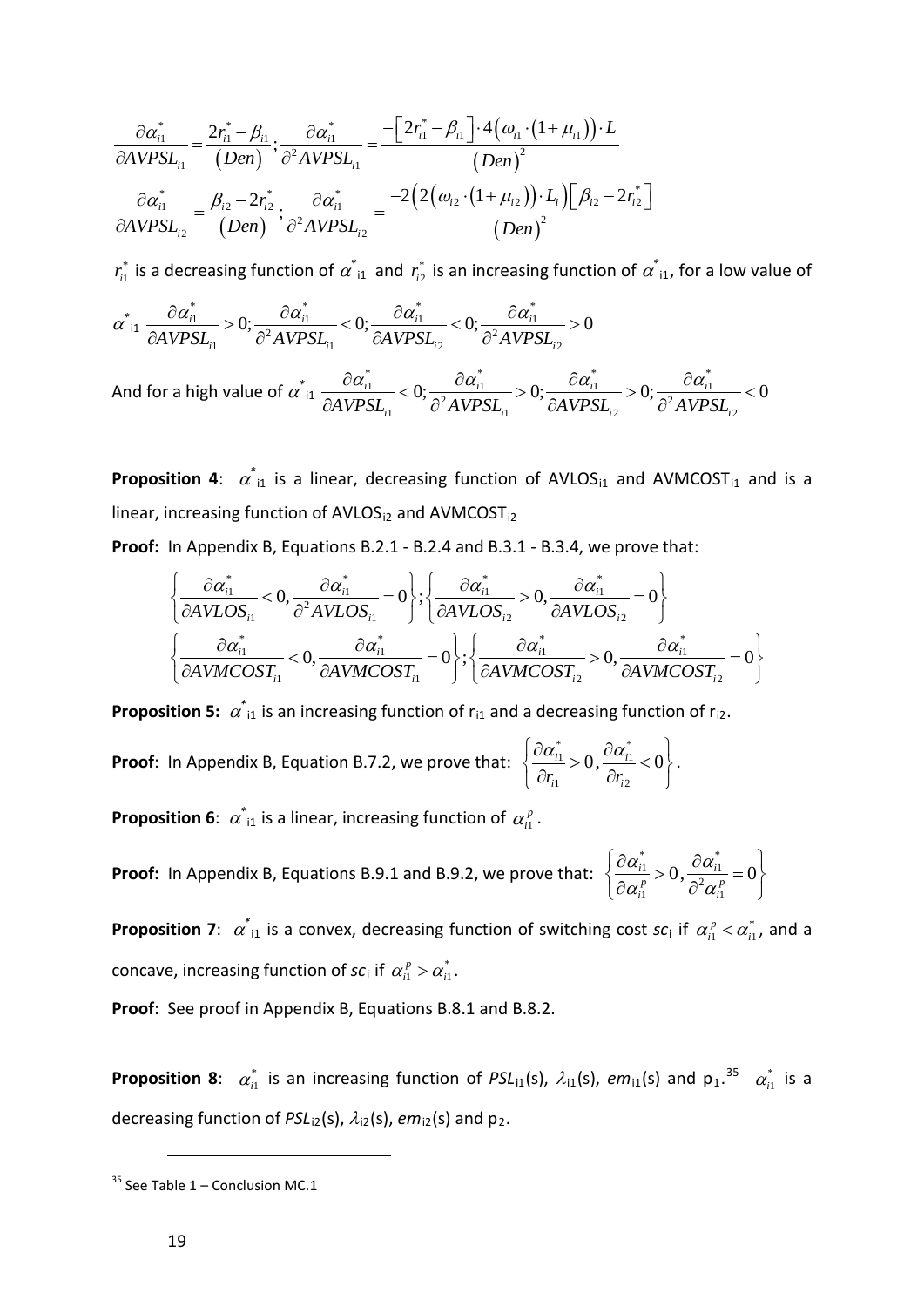**Proof**: In Section 4, we show by simulation that:

$$
\left\{\frac{\partial \alpha_{i1}^*}{\partial PSL_{i1}(s)} > 0, \frac{\partial \alpha_{i1}^*}{\partial PSL_{i2}(s)} < 0\right\}; \left\{\frac{\partial \alpha_{i1}^*}{\partial \lambda_{i1}(s)} > 0, \frac{\partial \alpha_{i1}^*}{\partial \lambda_{i2}(s)} < 0\right\};\newline \left\{\frac{\partial \alpha_{i1}^*}{\partial em_{i1}(s)} > 0, \frac{\partial \alpha_{i1}^*}{\partial em_{i2}(s)} < 0\right\}; \left\{\frac{\partial \alpha_{i1}^*}{\partial p_1} > 0; \frac{\partial \alpha_{i1}^*}{\partial p_2} < 0\right\}
$$

**Proposition 9**:  $\alpha_{i1}^*$  is an increasing function of  $MP_{i1}$ ,  $RB_{i1}^{36}$ ,  $BD_1$ ,  $FBS_{i1}$ ,  $BOFZ_{i1}$  and a decreasing function of *MP*i2 , *RB*i2 , *BD*<sup>2</sup> , *FBSi2* and *BOFZi1* .

**Proof**: In Appendix B, Equations B.10.1 to B.15.1, we prove that:

$$
\begin{aligned}\n&\left\{\frac{\partial \alpha_{i1}^*}{\partial MP_{i1}} > 0, \frac{\partial \alpha_{i1}^*}{\partial MP_{i2}} < 0\right\}; \left\{\frac{\partial \alpha_{i1}^*}{\partial RB_{i1}} > 0, \frac{\partial \alpha_{i1}^*}{\partial RB_{i2}} < 0\right\} \\
&\left\{\frac{\partial \alpha_{i1}^*}{\partial BD_1} > 0, \frac{\partial \alpha_{i1}^*}{\partial BD_2} < 0\right\}; \left\{\frac{\partial \alpha_{i1}^*}{\partial FBS_{i1}} > 0, \frac{\partial \alpha_{i1}^*}{\partial FBS_{i2}} < 0\right\} \\
&\left\{\frac{\partial \alpha_{i1}^*}{\partial LSFS_1} > 0, \frac{\partial \alpha_{i1}^*}{\partial LSFS_2} < 0\right\}; \left\{\frac{\partial \alpha_{i1}^*}{\partial BOFZ_{i1}} > 0, \frac{\partial \alpha_{i1}^*}{\partial BOFZ_{i2}} < 0\right\}\n\end{aligned}
$$

**Proposition 10**:  $\alpha^*_{11}$  is a concave function of CR<sub>i1</sub> with a unique internal maximum.  $\alpha^*_{11}$  is a convex function of  $CR_{i2}$  with a unique internal minimum.

**Proof**: See proof in Appendix B, Equations B.16.1 and B.16.2

<span id="page-20-0"></span> $36$  See Table 1 – Conclusion RB.3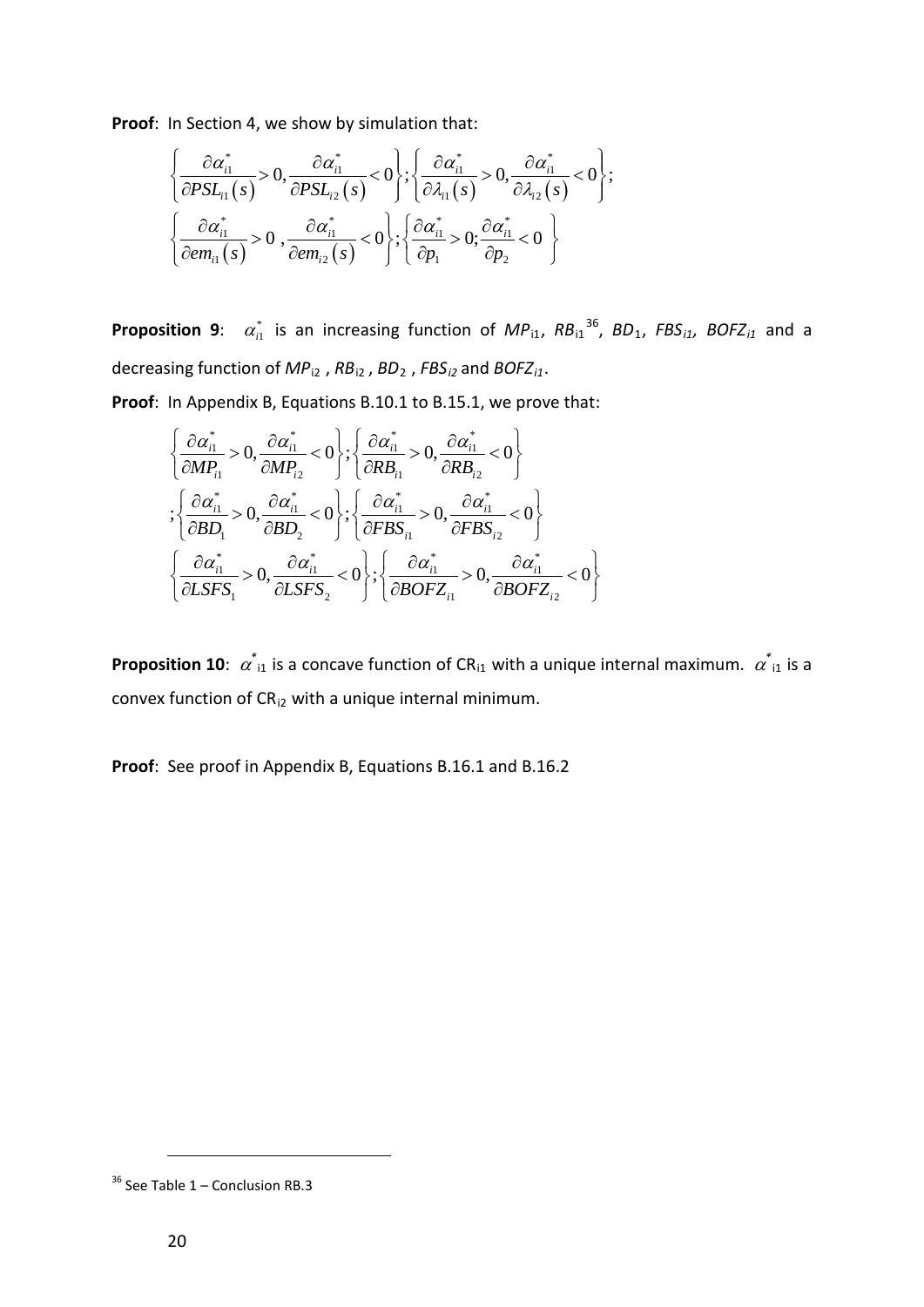# **4. Simulation**

In this section, we simulate the optimal allocation,  $\alpha_{i1}^*$ , as a function of four parameters  $\left\{\mathit{PSL}_{ij}(B),\lambda_{ij}(B),\mathit{em}_{ij}(B),\mathit{p}_j\right\}.^{37}$  $\left\{\mathit{PSL}_{ij}(B),\lambda_{ij}(B),\mathit{em}_{ij}(B),\mathit{p}_j\right\}.^{37}$  $\left\{\mathit{PSL}_{ij}(B),\lambda_{ij}(B),\mathit{em}_{ij}(B),\mathit{p}_j\right\}.^{37}$  We build the efficient frontier for bank i's the derivation of  $\alpha_{i1}^*$  on these parameters is unclear, and we prefer the simulation to expected return and standard deviation. We choose these parameters because the sign of making more and more vague and unrealistic assumptions. In order to do this, we assume that the sectors are equal, which means that all the parameters in the two sectors are the same and equal to:

(4.1)

$$
\begin{aligned}\n\{\varphi_{G,G} = 0.55, \ \varphi_{G,B} = \varphi_{B,G} = 0.15, \varphi_{B,B} = 0.15, \ p_j = 0.7, 1 - p_j = 0.3\} \\
\{d = 0.02, \ \overline{L}_i = 0.25, \ sc_i = 0.01, \alpha_{i1}^P = 0.5\}; \{PSL_{ij}(G) = 0.95, \ PSL_{ij}(B) = 0.85\} \\
\{\beta_{ij} = 0.3, \ \omega_{ij} = 0.2, \ \mu_{ij} = 0.5\}; \{\lambda_{ij}(G) = 0.85, \ \lambda_{ij}(B) = 0.75\}; \{em_{ij}(G) = 7, \ em_{ij}(B) = 5\}\n\end{aligned}
$$

Where:

| $\varphi_{s,t}$                                   | The joint probability of being in state s in sector 1 and in state t in sector 2 |  |  |  |
|---------------------------------------------------|----------------------------------------------------------------------------------|--|--|--|
| $p_{j}$                                           | The probability of a                                                             |  |  |  |
|                                                   | good state                                                                       |  |  |  |
| $\overline{d}$                                    | Interest rate paid for depositors                                                |  |  |  |
| $\overline{L}_{i}$                                | The number of loans given to the two sectors                                     |  |  |  |
| $\mathcal{SC}_i$                                  | The coefficient in the switching cost function                                   |  |  |  |
| $\alpha_{i1}^p$                                   | T Allocation of the bank's loan portfolio to sector 1 in the previous period     |  |  |  |
| $PSL_{ii}(s)$                                     | Portion of successful loans                                                      |  |  |  |
| $\beta_{\scriptscriptstyle ij}$                   | The constant in the interest rate function                                       |  |  |  |
| $\omega_{ij}$                                     | Demand sensitivity                                                               |  |  |  |
| $\mu_{ij}$                                        | The bank's expectations about its rivals' reactions                              |  |  |  |
| $\lambda_{ii}(s)$                                 | Recovery rate                                                                    |  |  |  |
| $em_{ii}(s)$                                      | Effectiveness of monitoring                                                      |  |  |  |
| * j=sector, s= sector state (good or bad), i=bank |                                                                                  |  |  |  |

<span id="page-21-0"></span> $B^3$  We choose  $\left\{PSL_{ij}(B), \lambda_{ij}(B), em_{ij}(B) \right\}$ , rather than  $\left\{PSL_{ij}(G), \lambda_{ij}(G), em_{ij}(G) \right\}$  because they give the same result.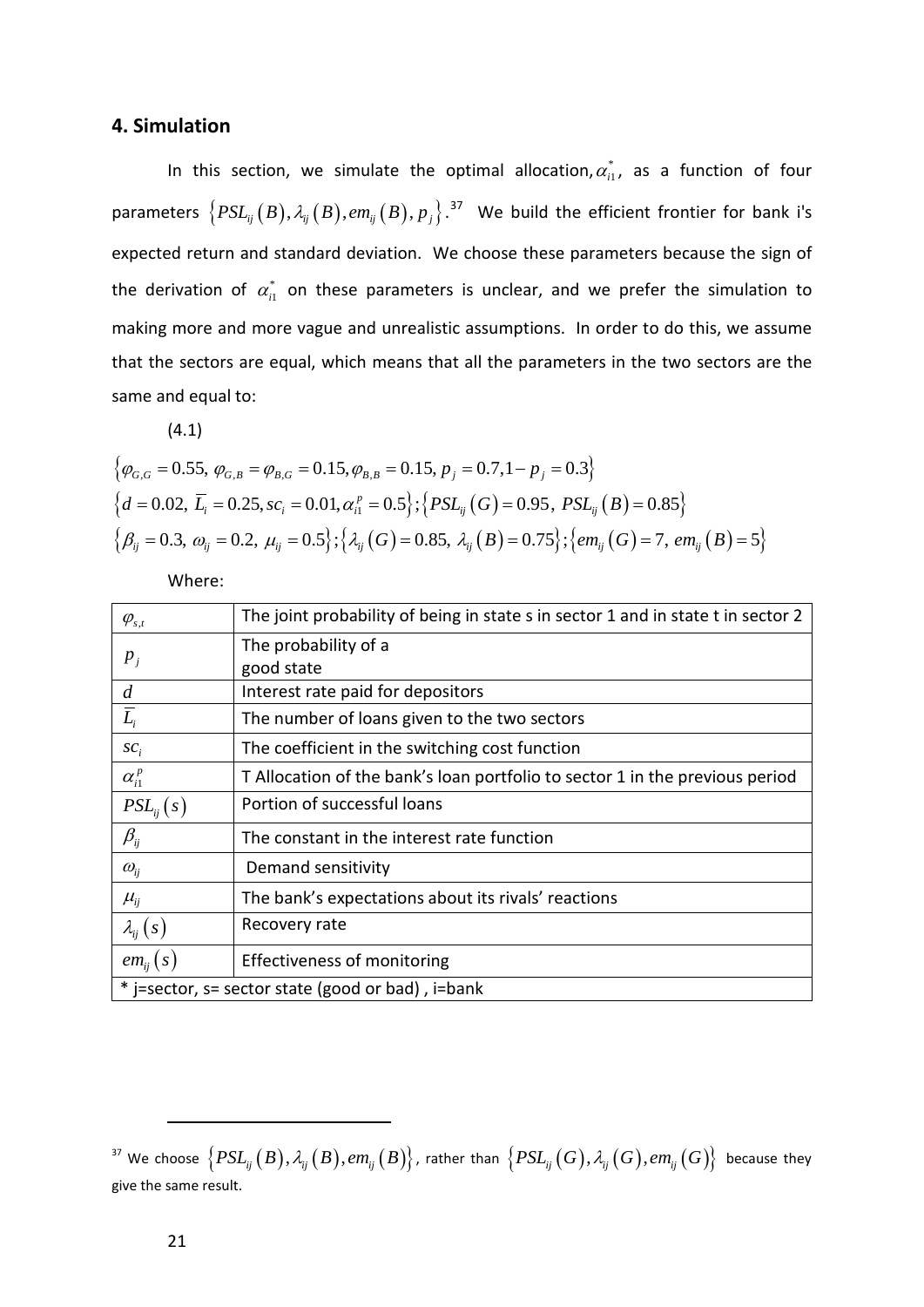# **4.1 Simulation of**  ${PSL_{ij}(B), \lambda_{ij}(B), em_{ij}(B), p}$

In this subsection, we show a variety of numerical simulations of our model.

Figure 4.1 shows the portion of successful loans in bank i in sectors 1 and 2 in a bad





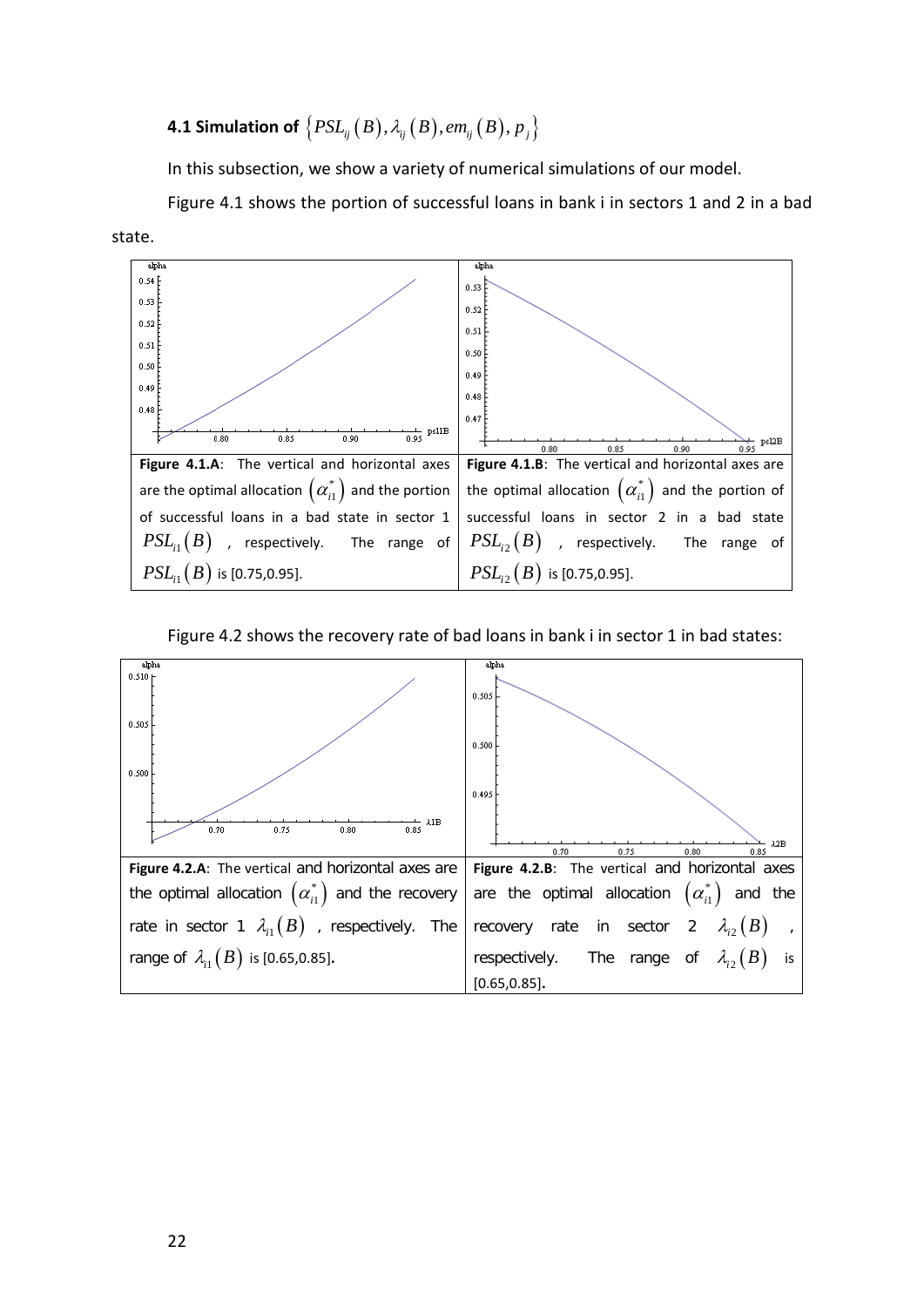

Figure 4.3 shows the effectiveness of monitoring in bank i in sector 1 in bad states:

Figure 4.4 shows the probability of a good state in sectors 1 and 2:



From the simulations, we conclude that:

$$
\left\{\frac{\partial \alpha_{i1}^*}{\partial PSL_{i1}(s)} > 0, \frac{\partial \alpha_{i1}^*}{\partial PSL_{i2}(s)} < 0\right\}; \left\{\frac{\partial \alpha_{i1}^*}{\partial \lambda_{i1}(s)} > 0, \frac{\partial \alpha_{i1}^*}{\partial \lambda_{i2}(s)} < 0\right\};\left\{\frac{\partial \alpha_{i1}^*}{\partial em_{i1}(s)} > 0, \frac{\partial \alpha_{i1}^*}{\partial em_{i2}(s)} < 0\right\}; \left\{\frac{\partial \alpha_{i1}^*}{\partial p_1} > 0; \frac{\partial \alpha_{i1}^*}{\partial p_2} < 0\right\}
$$

We were not able to prove these results analytically.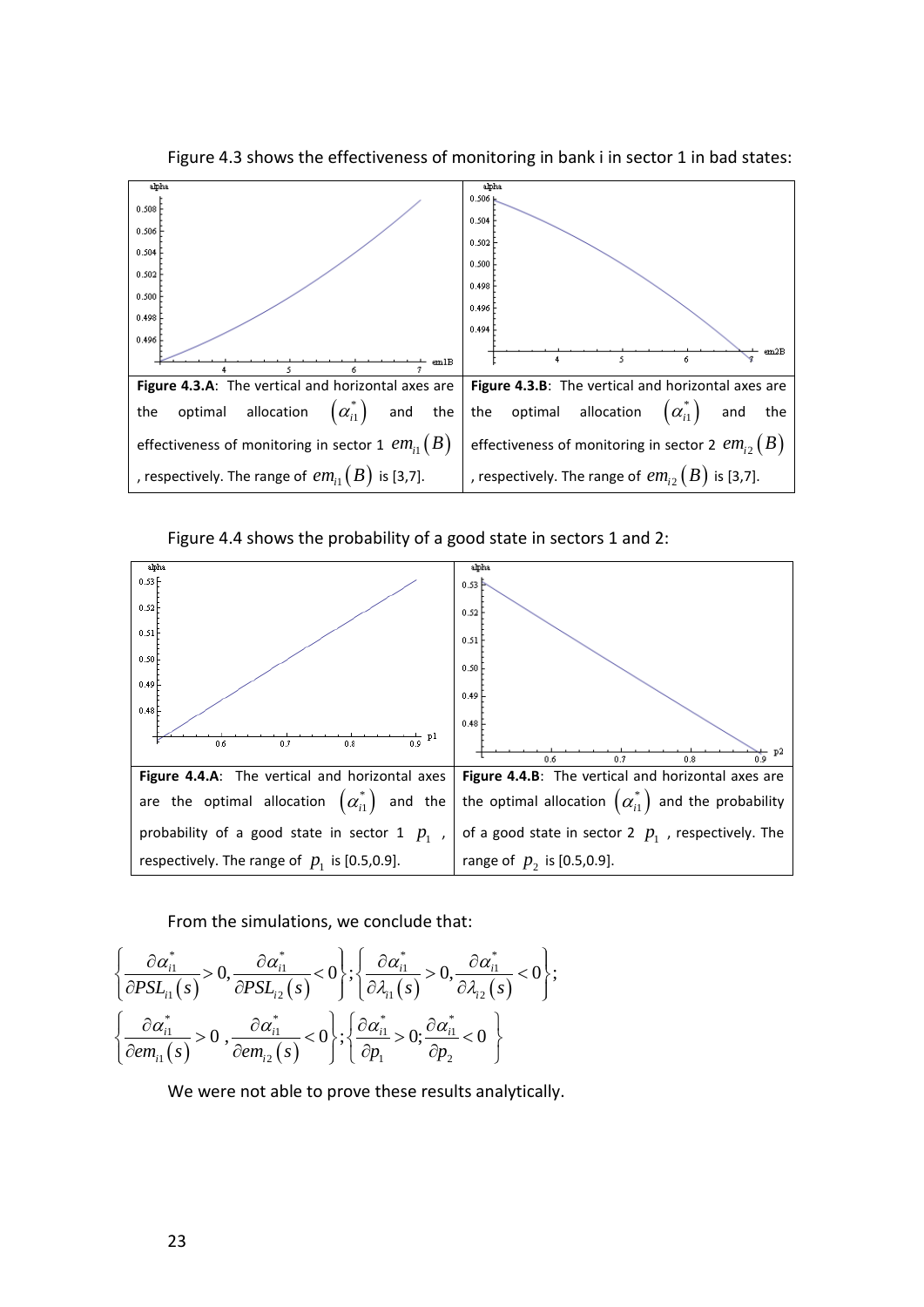#### **4.2 Mean/variance – functional form**

In this section, we assume that the bank maximizes a concave utility function of its

expected return and profit standard deviation:  $U = U \frac{\pi_i^e}{\overline{\pi}}$ ;  $\frac{\sigma_i^2(\pi_i^e)}{\overline{\pi}}$  $\mathbf{i}$   $\mathbf{v}_i$  $U = U$  $L_i$   $L$  $\pi^e$   $\sigma$ ,  $\pi$  $\begin{pmatrix} + & - \\ 2 & 1 \end{pmatrix}$  $= U \left| \begin{array}{c} \pi_i^e \ \overline{f} \end{array}; \frac{\sigma_i^2\left(\pi_i^e\right)}{\overline{f}} \right|$  $\left( \begin{array}{ccc} L_i & & L_i \ & & \end{array} \right)$ , where:  $(s,t)$  $\{G,B\}$   $s \in \{G,B\}$  $\left(\pi_i^e\right) = \begin{bmatrix} \sum \end{bmatrix} \sum \phi_{s,t} \cdot \left(\pi_i^2\left(s,t\right) - \left(\pi_i^e\right)\right)$  $\{G,B\}$   $s \in \{G,B\}$  $2(a+1)(\pi^{e})^2$  $\mathcal{L}_i$ ,  $\mathcal{L}_i$ ,  $\mathcal{L}_j$ ,  $\mathcal{L}_j$ ,  $\mathcal{L}_j$ ,  $\mathcal{L}_j$ ,  $\mathcal{L}_j$ ,  $\mathcal{L}_j$ ,  $\mathcal{L}_j$ ,  $\mathcal{L}_j$ ,  $\mathcal{L}_j$ ,  $\mathcal{L}_j$ ,  $\mathcal{L}_j$ ,  $\mathcal{L}_j$ ,  $\mathcal{L}_j$ ,  $\mathcal{L}_j$ ,  $\mathcal{L}_j$ ,  $\mathcal{L}_j$ ,  $\mathcal{L}_j$ ,  $\mathcal{L}_j$ ,  $\{S\}$   $s \in \{G, B\}$   $s \in \{G, B\}$   $s \in \{G, B\}$  $\sigma_{i} e^{e} = \sum_{i} \sum_{i} \phi_{s,t} \cdot \pi_{i} \left( s,t \right); \qquad \qquad \sigma_{i} \left( \pi_{i}^{e} \right) = \left. \right\vert \sum_{i} \sum_{i} \phi_{s,t} \cdot \left( \pi_{i}^{2} \left( s,t \right) - \left( \pi_{i}^{e} \right) \right) \, .$  $s \in \{G, B\}$   $s \in \{G, B\}$  $\pi_i^e = \sum_i \sum_j \phi_{s,t} \cdot \pi_i(s,t); \qquad \sigma_i^e = \sum_i \sum_j \phi_{s,t} \cdot (\pi_i^2(s,t) - (\pi_i^2(s,t))$  $\mathcal{E} = \sum_{s \in \{G, B\}} \sum_{s \in \{G, B\}} \phi_{s,t} \cdot \pi_i\left(s,t\right); \qquad \qquad \sigma_i\left(\pi_i^e\right) = \sqrt{\sum_{s \in \{G, B\}} \sum_{s \in \{G, B\}} \phi_{s,t} \cdot \left(\pi_i^2\left(s,t\right) - \pi_i^2\left(s,t\right)\right)}$ 

### **Equal sectors**

Our first simulation assumes that the sector parameters are equal. We then vary bank i's loan allocation to sectors 1 and 2  $\{\alpha_{i1}, \alpha_{i2} = 1 - \alpha_{i1}\}\.$  The remaining parameters are given below:

$$
\begin{aligned}\n\{\varphi_{G,G} = 0.55, \ \varphi_{G,B} = \varphi_{B,G} = 0.15, \varphi_{B,B} = 0.15, \ p_j = 0.7, 1 - p_j = 0.3\} \\
\{d = 0.02, \ \overline{L}_i = 0.25, tc_i = 0.01, \alpha_{i1}^p = 0.5\}; \{PSL_{ij}(G) = 0.95, \ PSL_{ij}(B) = 0.85\} \\
\{\beta_{ij} = 0.3, \ \omega_{ij} = 0.2, \ \mu_{ij} = 0.5\}; \{\lambda_{ij}(G) = 0.85, \ \lambda_{ij}(B) = 0.75\}; \{em_{ij}(G) = 7, \ em_{ij}(B) = 5\}\n\end{aligned}
$$

As shown in Figure 4.5 below, there is a positive correlation between the expected returns and the standard deviation of the returns. The bank maximizes its profits when  $\alpha_{i1} = 0.5$  (point A), and gets the same profit when it fully focuses on either sector 1 or sector 2 (point B). A risk-averse bank will choose to be at point C.



**Figure 4.5:** The vertical and horizontal axes are the expected profit and the standard deviation, respectively. U<sup>0</sup> is the utility of bank i. At point B  $\alpha_{i1}$ =0,1 and at point A  $\alpha_{i1}$ =0.5, point C is the meeting point between the utility function of the risk-averse bank and the efficient frontier.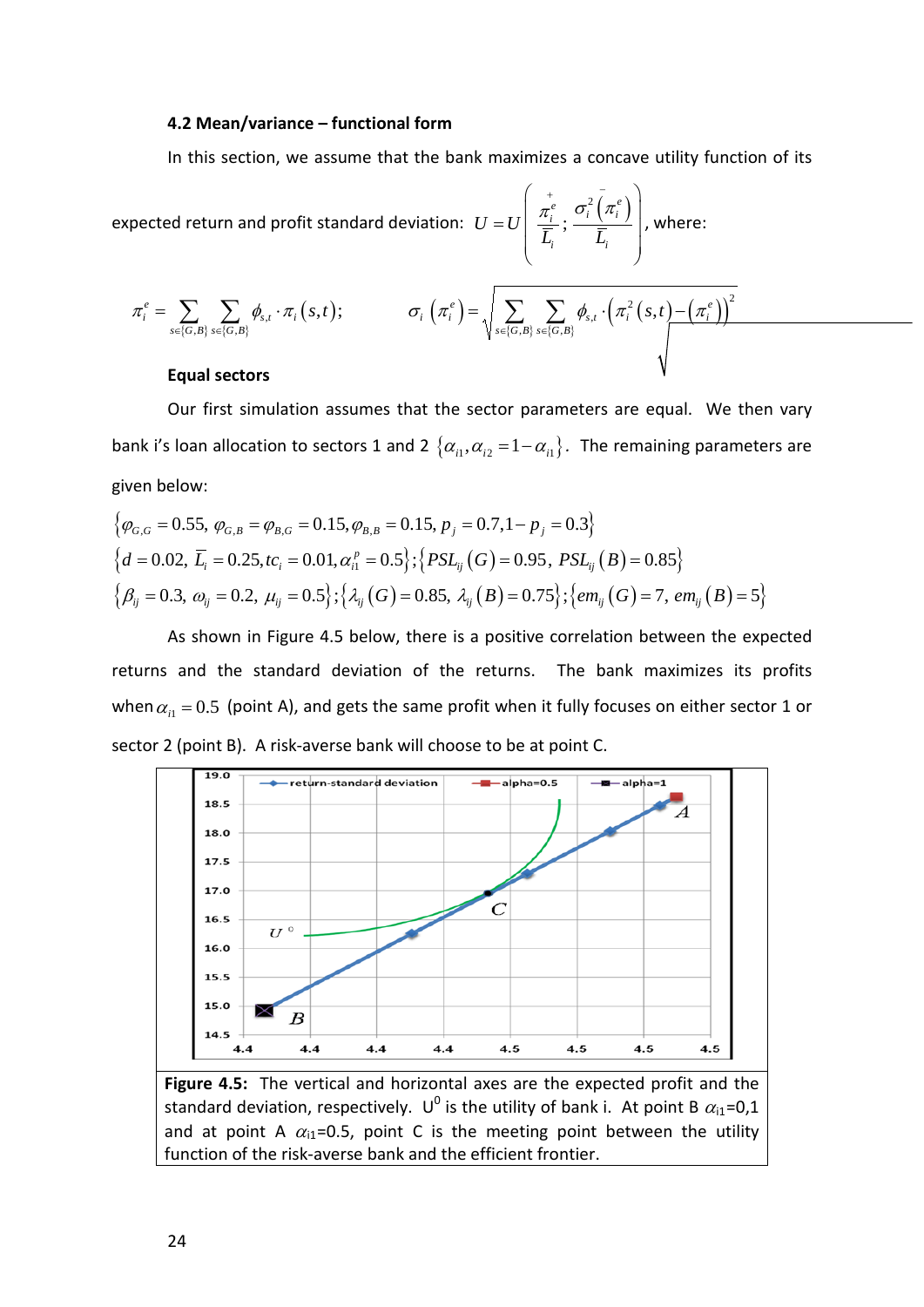#### **High probability of successful loans in bank i in sector 1**

In the simulation of this sub-sector, we vary  $\alpha$  but assume that the following parameters have different values. Varying other parameters in our base case gives similar qualitative results.

![](_page_25_Figure_2.jpeg)

$$
\{PSL_{i1}(G) = 0.95 > PSL_{i2}(G) = 0.9\}; \{PSL_{i1}(B) = 0.85 > PSL_{i2}(B) = 0.8\}
$$

A profit-maximizing bank will choose point D in Figure 4.6, whereas a utilitymaximizing bank will choose point E.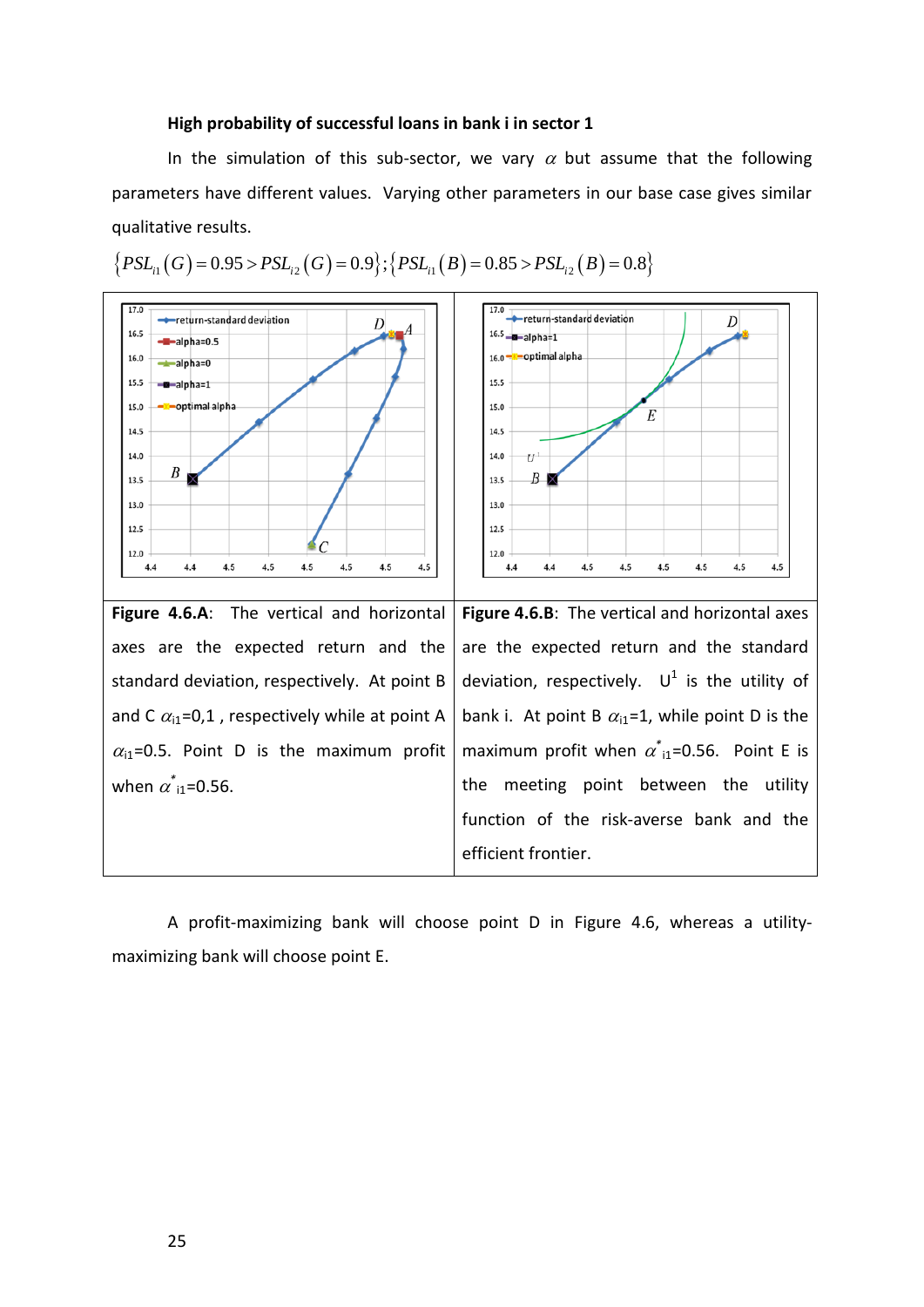# **5. Conclusion**

In this paper, we build a theoretical model of bank loan portfolio allocation. The model takes into account uncertainty, relationship banking, imperfect competition, monitoring, and transition costs. We show results both for risk-neutral bank that maximizes expected profits and also for a risk-averse banks maximizing a concave utility function of the mean and standard deviation of profits. For a risk-neutral bank, we obtain analytical solutions to the model, while for a risk-averse bank we derive the efficient frontier. The paper examines the sensitivities of the equilibrium solution with respect to the bank's primary cost and profitability factors.

Within the framework of our model, we are able to derive a large number of analytical results with respect to monitoring, the tradeoff between screening and monitoring, and the form of the bank allocation decision between sectors. Simulations of the model yield interesting results about parameter values.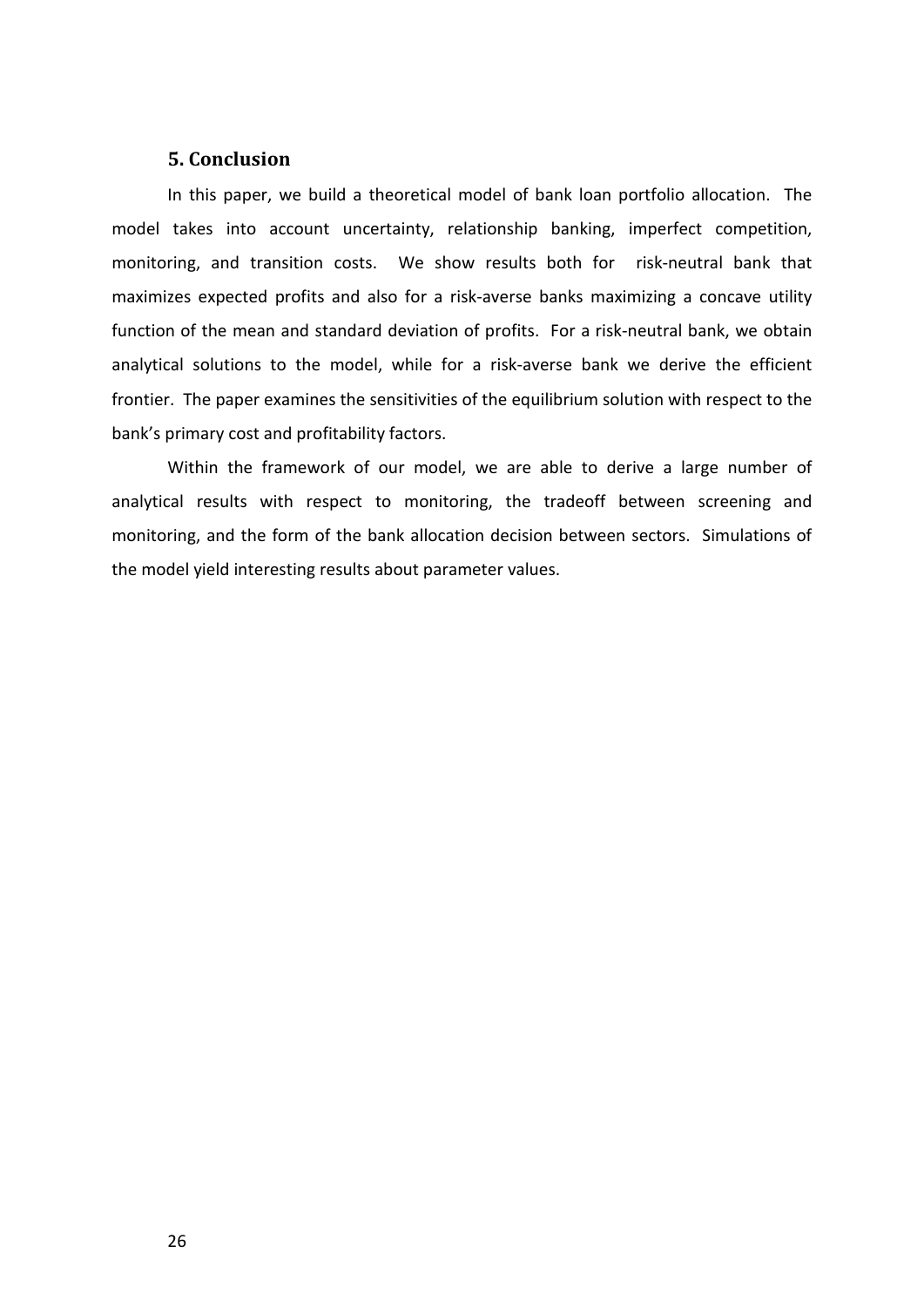# **References**

- Aghion, P. (2006). Interaction Effects in the Relationship between Growth and Finance. *Capitalism and Society*  1, pp. 1-27.&
- Alessandrini, P., G. Calcagnini and A. Zazzaro (2006). Asset Restructuring Strategies in Bank Acquisitions: Evidence from the Italian Banking Industry. Universita' Politecnica delle Marche (I), Dipartimento di Economia, Working Papers No. 264.&
- Allen, F. and D. Gale (2003). Competition and Financial Stability. NYU, Working Paper No. S-FI-03-06. &
- Asea, P. and S. Blomberg (1998). Lending Cycles. *Journal of Econometrics* 83, pp. 89-128.
- Ausubel, L. (1991). The Failure of Competition in the Credit Card Market. *American Economic Review* 81*,* pp. 50-81.
- Ayuso, J., D. Pérez and J. Saurina (2004). Are Capital Buffers Procyclical? Evidence from Spanish Panel Data. *Journal of Financial Intermediation* 13, pp. 249-264. &
- Baum, C., M. Caglayan and N. Ozkan (2005). The Second Moments Matter: The Response of Bank Lending Behavior to Macroeconomic Uncertainty. University of Leicester, Department of Economics, Working Paper No. 521.
- Belyanova, E. and I. Rozinsky (1995). Evolution of Commercial Banking in Russia and the Implications for Corporate Governance., pp. 185-214 in: Aoki, M. and H.-K. Kim (eds.), Corporate Governance in Transitional Economies: Insider Control and the Role of Banks, Washington, D.C. & \*
- Berg, S. and M. Kim (1998). Banks as Multi-Output Oligopolies: An Empirical Evaluation of the Retail and Corporate Banking Markets. *Journal of Money, Credit, and Banking* 30, pp. 135-53.
- Berger, A., A. Kashyap and J. Scause (1995). The Transformation of the U.S Banking Industry: What a Long, Strange Trip It's Been. Brookings Papers on Economic Activity, Economic Studies Program, the Brookings Institution 26, pp. 55-218. &
- Berger, A., A. Saunders, J. Scalise and G. Udell (1998). The Effects of Bank Mergers and Acquisitions on Small Business Lending. *Journal of Financial Economics* 50, pp. 187-229.
- Berger, A. and G. Udell (1995). Universal Banking and the Future of Small Business Lending. NYU, Working Paper No. FIN-95-009.
- Berger, A. and G. Udell (2002). Small Business Credit Availability and Relationship Lending: The Importance of Bank Organizational Structure. Economic Journal, Royal Economic Society 112(477), pp. F32-F53. &
- Berger, A. and G. Udell (2004). The Institutional Memory Hypothesis and the Procyclicality of Bank Lending Behavior. *Journal of Financial Intermediation* 13, pages 458-495.
- Berger, A. and G. Udell (2006). A More Complete Conceptual Frame Work for SME Finance. *Journal of Banking & Finance* 30, pp. 2945-2966.
- Berger, A., I. Hasan and L. Klapper (2004). Further Evidence on the Link between Finance and Growth: An International Analysis of Community Banking and Economic Performance. *Journal of Financial Services Research* 25, pp. 169-202.
- Berger, A., L. Klapper and G. Udell (2001). The Ability of Banks to Lend to Informationally Opaque Small Businesses. *Journal of Banking & Finance* 25, pp. 2127-2167.
- Berger, A., N. Miller, M. Petersen, R. Rajan and J. Stein (2005). Does Function Follow Organizational Form? Evidence from the Lending Practices of Large and Small Banks. *Journal of Financial Economics* 76, pp. 237-269.
- Berger, A., R. Demsetz and P. Strahan (1999). The Consolidation of the Financial Services Industry: Causes, Consequences, and Implications for the Future. *Journal of Banking and Finance* 23, pp. 135-194.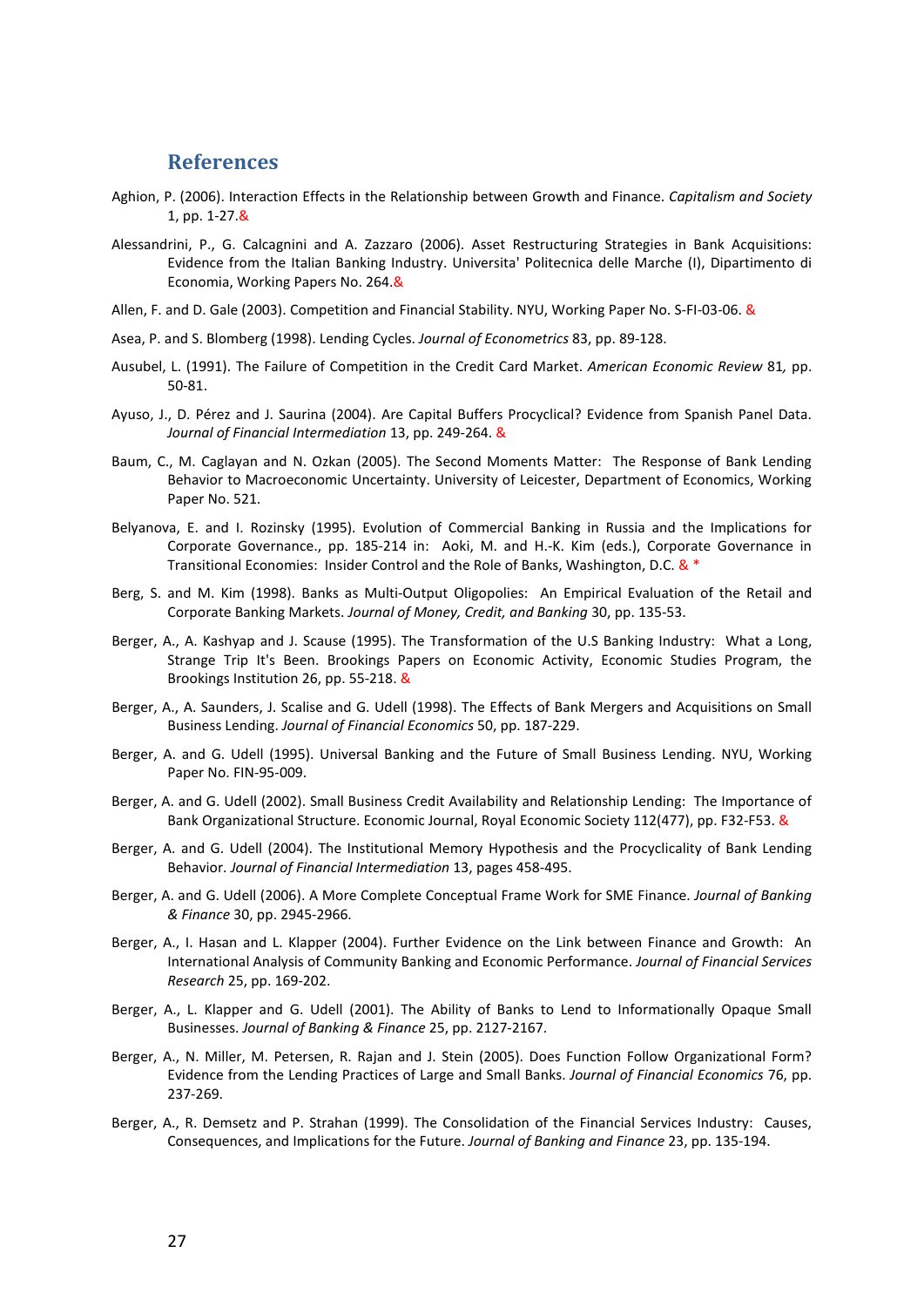- Berger, A. and R. DeYoung (1997). Problem Loans and Cost Efficiency in Commercial Banks. *Journal of Banking & Finance* 21, pp. 849-870.
- Berglof , E. (1995). Corporate Governance in Transition Economies: The Theory and its Policy Implications, pp. 59-95 in: M. Aoki, and H.-K. Kim (eds.), Corporate Governance in Transitional Economies: Insider Control and the Role of Banks, Washington, D.C.\*
- Bergstresser, D. (2004). Market Concentration and Commercial Bank Loan Portfolios. Harvard Business School.  $\mathcal{R}$
- Bergstrom, R., L. Engwall and E. Wallerstedt (1994). Organizational Foundations and Closures in a Regulated Environment: Swedish Commercial Banks 1831-1990. *Scandinavian Journal of management* 10, pp. 29-48.
- Bernanke, B., M. Gertler and S. Gilchrist (1998). The Financial Accelerator and the Flight to Quality. *Review of Economics and Statistics* 78, pp. 1-15.
- Besanko, D. and A. Thakor (1993). Relationship Banking, Deposit Insurance and Bank Portfolio Choice. EconWPA, Finance, Working Paper No. 0411046.
- Bianco, M., T. Jappelli and M. Pagano (2005). Courts and Banks: Effects of Judicial Enforcement on Credit Markets. *Journal of Money, Credit and Banking* 37, pp. 233-244.
- Boot, A. (2000). Relationship Banking: What Do We Know?. *Journal of Financial Intermediation* 9, pp. 7-25.
- Borio, C., C. Furfine and P. Lowe (2001). Procyclicality of the Financial System and Financial Stability: Issues and Policy Options. BIS, Working Paper No. 1.
- Bourke, P. (1989). Concentration and other Determinants of Bank Profitability in Europe, North America and Australia. *Journal of Banking and Finance* 13, pp. 65-79. \*
- Boyd, J. and G. De Nicolò (2005). The Theory of Bank Risk Taking and Competition Revisited. *Journal of Finance* 60, pp. 1329-1343.
- Broecker, T. (1990). Credit-Worthiness Tests and Interbank Competition. *Econometrica* 58, pp. 429-452.
- Calomiris, C. and J. Mason (2000). Causes of U.S. Bank Distress during the Depression. NBER, Working Paper No. 7919.
- Calvo, G. and F. Coricelli (1993). Output Collapse in Eastern Europe: The Role of Credit. *Staff Papers - International Monetary Fund* 40, pp. 32-52.
- Carlin, W. and P. Richthofen (1995). Finance, Economic Development and the Transition: The East German Case. *Economics of Transition* 3, pp. 169-195. \*
- Chemin, M. (2004). Does the Quality of the Judiciary Shape Economic Activity? Evidence from India. CIRPEE, [Cahiers de Recherche,](http://ideas.repec.org/s/lvl/lacicr.html) Working Paper No. 07-25. &
- Claessens, S. and L. Laeven (2004). What Drives Bank Competition? Some International Evidence. *Journal of Money, Credit and Banking* 36, pp. 563-583.
- Cole, R., L. Goldberg and L. White (2004). Cookie-Cutter versus Character: The Micro Structure of Small-Business Lending by Large and Small Banks*. Journal of Financial and Quantitative Analysis* 39, pp. 227- 251.
- Daly, M., J. Krainer and J. Lopez (2003). Does Regional Economic Performance Affect Bank Conditions? New Analysis of an Old Question. FRB of San Francisco, Working Paper No. 2004-01.
- Degryse H., M. Kim and S. Ongena (2008). Microeconometrics of Banking: Methods, Applications, and Results. Oxford University Press.(book) &
- Dehesa, M., P. Druck and A. Plekhanov (2007). Relative Price Stability, Creditors Rights, and Financial Deepening. IMF, Working Paper No. 07/139.
- Dell'Ariccia, G. (1998). Asymmetric Information and the Market Structure of the Banking Industry. *IMF*, [Working Paper No. 98/92](http://papers.ssrn.com/sol3/papers.cfm?abstract_id=882604).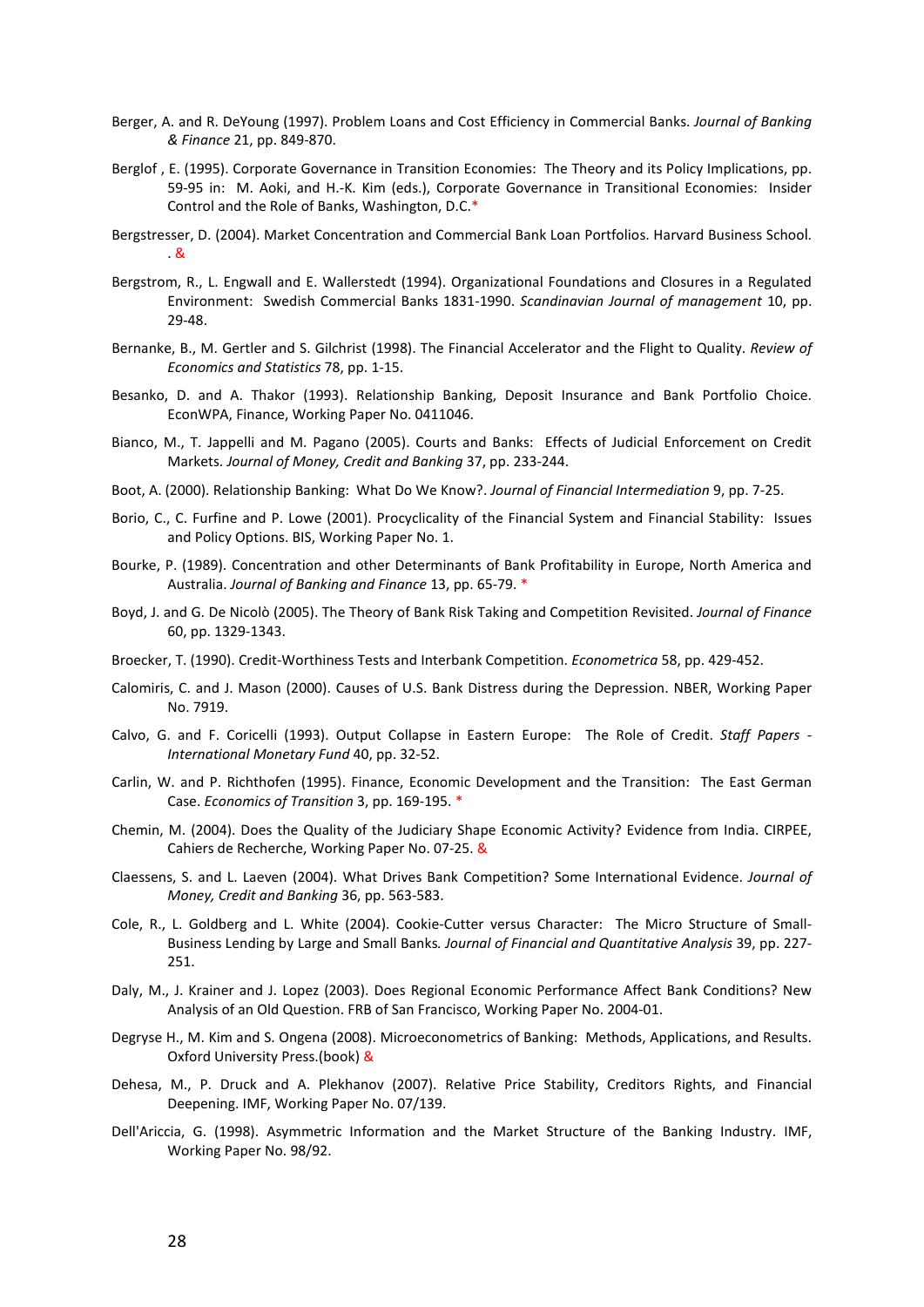- Dell'Ariccia, G., E. Friedman and R. Marquez (1999). Adverse Selection as a Barrier to Entry in the Banking Industry. *Rand Journal of Economics* 30, pp. 515-534.
- Dell'Ariccia, G. and R. Marquez (2000). Flight to Quality or to Captivity? Information and Credit Allocation. [IMF](javascript:void(0);)  [Working Paper, No. 01/20.](javascript:void(0);)
- Dell'Ariccia, G. and R. Marquez (2003). Information and Bank Credit Allocation. *Journal of Financial Economics* 72, pp. 185-214.
- Demirguc-Kunt, A. and V. Maksimovic (1998). Law, Finance and Firm Growth. *Journal of Finance* 53, pp. 2107- 2137.
- Dermine, J. and C. Neto de Carvalho (2006). Bank Loan Losses-Given-Default, a Case Study, *Journal of Banking & Finance* 30, pp. 1219-1243.
- DeYoung, R. (1998). Management Quality and X-Inefficiency in National Banks. *[Journal of Financial Services](http://ideas.repec.org/s/kap/jfsres.html)  [Research](http://ideas.repec.org/s/kap/jfsres.html)* 13, pp. 5-22. \*
- DeYoung, R., L. Goldberg and L. White (1999). Youth, Adolescence, and Maturity of Banks: Credit Availability to Small Business in an Era of Banking Consolidation. *Journal of Banking & Finance* 23, pp. 463-492.
- Diamond, D. (1984). Financial Intermediation and Delegated Monitoring. *[Review of Economic Studies](http://ideas.repec.org/s/bla/restud.html)* 51, pp. 393- 414.
- Druck, P. and P. Garibaldi (2000). Inflation Risk and Portfolio Allocation in the Banking System. CEMA, [Working](http://ideas.repec.org/s/cem/doctra.html)  [Papers,](http://ideas.repec.org/s/cem/doctra.html) No. 181. &
- Fabbri, D. and M. Padula (2001). Judicial Costs and Household Debt. CSEF, Working Paper No. 58. &
- Fabbri, D. and M. Padula (2004). Does Poor Legal Enforcement Make Households Credit Constrained?. *Journal of Banking and Finance* 28, pp. 2369-2397.
- Fama, E. (1980). Banking in the Theory of Finance. *Journal of Monetary Economics* 6, pp. 39-58. \*
- Fama, E. (1985). What's Different About Banks?. *Journal of Monetary Economics* 15, pp. 29-39.\*
- Furfine, [C. \(2001\). B](http://papers.ssrn.com/sol3/cf_dev/AbsByAuth.cfm?per_id=96109)ank Portfolio Allocation: The Impact of Capital Requirements, Regulatory Monitoring, and Economic Conditions. *[Journal of Financial Services Research](javascript:WinOpen();)* 20, pp. 33-56.
- Gambacorta, L. and P. Mistrulli (2004). Does Bank Capital Affect Lending Behavior?. *Journal of Financial Intermediation* 13, pp. 436-457.
- Gambera M. (2000). Simple Forecasts of Bank Loan Quality in the Business Cycle. Federal Reserve Bank of Chicago[, Emerging Issues,](http://econpapers.repec.org/article/fipfedhei/) 2000, issue Apr.
- Gan, J. (2004). Banking Market Structure and Financial Stability: Evidence from the Texas Real Estate Crisis in the 1980s. *Journal of Financial Economics* 73, pp. 567-601.
- Giannetti, M. and S. Ongena (2008). Financial Integration and Firm Performance: Evidence from Foreign Bank Entry in Emerging Markets. Oxford University Press for European Finance Association, *Review of Finance* 13, pp. 181-223*.* &
- Gilbert, R. and M.T. Belongia. (1988). The Effects of Affiliation with Large Bank Holding Companies on Commercial Bank Lending to Agriculture. *American Journal of Agricultural Economics* 70, pp. 69–78. \*
- Goldberg L. and L. White (1998). De Novo Banks and Lending to Small Businesses: An Empirical Analysis. *Journal of Banking and Finance* 22, pp. 851-67.
- Gottesman, A. and G. Robert (2004). Maturity and Corporate Loan Pricing. *Financial Review* 39, pp. 55-77.
- Greenbaum, S., G. Kanatas and I. Venezia (1989). Equilibrium Loan Pricing under the Bank-Client Relationship. *Journal of Banking and Finance* 13, pp. 221-235. \*
- Guiso, L., P. Sapienza and L. Zingales (2004). Does Local Financial Development Matter?. *Quarterly Journal of Economics* 119, pp. 929-969*.*
- Guttentag, J. and R. Herring (1984). Credit Rationing and Financial Disorder. *The Journal of Finance* 39, pp. 1359-1382.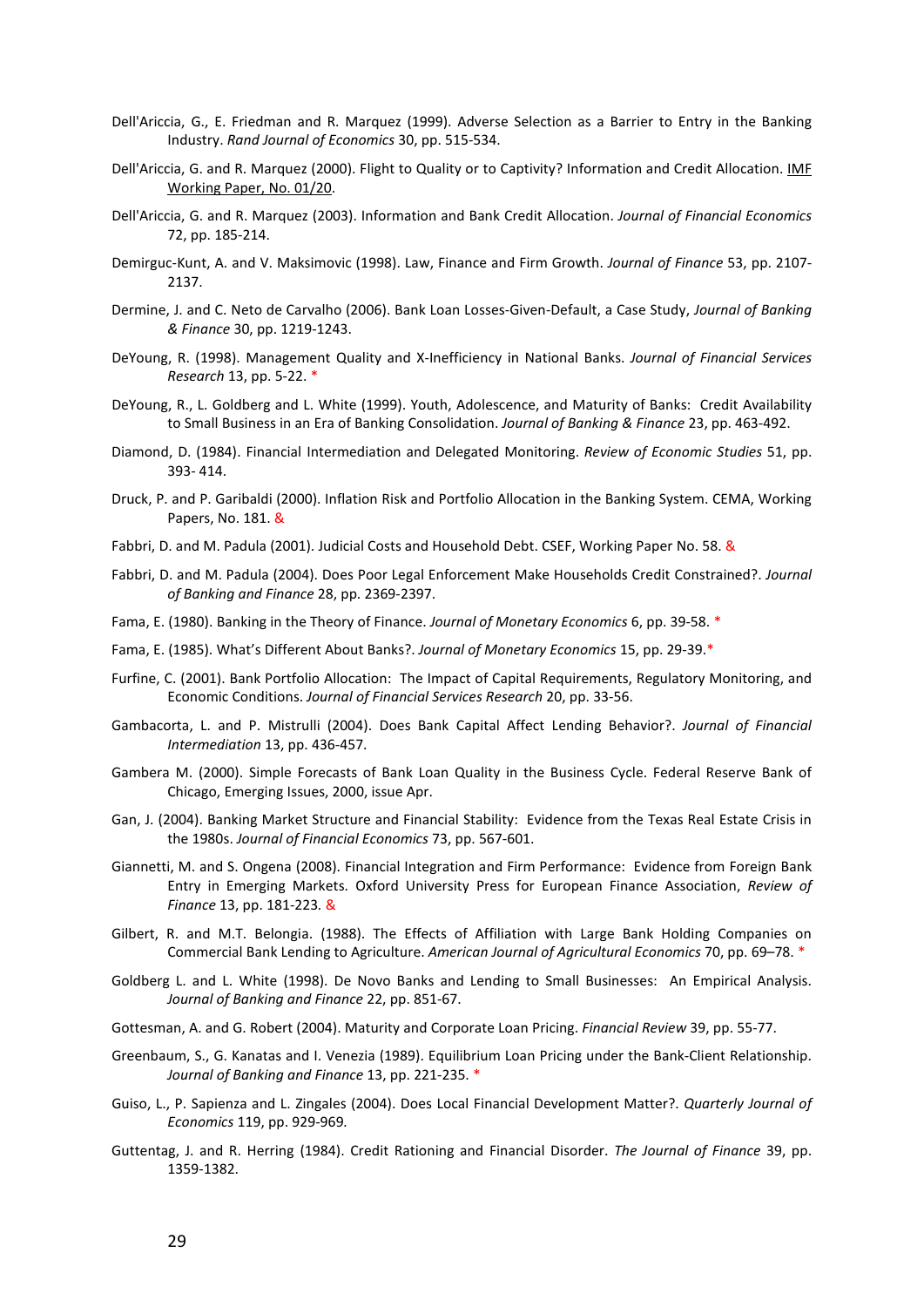- Harm, C. (2001). European Financial Market Integration: The Case of Private Sector Bonds and Syndicate Loans. Journal of International Financial Markets, Institutions, and Money 11, pp. 245-263.\*
- Haselmann, R. and P. Wachtel (2006). Institutions and Bank Behavior. NYU Stern Economics, Working Paper No. 06-16. &
- Hellmann, T., K. Murdock and J. Stiglitz (2000). Liberalization, Moral Hazard in Banking, and Prudential Regulation: Are Capital Requirements Enough?. *The American Economic Review* 90, pp. 147-165.
- Hoff, K. and J. Stiglitz (1997). Moneylenders and Bankers: Price-Increasing Subsidies in a Monopolistically Competitive Market. *Journal of Development Economics* 55, pp. 485-518.
- James, C. (1987). Some Evidence on the Uniqueness of Bank Loans. *Journal of Financial Economics* 19, pp. 217- 235. \*
- Jensen, M. and W. Meckling (1976). Theory of the Firm: Managerial Behavior, Agency Cost and Ownership Structure. *Journal of Financial Economics* 3, pp. 305-360.
- Johnson, S., J. McMillan and C. Woodruff (1999). Contract Enforcement in Transition. CEPR, CEPR Discussion Paper, Working Paper No. 2081. \*
- Johnson, S., J. McMillan and C. Woodruff (2002). Property Rights and Finance. *American Economic Review* 92, pp. 1335-1356.
- Kaminsky, G. and C. Reinhart (1999). The Twin Crises: The Causes of Banking and Balance-of Payments Problems. *American Economic Review* 89, pp. 473-500.
- Keeley, M. (1990). Deposit Insurance, Risk and Market Power in Banking. *American Economic Review* 80, pp. 1183-1200.
- Keeton W. (1995). Multi-Office Bank Lending to Small Businesses: Some New Evidence. Federal Reserve Bank of Kansas City, *Economic Review 1995*, pp. 45-57. &
- Kim, M., E. Kristiansen and B. Vale (2005). Endogenous Product Differentiation in Credit Market: What Do Borrowers Pay For?. *Journal of Banking and Finance* 29, pp. 681-699.
- King, R. and R. Levine (1993). Finance and Growth: Schumpeter May be Right. *Quarterly Journal of Economic* 108, pp. 713-737.
- Kobayashi, K., Y. Saita and T. Sekine (2002). Forbearance Lending: A Case for Japanese Firms. Bank of Japan, Research and Statistics Department, Working Paper No. 02-2. &
- Kowalski, T. and A. Janc (1999). Financial Contracts and Relations in the Small and Medium-Sized Enterprise Sector in Poland. In: Mullineux, A. and C. Green (eds.), Economic Performance and Financial Sector Reform in Central and Eastern Europe: Capital Flows, Bank and Enterprise Restructuring. Edward Elgar, Cheltenham. \*&
- Kwan, S. and R. Eisenbeis (1994). An Analysis of Inefficiencies in Banking: A Stochastic Cost Frontier Approach. Federal Reserve Bank of San Francisco, *Applied Economic Theory*, [Working Papers N](http://ideas.repec.org/s/fip/fedfap.html)o. 95-12. &
- La Porta, R., F. López-de-Silanes, A. Shleifer and R. Vishny (1998). Law and Finance. *Journal of Political Economy* 106, pp. 1113-1155.
- La Porta, R. , F. López-de-Silanes, A. Shleifer and R. Vishny (1997). Legal Determinants of External Finance. *Journal of Finance* 52, pp. 1131-1150.
- Lang, W. and L. Nakamura (1995). Flight to Quality in Banking and Economic Activity. *Journal of Monetary Economics* 36, pp. 145-164. \*
- Levine, R. (2004). Finance and Growth: Theory and Evidence. Handbook of Economic Growth, in: Philippe Aghion & Steven Durlauf (ed.), Handbook of Economic Growth, edition 1, volume 1, chapter 12, pages 865-934 Elsevier. &
- Levonian, M. (1996). Explaining Differences in Farm Lending among Banks. Federal Reserve Bank of San Francisco, *Economic Review* 3, pp. 12-22. &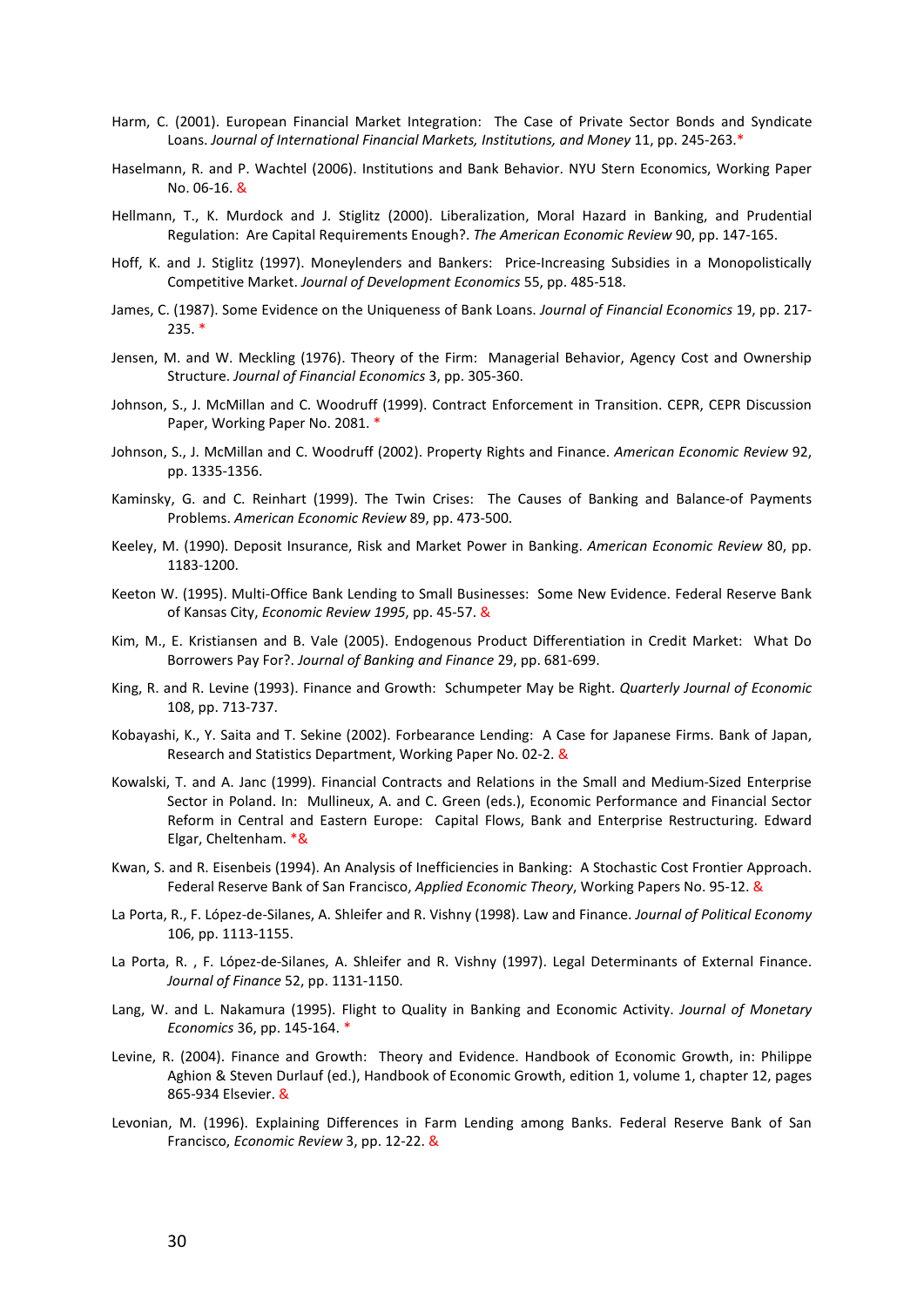- Lown, C. and D. Morgan (2002). Credit Effects in the Monetary Mechanism. *Economic Policy Review* 8. pp. 217- 235.
- Lown, C. and D. Morgan (2006). The Credit Cycle and the Business Cycles: New Findings Using the Using the Loan Officer Opinion Survey. *Journal of Money, Credit and Banking* 38, pp. 1575-1597.
- Lown, C., D. Morgan, and S. Rohatgi (2000). Listening to Loan Officers: The Impact of Commercial Credit Standards on Lending and Output. *Economic Policy Review*, pp. 1-16.
- Martinezınez, D. and R. Repullo (2008). Does Competition Reduce the Risk of Bank Failure?. CEPRI, Working Paper No. DP6669.
- Matutes, C. and X. Vives (2000). Imperfect Competition, Risk Taking, and Regulation in Banking. *European Economic Review* 44, pp. 1-34. \*
- Molyneux, P. and J. Thornton (1992). Determinants of European Bank Profitability: A Note. *Journal of Banking and Finance* 16, pp. 1173-1178.\*
- Myers, S. (1977). The Determinants of Corporate Borrowing. *Journal of Financial Economics* 5, pp. 147-175.
- Nuxoll, D., J. O'Keefe and K. Samolyk (2003). Do Local Economic Data Improve Off-Site Bank-Monitoring Models?. *FDIC Banking Review Series* 15, No. 2, 2003.
- Panzer, J. and J. Ross (1987). Testing for Monopoly Equilibrium. *Journal of Industrial Economics* 35, pp. 443- 456. \*
- Papaioannou, E. (2007). Finance and Growth: A Macroeconomic Assessment of the Evidence from a European Angle. European Central Bank, Working Paper No. 787.
- Passmore, W., S. Sharpe (1994). Optimal Bank Portfolios and the Credit Crunch. FRB, Finance and Economics Discussion Series, Working Paper No. 94-19. \*
- Pawlowska A. and A. Mullineux (1999). Financing Small and Medium-Sized Enterprises in Poland, 1989-1994: An Empirical Investigation of Credit Rationing. In: Mullineux, A. and C. Green (eds.), Economic Performance and Financial Sector Reform in Central and Eastern Europe: Capital Flows, Bank and Enterprise Restructuring. Edward Elgar, Cheltenham.
- Peek, J. and E. Rosengren (1995). The Effects of Interstate Branching on Small Business Lending. Federal Reserve Bank of Chicago, *Proceeding* 1995, pp. 314-31. \*
- Peek, J. and E. Rosengren (1996). Small Business Credit Availability: How Import ant is Size of Lender?. Federal Reserve Bank of Boston[, Working Papers](http://ideas.repec.org/s/fip/fedbwp.html) No. 95-5.
- Peek, J. and E. Rosengren (2004). Corporate Affiliations and (Mis) Allocation of Credit. Federal Reserve Bank of Boston, [Working Papers](http://ideas.repec.org/s/fip/fedbwp.html) No.
- Peristiani, S. (1996). Do Mergers Improve the X-Efficiency and Scale Efficiency of U.S. Banks? Evidence from the 1980s. *Journal of Money, Credit and Banking* 29, pp. 326-337.
- Pesola, [J. \(](http://papers.ssrn.com/sol3/cf_dev/AbsByAuth.cfm?per_id=333496)2001). The Role of Macroeconomic Shocks in Banking Crises. Bank of Finland, [Research Discussion](http://ideas.repec.org/s/hhs/bofrdp.html)  [Papers,](http://ideas.repec.org/s/hhs/bofrdp.html) Working Paper No. 6/2001.
- Petersen, M. and R. Rajan (1994). The Benefits of Firm-creditor Relationships: Evidence from Small Business Data. *Journal of Finance* 49, pp. 3-38.
- Petersen, M. and R. Rajan (1995). The Effect of Credit Market Competition on Lending Relationships. *Quarterly Journal of Economics* 110, pp. 407-443.
- Petersen, M. and R. Rajan (2002). Does Distance Still Matter? The Information Revolution in Small Business Lending. *Journal of Finance* 57, pp. 2533-2570.
- Pistor, K., M. Raiser and S. Gelfer (2000). Law and Finance in Transition Economies. [European Bank for](javascript:WinOpen(154851);)  [Reconstruction and Development, Working Paper No. 48.](javascript:WinOpen(154851);)
- Quagliariello, M. (2009). Macroeconomic Uncertainty and Banks' Lending Decisions: The Case of Italy. *Applied Economics* 41, pp. 323 – 336.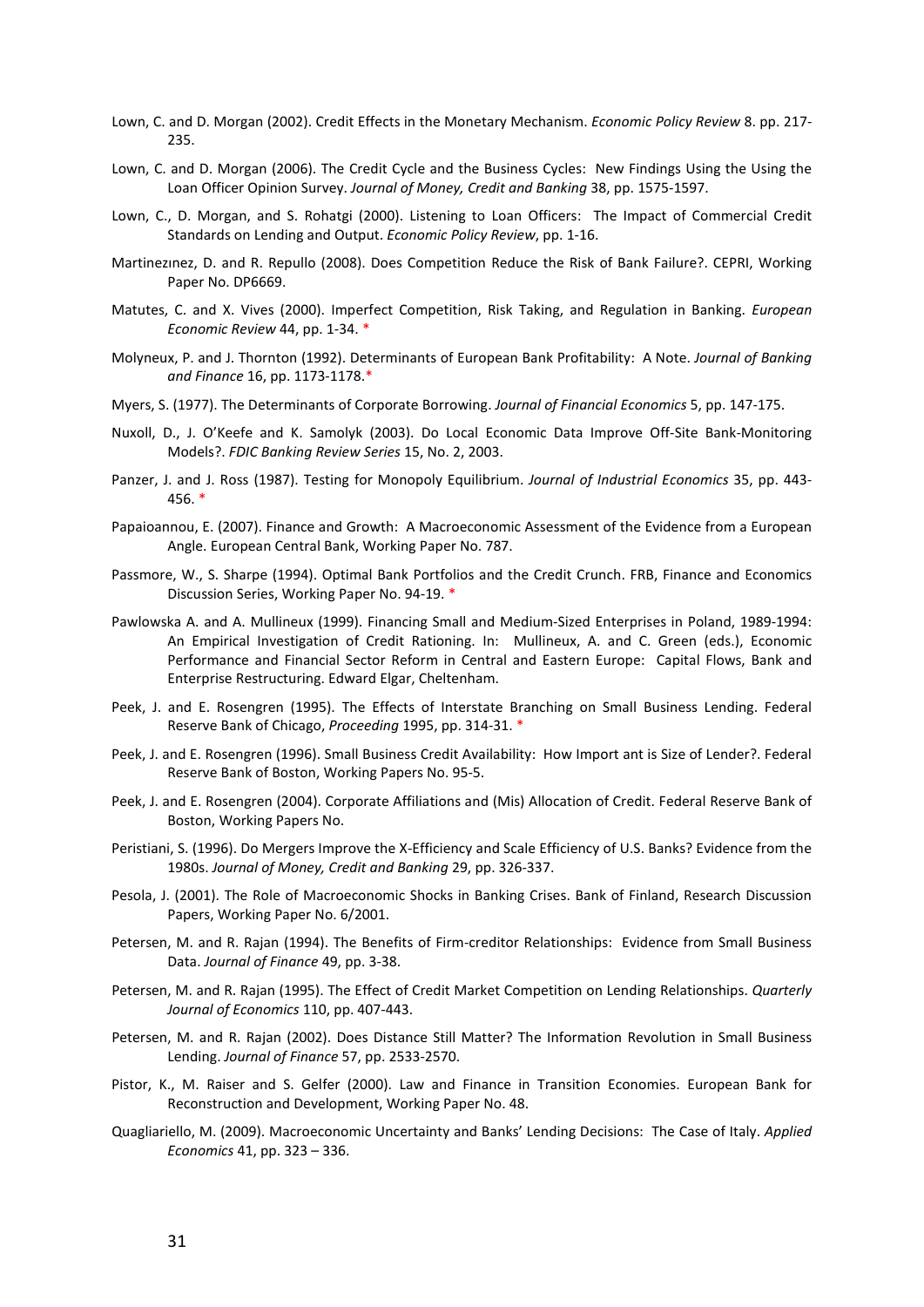- Rajan, R. (1992). Insiders and Outsiders: The Choice between Relationship and Arms Length Debt. *Journal of Finance* 47, pp. 1367-1400.
- Rajan, R. (1994). Why Bank Credit Policies Fluctuate: a Theory and Some Evidence. *Quarterly Journal of Economics* 109, pp. 399-441.
- Rajan, R. and A. Winton (1995). Covenants and Collateral as Incentives to Monitor. *Journal of Finance* 50, pp. 1113-1146. \*
- Repullo, R. (2004). Capital Requirements, Market Power, and Risk-Taking in Banking. *Journal of Financial Intermediation* 13, pp. 156-182.
- Riordan, M. (1993). Competition and Bank Performance: A Theoretical Perspective, pp. 328-343 in: Mayer, C. and X. Vives (eds.). Capital Markets and Financial Intermediation, Cambridge University Press: Cambridge. &
- Salas V. and J. Saurina (2002). Credit Risk in Two Institutional Regimes: Spanish Commercial and Savings Banks. *Journal of Financial Services Research* 22, pp. 203-224. \*
- Schnitzer, M. (1998). Bank Competition and Enterprise Restructuring in Transition Economies. [CEPR,](http://ideas.repec.org/s/cpr/ceprdp.html) Working Paper No. 2045.
- Shaffer, S. (1998). The Winner's Curse in Banking. *Journal of Financial Intermediation* 7, pp. 359-392.
- Shvets, J. (2005). Courts, Firms, and Allocation of Credit. EconWPA, Development and Comp Systems, Working Paper No. 0509026.&
- Stein J. (2002). Information Production and Capital Allocation: Decentralized Versus Hierarchical Firms. *Journal of Finance* 57, pp. 1891-921.
- Stiglitz, J. and A. Weiss (1981). Credit Rationing in Markets with Imperfect Information. *The American Economic Review* 71, pp. 393-410.
- Strahan, P. (2007). Bank Structure and Lending: What We Do and Do Not Know. In W.A. Boot, A.V. Thakor (eds.) *Handbook of Corporate Finance: Financial Intermediation and Banking*, North Holland, London. &
- Strahan, P. and J. Weston (1996). Small Business Lending and Bank Consolidation: Is There Cause for Concern?. Federal Reserve Bank of New York, *Current Issues in Economics and Finance* 2, No. 3.
- Strahan, P. and J. Weston (1998). Small business Lending and the Changing Structure of the Banking Industry. *Journal of Banking and Finance* 22, pp. 821-845. \*
- Thakor, A. (1996). Capital Requirements, Monetary Policy and Aggregate Bank Lending: Theory and Empirical Evidence. *Journal of Finance* 51, pp. 279-324. \*
- Thampy, A. (2004). BIS Capital Standards and Supply of Bank Loans. Indian Institute of Management Bangalore. Working Paper.
- Uchida H., G. Udell and N. Yamori (2006). SME Financing and the Choice of Lending Technology. Research Institute of Economy, Trade and Industry (RIETI), Working Paper No. 06025.&
- Vennet R., O. Jonghe and L. Baele (2004). Bank Risk and the Business Cycle. University of Ghent, Working Paper No. 04/264.&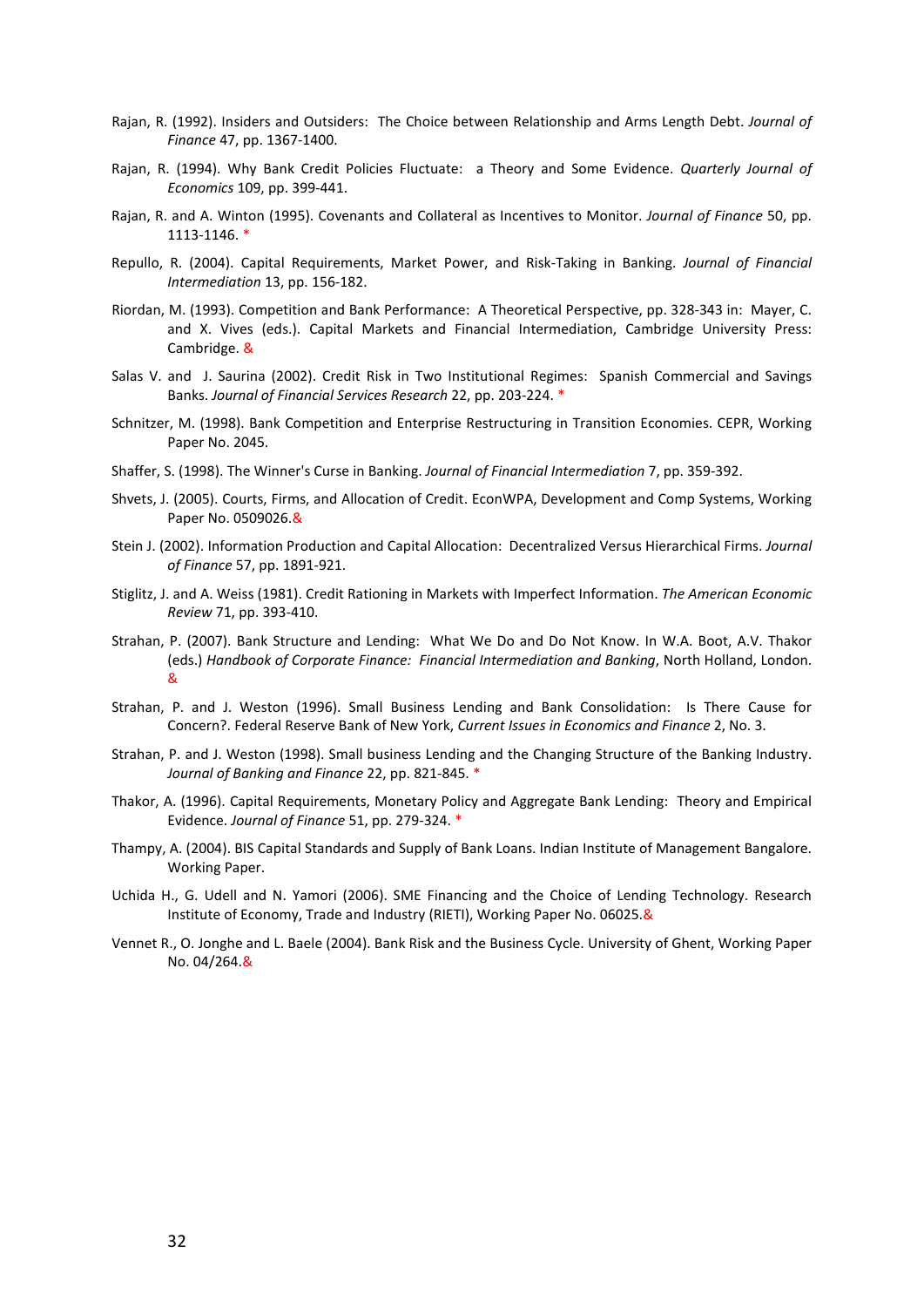# **Appendix A**

# **A.1 Optimal monitoring investment**

In section 2, we show that the bank's net profits from its loan portfolio in state s in sector 1 and in state t in sector 2 at Date 1 in Period 2,  $\pi_i(s,t)$  will be:

$$
\pi_i(s,t) = r_{i1} \cdot PSL_{i1}(s) \cdot \alpha_{i1} \cdot \overline{L_i} + r_{i2} \cdot PSL_{i2}(s) \cdot (1 - \alpha_{i1}) \cdot \overline{L_i}
$$
  
-(1 -  $\lambda_{i1}(s)$ )(1 -  $M_{i1}^*(s)$ ) \cdot (1 - PSL\_{i1}(s)) \cdot \alpha\_{i1} \cdot \overline{L\_i}  
-(1 -  $\lambda_{i2}(t)$ )(1 -  $M_{i2}^*(t)$ ) \cdot (1 - PSL\_{i2}(t)) \cdot (1 - \alpha\_{i2}) \cdot \overline{L\_i}  
- $mis_{i1}^*(s) \cdot \alpha_{i1} \cdot \overline{L_i} - mis_{i2}^*(t) \cdot (1 - \alpha_{i1}) \cdot \overline{L_i} - d \cdot \overline{L_i} - 2sc_i \cdot ((\alpha_{i1} - \alpha_{i1}^p) \cdot \overline{L_i})^2$ 

We derive  $\pi_i(s,t)$  on  $mis_{ij}(s)$  and get:

$$
\frac{\partial \pi_i (s,t)}{\partial mis_{ij} (s)} = (1 - \lambda_{ij} (s)) \left( \frac{\partial M_{ij} (s)}{\partial mis_{ij} (s)} \right) \cdot (1 - PSL_{ij} (s)) \cdot \alpha_{ij} \cdot \overline{L}_i - \alpha_{ij} \cdot \overline{L}_i
$$

Now we find  $mis_{ij}(s)$  which maximizes  $\pi_l(s,t)$  :

$$
\frac{\partial \pi_{i}(s,t)}{\partial mis_{ij}(s)} = 0
$$
\n
$$
(1 - \lambda_{ij}(s)) \left( \frac{\partial M_{ij}(s)}{\partial mis_{ij}(s)} \right) \cdot (1 - PSL_{ij}(s)) \cdot \alpha_{ij} \cdot \overline{L}_{i} = \alpha_{ij} \cdot \overline{L}_{i}
$$
\n
$$
(1 - \lambda_{ij}(s)) \left( \frac{\partial M_{ij}(s)}{\partial mis_{ij}(s)} \right) \cdot (1 - PSL_{ij}(s)) = 1
$$
\n
$$
(1 - \lambda_{ij}(s)) \left( em_{ij}(s) \cdot 0.5 \cdot \left(mis_{ij}(s)\right)^{-\frac{1}{2}} \right) \cdot (1 - PSL_{ij}(s)) = 1
$$
\n
$$
\left(mis_{ij}^{*}(s)\right)^{-\frac{1}{2}} = \frac{1}{em_{ij}(s) \cdot 0.5 \cdot (1 - PSL_{ij}(s)) \cdot (1 - \lambda_{ij}(s))}
$$

The optimal investment in monitoring in sector j in state s will be:

$$
(A.1.1) \t\t mis_{ij}^*(s) = 0.5 \cdot \left( em_{ij}(s) \cdot (1 - PSL_{ij}(s)) \cdot (1 - \lambda_{ij}(s)) \right)^2
$$

And the second derivation of  $\pi_i(s,t)$  on  $mis_{ij}(s)$  will be:

$$
(A.1.2) \qquad \frac{\partial \pi_i (s,t)}{\partial^2 mis_{ij}} = -\Bigg[ \Big(1-\lambda_{ij}(s)\Big) \Bigg( em_{ij}(s) \cdot 0.25 \cdot \Big(mis_{ij}(s)\Big)^{-1} \Bigg) \cdot \Big(1-PSL_{ij}(s)\Big) \cdot \alpha_{ij} \cdot \overline{L_i} \Bigg] < 0
$$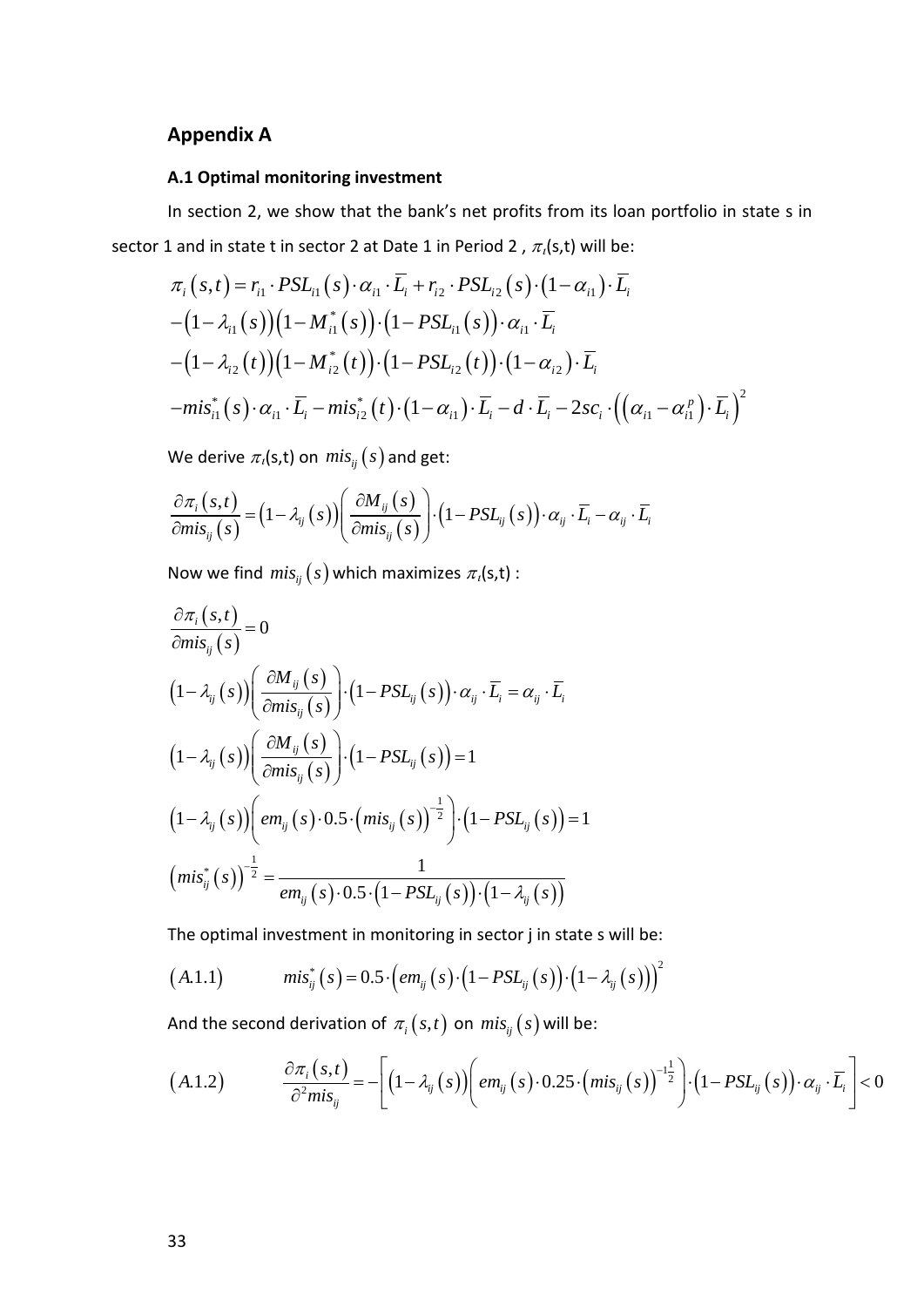In A.1.3 - A.1.8 we find the first and second derivation of  $mis_{ij}(s)$  on  $em_{ij}(s)$ ,  $PSL_{ij}(s)$  and  $\lambda_{ij}(s)$ .

$$
(A.1.3) \qquad \frac{\partial mis_{ij}^*(s)}{\partial em_{ij}(s)} = ((1 - PSL_{ij}(s)) \cdot (1 - \lambda_{ij}(s)))^2 \cdot em_{ij}(s) > 0
$$

$$
(A.1.4) \qquad \frac{\partial mis_{ij}^*(s)}{\partial^2 em_{ij}(s)} = ((1 - PSL_{ij}(s)) \cdot (1 - \lambda_{ij}(s)))^2 > 0
$$

$$
(A.1.5) \qquad \frac{\partial mis_{ij}^*(s)}{\partial PSL_{ij}(s)} = -\left( em_{ij}(s) \cdot \left(1 - \lambda_{ij}(s)\right)\right)^2 \cdot PSL_{ij}(s) < 0
$$

$$
(A.1.6) \qquad \frac{\partial mis_{ij}^*(s)}{\partial^2 PSL_{ij}(s)} = -\left( em_{ij}(s) \cdot \left(1 - \lambda_{ij}(s)\right)\right)^2 < 0
$$

$$
(A.1.7) \qquad \frac{\partial mis_{ij}^*(s)}{\partial \lambda_{ij}(s)} = -\left(\mathit{em}_{ij}(s) \cdot \left(1 - \mathit{PSL}_{ij}(s)\right)\right)^2 \cdot \lambda_{ij}(s) < 0
$$

$$
(A.1.8) \qquad \frac{\partial mis_{ij}^*(s)}{\partial^2 \lambda_{ij}(s)} = -\left(\mathit{em}_{ij}(s) \cdot \left(1 - \mathit{PSL}_{ij}(s)\right)\right)^2 < 0
$$

#### **A.2 The expected profit**

In section 3, we show that the bank's net profits from its loan portfolio in state s in sector 1 and in state t in sector 2 at Date 1 in Period 2,  $\pi_i(s,t)$  will be:

$$
(A.2.1) \qquad \pi_{i}(s,t) = \begin{pmatrix} r_{i1} \cdot PSL_{i1}(s) \cdot \alpha_{i1} \cdot \overline{L}_{i} + r_{i2} \cdot PSL_{i2}(t) \cdot (1 - \alpha_{i1}) \cdot \overline{L}_{i} \\ -(1 - \lambda_{i1}(s)) (1 - M_{i1}^{*}(s)) \cdot (1 - PSL_{i1}(s)) \cdot \alpha_{i1} \cdot \overline{L}_{i} \\ -(1 - \lambda_{i2}(t)) (1 - M_{i2}^{*}(t)) \cdot (1 - PSL_{i2}(t)) \cdot (1 - \alpha_{i2}) \cdot \overline{L}_{i} \\ -m i s_{i1}^{*}(s) \cdot \alpha_{i1} \cdot \overline{L}_{i} -m i s_{i2}^{*}(t) \cdot (1 - \alpha_{i1}) \cdot \overline{L}_{i} \\ -d \cdot \overline{L}_{i} - 2 s c_{i} \cdot ((\alpha_{i1} - \alpha_{i1}^{p}) \cdot \overline{L}_{i})^{2} \end{pmatrix}
$$

We substitute A.2.1 in  $\pi_i^e = \sum_{s \in \{G, B\}} \sum_{s \in \{G, B\}} \phi_{s, t} \cdot \pi_i\big(s, t\big)$  $\psi_{i}^{e} = \sum_{i} \sum_{i} \phi_{s,t} \cdot \pi_{i} \left(s, \right)$  $s \in \{G,B\}$   $s \in \{G,B\}$  $\pi_i^e = \sum_i \sum_i \phi_{s,t} \cdot \pi_i(s,t)$  $=\sum\limits_{s\in\{G,\mathcal{B}\}}\sum\limits_{s\in\{G,\mathcal{B}\}}\phi_{s,t}\cdot\pi_{i}\big(s,t\big)$  and get:

$$
\pi_{i}^{e} = (\phi_{G,G} + \phi_{G,B}) r_{i1} \cdot PSL_{i1}(G) \cdot \alpha_{i1} \cdot \overline{L}_{i} + (\phi_{B,G} + \phi_{B,B}) r_{i1} \cdot PSL_{i1}(B) \cdot \alpha_{i1} \cdot \overline{L}_{i}
$$
  
\n
$$
- (\phi_{G,G} + \phi_{G,B})(1 - \lambda_{i1}(G))(1 - M_{i1}^{*}(G)) \cdot (1 - PSL_{i1}(G)) \cdot \alpha_{i1} \cdot \overline{L}_{i}
$$
  
\n
$$
- (\phi_{B,G} + \phi_{B,B})(1 - \lambda_{i1}(B))(1 - M_{i1}^{*}(B)) \cdot (1 - PSL_{i1}(B)) \cdot \alpha_{i1} \cdot \overline{L}_{i}
$$
  
\n
$$
- (\phi_{G,G} + \phi_{G,B}) \cdot mis_{i1}^{*}(G) \cdot \alpha_{i1} \cdot \overline{L}_{i} - (\phi_{B,G} + \phi_{B,B}) \cdot mis_{i1}^{*}(B) \cdot \alpha_{i1} \cdot \overline{L}_{i}
$$
  
\n(A.2.2) 
$$
+ (\phi_{G,G} + \phi_{B,G}) r_{i2} \cdot PSL_{i2}(G) \cdot (1 - \alpha_{i1}) \cdot \overline{L}_{i} + (\phi_{G,B} + \phi_{B,B}) r_{i2} \cdot PSL_{i2}(B) \cdot (1 - \alpha_{i1}) \cdot \overline{L}_{i}
$$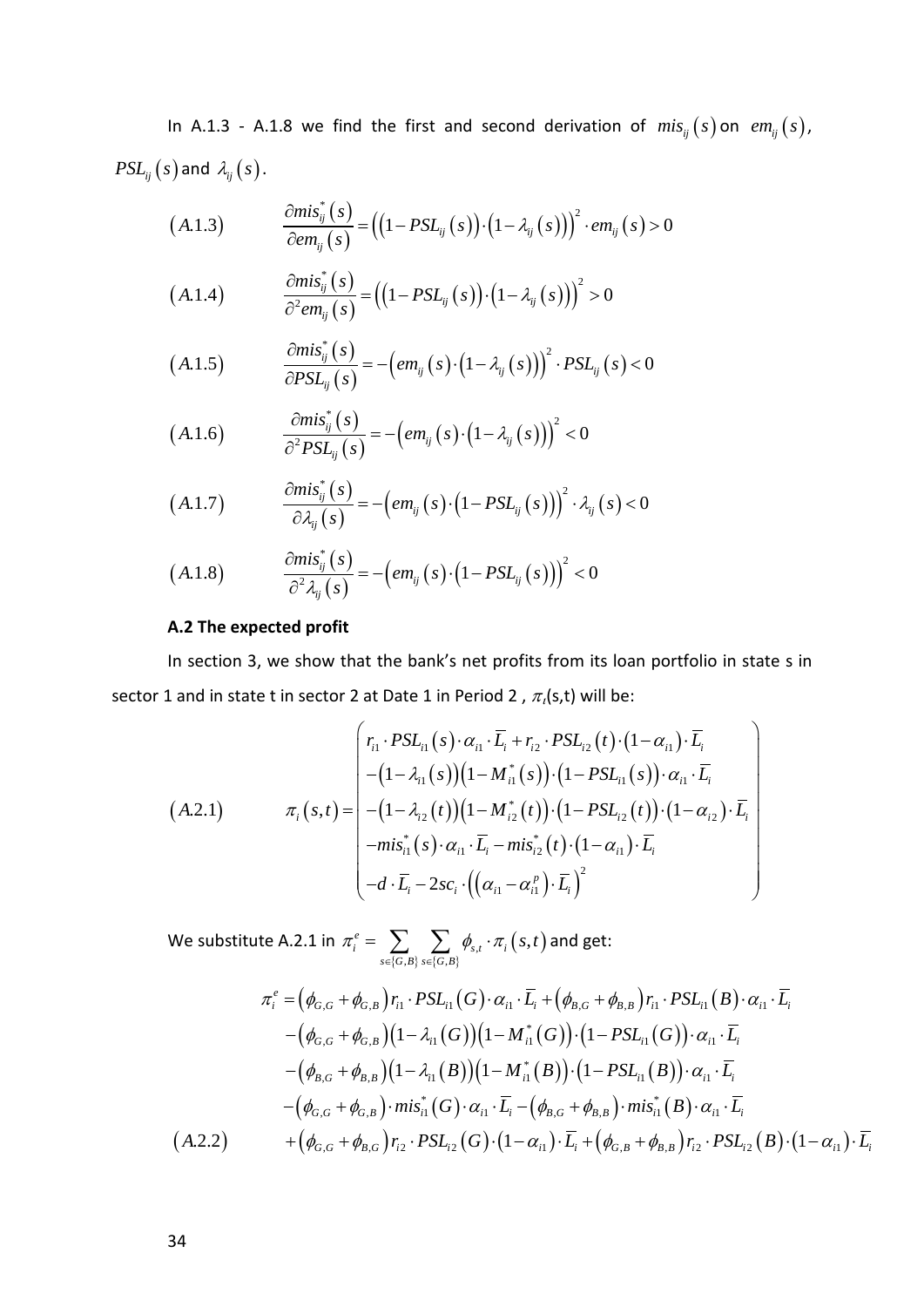$$
\begin{aligned}&-\big(\phi_{G,G}+\phi_{B,G}\big)\cdot\big(1-\lambda_{i2}\big(G\big)\big)\big(1-M_{i2}^*\big(G\big)\big)\cdot\big(1-PSL_{i2}\big(G\big)\big)\cdot\big(1-\alpha_{i2}\big)\cdot\bar{L_i}\\&-\big(\phi_{G,B}+\phi_{B,B}\big)\cdot\big(1-\lambda_{i2}\big(B\big)\big)\big(1-M_{i2}^*\big(B\big)\big)\cdot\big(1-PSL_{i2}\big(B\big)\big)\cdot\big(1-\alpha_{i2}\big)\cdot\bar{L_i}\\&-\big(\phi_{G,G}+\phi_{B,G}\big)mis_{i2}^*\big(G\big)\cdot\big(1-\alpha_{i1}\big)\cdot\bar{L_i}-\big(\phi_{G,B}+\phi_{B,B}\big)mis_{i2}^*\big(G\big)\cdot\big(1-\alpha_{i1}\big)\cdot\bar{L_i}\\&-d\cdot\bar{L_i}-2sc_i\cdot\big(\big(\alpha_{i1}-\alpha_{i1}^p\big)\cdot\bar{L_i}\big)^2\end{aligned}
$$

We know from section 2, equation 2.2 that:

$$
p_1 = \phi_{G,G} + \phi_{G,B}; \ 1 - p_1 = \phi_{B,B} + \phi_{B,G}; \ p_2 = \phi_{G,G} + \phi_{B,G}; \ 1 - p_2 = \phi_{B,B} + \phi_{G,B}
$$

We substitute this in equation A.2.2 and get:

$$
\pi_{i}^{e} = p_{1} \cdot r_{i1} \cdot PSL_{i1}(G) \cdot \alpha_{i1} \cdot \overline{L}_{i} + (1 - p_{1}) \cdot r_{i1} \cdot PSL_{i1}(B) \cdot \alpha_{i1} \cdot \overline{L}_{i}
$$
  
\n
$$
-p_{1}(1 - \lambda_{i1}(G))(1 - M_{i1}^{*}(G)) \cdot (1 - PSL_{i1}(G)) \cdot \alpha_{i1} \cdot \overline{L}_{i}
$$
  
\n
$$
-(1 - p_{1})(1 - \lambda_{i1}(B))(1 - M_{i1}^{*}(B)) \cdot (1 - PSL_{i1}(B)) \cdot \alpha_{i1} \cdot \overline{L}_{i}
$$
  
\n
$$
-p_{1} \cdot mis_{i1}^{*}(G) \cdot \alpha_{i1} \cdot \overline{L}_{i} - (1 - p_{1}) \cdot mis_{i1}^{*}(B) \cdot \alpha_{i1} \cdot \overline{L}_{i}
$$
  
\n(A.2.3) 
$$
+ p_{2} \cdot r_{i2} \cdot PSL_{i2}(G) \cdot (1 - \alpha_{i1}) \cdot \overline{L}_{i} + (1 - p_{2}) r_{i2} \cdot PSL_{i2}(B) \cdot (1 - \alpha_{i1}) \cdot \overline{L}_{i}
$$
  
\n
$$
-p_{2} \cdot (1 - \lambda_{i2}(G))(1 - M_{i2}^{*}(G)) \cdot (1 - PSL_{i2}(G)) \cdot (1 - \alpha_{i2}) \cdot \overline{L}_{i}
$$
  
\n
$$
-(1 - p_{2}) \cdot (1 - \lambda_{i2}(B))(1 - M_{i2}^{*}(B)) \cdot (1 - PSL_{i2}(B)) \cdot (1 - \alpha_{i2}) \cdot \overline{L}_{i}
$$
  
\n
$$
-p_{2} \cdot mis_{i2}^{*}(G) \cdot (1 - \alpha_{i1}) \cdot \overline{L}_{i} - (1 - p_{2}) \cdot mis_{i2}^{*}(G) \cdot (1 - \alpha_{i1}) \cdot \overline{L}_{i}
$$
  
\n
$$
-d \cdot \overline{L}_{i} - 2sc_{i} \cdot ((\alpha_{i1} - \alpha_{i1}^{p}) \cdot \overline{L}_{i})^{2}
$$

We now rearrange A.2.3 in another way and get:

$$
\pi_{i}^{e}(\alpha_{i1}) = [p_{1} \cdot PSL_{i1}(G) + (1-p_{1}) \cdot PSL_{i1}(B)] \cdot r_{i1} \cdot \alpha_{i1} \cdot \overline{L}_{i} +
$$
\n
$$
- \begin{bmatrix} p_{1} \cdot (1 - PSL_{i1}(G)) \cdot (1 - M_{i1}^{*}(G)) \cdot (1 - \lambda_{i1}(G)) \\ + (1 - p_{1}) \cdot (1 - PSL_{i1}(B)) \cdot (1 - M_{i1}^{*}(B)) \cdot (1 - \lambda_{i1}(B)) \end{bmatrix} \cdot \alpha_{i1} \cdot \overline{L}_{i}
$$
\n
$$
- \begin{bmatrix} p_{1} \cdot mis_{i1}^{*}(G) + (1 - p_{1}) \cdot mis_{i1}^{*}(B) \end{bmatrix} \cdot \alpha_{i1} \cdot \overline{L}_{i}
$$
\n(A.2.4) 
$$
+ \begin{bmatrix} p_{2} \cdot PSL_{i2}(G) + (1 - p_{2}) \cdot PSL_{i2}(B) \end{bmatrix} \cdot r_{i2} \cdot (1 - \alpha_{i1}) \cdot \overline{L}_{i} +
$$
\n
$$
- \begin{bmatrix} p_{2} \cdot (1 - PSL_{i2}(G)) \cdot (1 - M_{i2}^{*}(G)) \cdot (1 - \lambda_{i2}(G)) \\ + (1 - p_{2}) \cdot (1 - PSL_{i2}(B)) \cdot (1 - M_{i2}^{*}(B)) \cdot (1 - \lambda_{i2}(B)) \end{bmatrix} \cdot (1 - \alpha_{i1}) \cdot \overline{L}_{i}
$$
\n
$$
- \begin{bmatrix} p_{2} \cdot mis_{i2}^{*}(G) + (1 - p_{2}) \cdot mis_{i2}^{*}(B) \end{bmatrix} \cdot (1 - \alpha_{i1}) \cdot \overline{L}_{i}
$$
\n
$$
- d \cdot \overline{L}_{i} - 2tc_{i} \cdot ((\alpha_{i1} - \alpha_{i1}^{p}) \cdot \overline{L}_{i})^{2}
$$

Now note that the average portion of successful loans  $AVPSL_{ij}$  equals:

$$
(A.2.5) \qquad AVPSL_{ij} = p_j \cdot PSL_{ij}(G) + (1 - p_j) \cdot PSL_{ij}(B)
$$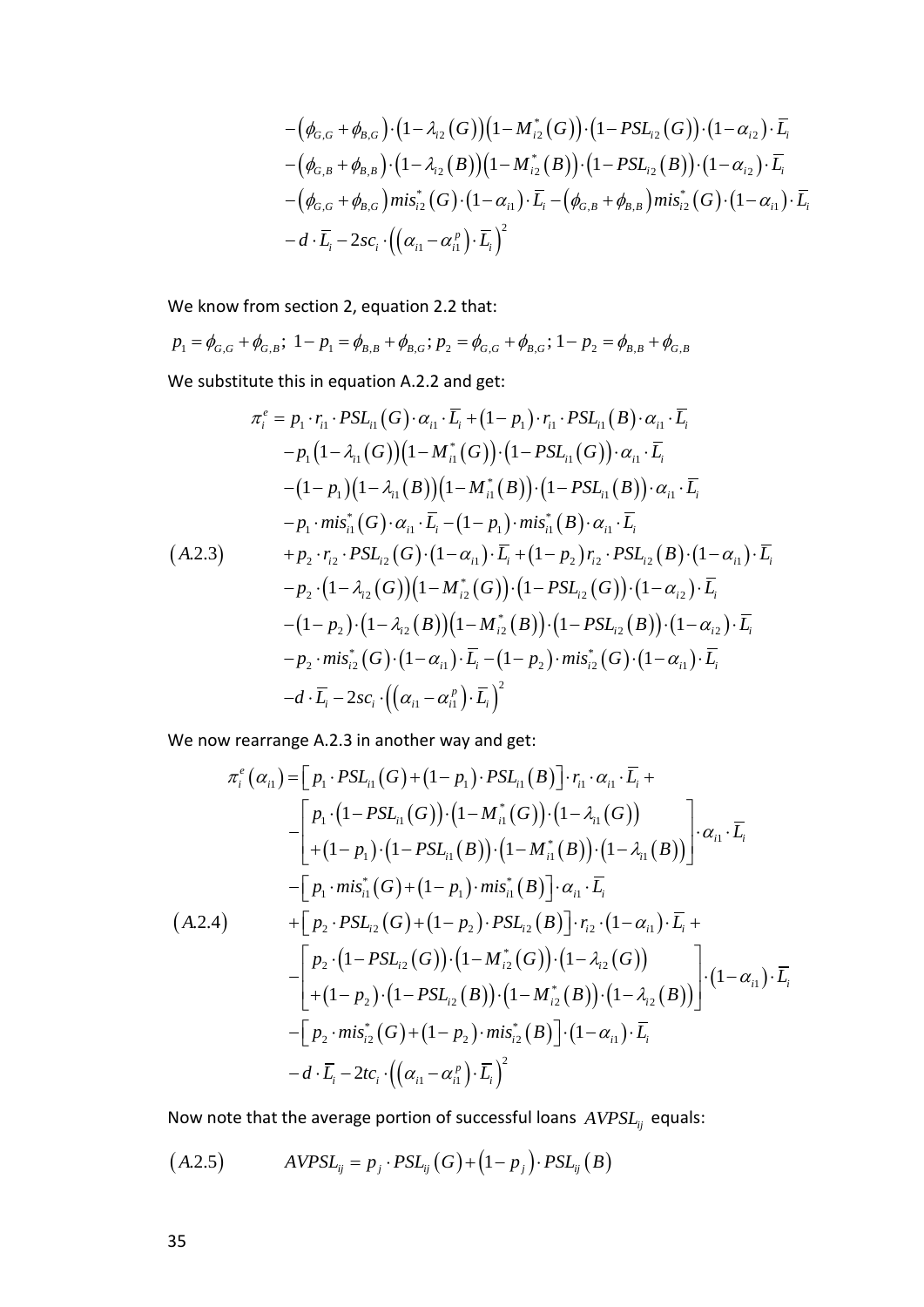And that the average loss from loans  $AVLOS_{ij}$  equals:

$$
AVLOS_{ij} = p_j \cdot (1 - PSL_{ij}(G)) \cdot (1 - M_{ij}^*(G)) \cdot (1 - \lambda_{ij}(G))
$$
  

$$
+ (1 - p_j) \cdot (1 - PSL_{ij}(B)) \cdot (1 - M_{ij}^*(B)) \cdot (1 - \lambda_{ij}(B))
$$

And finally, the average investment in monitoring  $AVMCOST_{ij}$  equals:

$$
(A.2.7) \qquad AVMCOST_{ij} = \left[ p_j \cdot mis_{ij}^*(G) + \left(1 - p_j\right) \cdot mis_{ij}^*(B) \right]
$$

Now, we substitute A.2.5, A.2.6 and A.2.7 in A.2.4 and get:

$$
\pi_i^e(\alpha_{i1}) = AVPSL_{i1} \cdot r_{i1} \cdot \alpha_{i1} \cdot \overline{L}_i - AVLOS_{i1} \cdot \alpha_{i1} \cdot \overline{L}_i - AVMCOST_{i1} \cdot \alpha_{i1} \cdot \overline{L}_i
$$
\n
$$
(A.2.8) \quad AVPSL_{i2} \cdot r_{i2} \cdot (1 - \alpha_{i1}) \cdot \overline{L}_i - AVLOS_{i2} \cdot (1 - \alpha_{i1}) \cdot \overline{L}_i - AVMCOST_{i2} \cdot (1 - \alpha_{i1}) \cdot \overline{L}_i
$$
\n
$$
-d \cdot \overline{L}_i - 2tc_i \cdot ((\alpha_{i1} - \alpha_{i1}^p) \cdot \overline{L}_i)^2
$$

## **A.3 The optimal allocation**

Firstly, we derive the expected profit on  $\alpha_{ij}$  and get:

$$
\frac{\partial \pi_i^e(\alpha_{i1})}{\partial \alpha_{i1}} = AVPSL_{i1} \cdot r_{i1} \cdot \overline{L}_i + AVPSL_{i1} \cdot f_1 \cdot (L_1) \frac{\partial L_1}{\partial \alpha_{i1}} \cdot \alpha_{i1} \cdot \overline{L}_i - AVLOS_{i1} \cdot \overline{L}_i - AVMCOST_{i1} \cdot \overline{L}_i
$$
\n
$$
(A.4.1) \qquad \qquad + AVPSL_{i2} \cdot \frac{\partial r_{i2}}{\partial \alpha_{i1}} \cdot \overline{L}_i \cdot (1 - \alpha_{i1}) - AVPSL_{i2} \cdot r_{i2} \cdot \overline{L}_i + AVLOS_{i2} \cdot \overline{L}_i + AVMCOST_{i2} \cdot \overline{L}_i
$$
\n
$$
-4sc_i \cdot ((\alpha_{i1} - \alpha_{i1}^p) \cdot (\overline{L}_i)^2)
$$

From equation 2.4, we know that:  $r_{ij} = \beta_{ij} - \omega_{ij} \cdot (1 + \mu_{ij})(\alpha_{ij} \cdot \overline{L_i})$ 

So

$$
(A.4.2) \qquad \frac{dr_{i1}}{d\alpha_{i1}} = -\omega_{i1} \cdot (1 + \mu_{i1}) \cdot \overline{L}_{i}
$$

$$
(A.4.3) \qquad \frac{dr_{i2}}{d\alpha_{i1}} = \omega_{i2} \cdot (1 + \mu_{i2}) \cdot \overline{L_i}
$$

We substitute 2.4, A.4.2 and A.4.3 in A.4.1 and get:

$$
\frac{\partial \pi_{i}^{e}(a_{i1})}{\partial \alpha_{i1}} = \begin{bmatrix} -2AVPSL_{i1} \cdot (\omega_{i1} \cdot (1 + \mu_{i1})) \\ -2AVPSL_{i2} \cdot (\omega_{i2} \cdot (1 + \mu_{i2})) - 4tc \end{bmatrix} \cdot \alpha_{i1} \cdot (\overline{L}_{i})^{2} + AVPSL_{i1} \cdot (\beta_{i1}) \cdot \overline{L}_{i} - AVLOS_{i1} \cdot \overline{L}_{i} - AVMCOST_{i1} \cdot \overline{L}_{i}
$$
\n
$$
(A.4.4) + 2AVPSL_{i2} \cdot (\omega_{i2} \cdot (1 + \mu_{i2})) \cdot (\overline{L}_{i})^{2} - AVPSL_{i2} \cdot \beta_{i2} \cdot \overline{L}_{i} + AVLOS_{i2} \cdot \overline{L}_{i} + AVMCOST_{i2} \cdot \overline{L}_{i} + 4sc_{i} \cdot \alpha_{i1}^{p} \cdot (\overline{L}_{i})^{2}
$$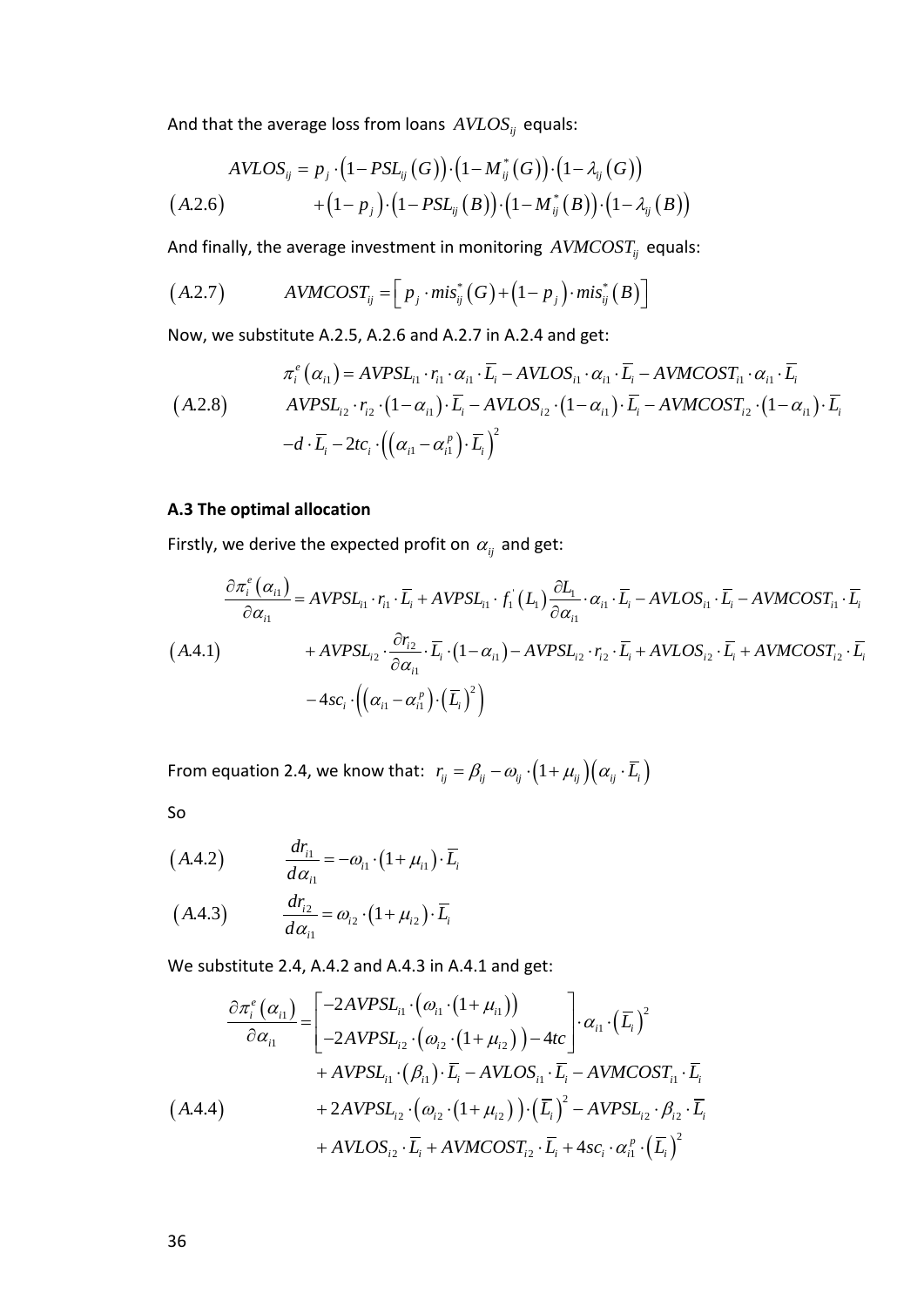We equate A.4.4 to 0 and obtain the optimal allocation:

$$
AVPSL_{i1} \cdot (\beta_{i1}) - AVLOS_{i1} - AVMCOST_{i1} \n+ 2AVPSL_{i2} \cdot ((\omega_{i2} \cdot (1 + \mu_{i2})) \cdot (\overline{L}_{i})) - AVPSL_{i2}\beta_{i2} \n(\text{A.4.5}) \qquad \alpha_{i1}^{*} = \frac{+ AVLOS_{i2} + AVMCOST_{i2} + 4tc_{i} \cdot \alpha_{i1}^{p} \cdot \overline{L}_{i}}{[2AVPSL_{i1} \cdot (\omega_{i1} \cdot (1 + \mu_{i1})) + 2AVPSL_{i2} \cdot (\omega_{i2} \cdot (1 + \mu_{i2})) + 4sc_{i}](\overline{L}_{i})}
$$

We also find the second derivation, which is equal to:

$$
(A.4.6) \qquad \frac{\partial \pi_i^e(\alpha_{i1})}{\partial^2 \alpha_{i1}} = \left[ -2AVPSL_{i1} \cdot (\omega_{i1} \cdot (1 + \mu_{i1})) - 2AVPSL_{i2} \cdot (\omega_{i2} \cdot (1 + \mu_{i2})) - 4sc_i \right] (\overline{L}_i)^2 < 0
$$

# **Appendix B**

From Appendix A, equations A.1.2, A.2.5-A.2.7, we prove that:

$$
mis_{ij}^{*}(s) = mis_{ij}^{*}(s) = (0.5 \cdot em_{ij}(s) \cdot (1 - PSL_{ij}(s)) \cdot (1 - \lambda_{ij}(s)))^{2} \Rightarrow
$$
\n
$$
M_{ij}^{*} = em_{ij}(s) \cdot (mis_{ij}^{*})^{0.5} = em_{ij}(s) \cdot (0.5 \cdot em_{ij}(s) \cdot (1 - PSL_{ij}(s)) \cdot (1 - \lambda_{ij}(s)))
$$
\n
$$
AVPSL_{ij} = p_{j} \cdot PSL_{ij}(G) + (1 - p_{j}) \cdot PSL_{ij}(B)
$$
\n
$$
AVLOS_{ij} = p_{j} \cdot (1 - PSL_{ij}(G)) \cdot (1 - M_{ij}^{*}(G)) \cdot (1 - \lambda_{ij}(G)) + (1 - p_{j}) \cdot (1 - PSL_{ij}(B)) \cdot (1 - M_{ij}^{*}(B)) \cdot (1 - \lambda_{ij}(B))
$$
\n
$$
AVMCOST_{ij} = [p_{j} \cdot mis_{ij}^{*}(G) + (1 - p_{j}) \cdot mis_{ij}^{*}(B)]
$$

We also define the following new notation:

Num = AVPSL<sub>11</sub> · (
$$
\beta_{i1}
$$
) – AVLOS<sub>i1</sub> – AVMCOST<sub>i1</sub> + 2AVPSL<sub>12</sub> · (( $\omega_{i2}$  ·(1+ $\mu_{i2}$ )) · ( $\overline{L_i}$ ))  
-AVPSL<sub>i2</sub> $\beta_{i2}$  + AVLOS<sub>i2</sub> + AVMCOST<sub>i2</sub> + 4tc<sub>i</sub> ·  $\alpha_{i1}^p \cdot \overline{L_i}$   
Den = [2AVPSL<sub>i1</sub> · ( $\omega_{i1}$  ·(1+ $\mu_{i1}$ )) + 2AVPSL<sub>2</sub> · ( $\omega_{i2}$  ·(1+ $\mu_{i2}$ )) + 4sc<sub>i</sub>]( $\overline{L_i}$ )

Since  $\alpha_{i1}^* = \frac{Num}{D}$ ,  $0 \leq \alpha_{i1}^* \leq 1$  $\alpha_{i1}^* = \frac{74mn}{Den}, 0 \leq \alpha_{i1}^* \leq 1$  it follow that  $0 \leq Num \leq Den$  and  $Den > 0$ 

**B.1 Average rate of successful loans in sectors 1 and 2**

$$
(B.1.1) \begin{cases} \frac{\partial \alpha_{i1}^*}{\partial AVPSL_{i1}} = \frac{\beta_{i1} - 2(\omega_{i1} \cdot (1 + \mu_{i1})) \cdot \overline{L_i} \cdot \alpha_{i1}^*}{(Den)} \\ \frac{\partial \alpha_{i1}^*}{\partial AVPSL_{i1}} = \frac{2(\beta_{i1} - (\omega_{i1} \cdot (1 + \mu_{i1})) \cdot \overline{L_i} \cdot \alpha_{i1}^*) - \beta_{i1}}{(Den)} = \frac{2r_{i1}^* - \beta_{i1}}{(Den)} \end{cases}
$$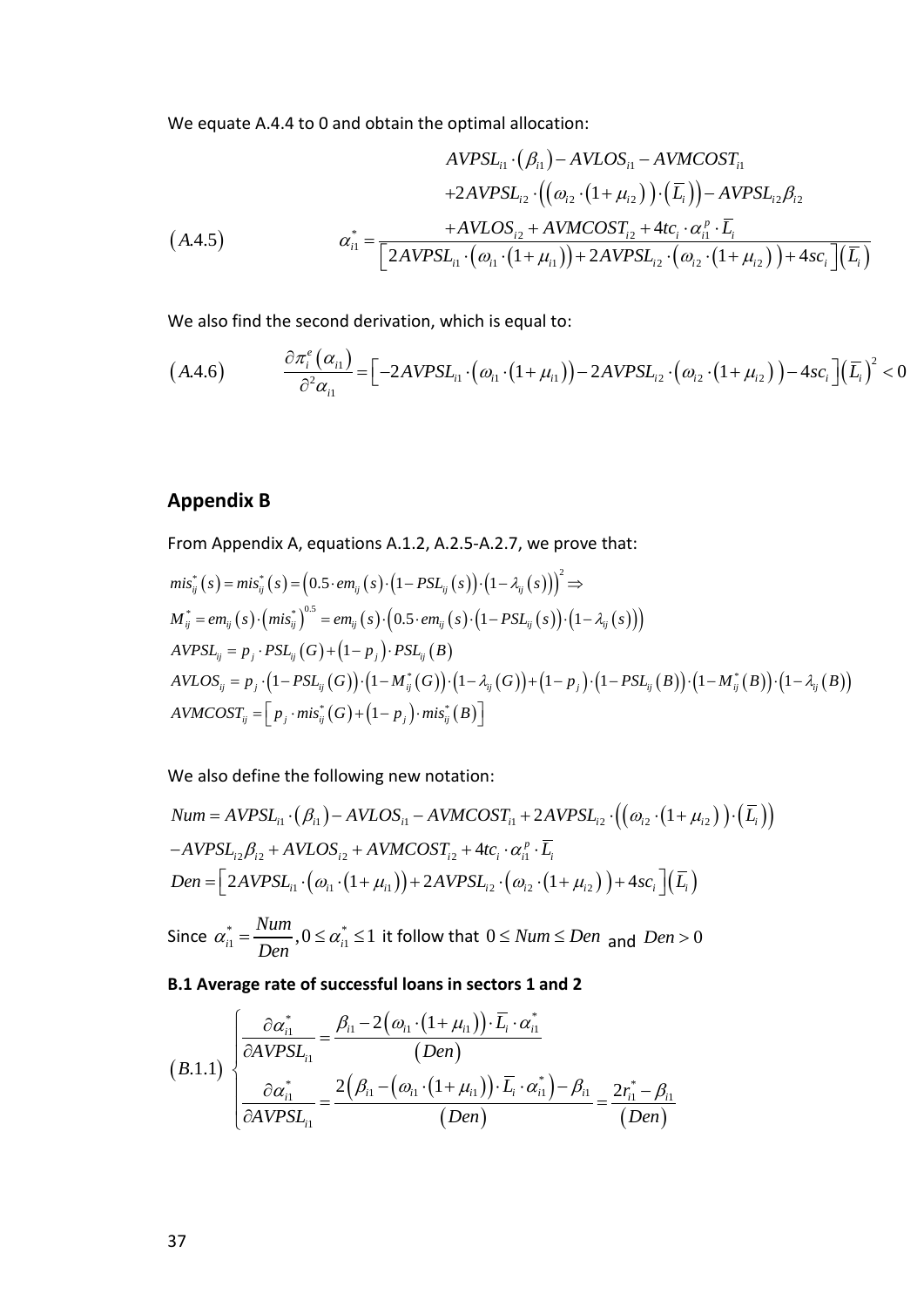$$
(B.1.2)\begin{cases}\n\frac{\partial \alpha_{i1}^{*}}{\partial^{2}AVPSL_{i1}} = \frac{-[\beta_{i1} - 2(\omega_{i1} \cdot (1 + \mu_{i1})) \cdot \overline{L}_{i} \cdot \alpha_{i1}^{*}] \cdot 4(\omega_{i1} \cdot (1 + \mu_{i1})) \cdot \overline{L} \\
\frac{\partial \alpha_{i1}^{*}}{\partial^{2}AVPSL_{i1}} = \frac{-[2r_{i1}^{*} - \beta_{i1}] \cdot 4(\omega_{i1} \cdot (1 + \mu_{i1})) \cdot \overline{L}}{(Den)^{2}} \\
\frac{\partial \alpha_{i1}^{*}}{\partial^{2}AVPSL_{i2}} = \frac{(2(\omega_{i1} \cdot (1 + \mu_{i2})) \cdot (1 - \alpha_{i1}^{*}) \overline{L}_{i} - \beta_{i2})}{(Den)} \\
\frac{\partial \alpha_{i1}^{*}}{\partial AVPSL_{i2}} = \frac{\beta_{i2} - 2r_{i2}^{*}}{(Den)} \\
\frac{\partial \alpha_{i1}^{*}}{\partial^{2}AVPSL_{i2}} = \frac{-2(2(\omega_{i2} \cdot (1 + \mu_{i2})) \cdot \overline{L}_{i}) [2(\omega_{i2} \cdot (1 + \mu_{i2})) \cdot (1 - \alpha_{i1}^{*}) \overline{L}_{i} - \beta_{i2}]}{(Den)^{2}} \\
(B.1.4)\begin{cases}\n\frac{\partial \alpha_{i1}^{*}}{\partial^{2}AVPSL_{i2}} = \frac{-2(2(\omega_{i2} \cdot (1 + \mu_{i2})) \cdot \overline{L}_{i}) [2(\omega_{i2} \cdot (1 + \mu_{i2})) \cdot (1 - \alpha_{i1}^{*}) \overline{L}_{i} - \beta_{i2}]}{(\overline{Den})^{2}} \\
\frac{\partial \alpha_{i1}^{*}}{\partial^{2}AVPSL_{i2}} = \frac{-2(2(\omega_{i2} \cdot (1 + \mu_{i2})) \cdot \overline{L}_{i}) [\beta_{i2} - 2r_{i2}^{*}]}{(Den)^{2}}\n\end{cases}
$$

# **B.2 Average loss from successful loans in sectors 1 and 2**

$$
(B.2.1) \qquad \frac{\partial \alpha_{i1}^*}{\partial AVLOS_{i1}} = -\frac{1}{Den} < 0; \quad (B.2.2) \qquad \frac{\partial \alpha_{i1}^*}{\partial^2 AVLOS_{i1}} = 0
$$

$$
(B.2.3) \qquad \frac{\partial \alpha_{i1}^*}{\partial AVLOS_{i2}} = \frac{1}{Den} > 0; \qquad (B.2.4) \qquad \frac{\partial \alpha_{i1}^*}{\partial^2 AVLOS_{i2}} = 0
$$

# **B.3 Average investment in monitoring in sectors 1 and 2**

$$
(B.3.1) \qquad \frac{\partial \alpha_{i1}^*}{\partial AVMCOST_{i1}} = -\frac{1}{Den} < 0; (B.3.2) \qquad \frac{\partial \alpha_{i1}^*}{\partial^2 AVMCOST_{i1}} = 0
$$

$$
(B.3.3) \qquad \frac{\partial \alpha_{i1}^*}{\partial AVMCOST_{i2}} = \frac{1}{Den} > 0; \quad (B.3.4) \qquad \frac{\partial \alpha_{i1}^*}{\partial^2 AVMCOST_{i2}} = 0
$$

**B.4 The constant in the interest rate function of the demand to bank i's interest rate in sectors 1 and 2**

$$
(B.4.1) \qquad \frac{\partial \alpha_{i1}^*}{\partial \beta_{i1}} = \frac{AVPSL_{i1}}{Den} > 0; \qquad (B.4.2) \qquad \frac{\partial \alpha_{i1}^*}{\partial^2 \beta_{i2}} = 0
$$

$$
(B.4.3) \qquad \frac{\partial \alpha_{i1}^*}{\partial \beta_{i2}} = -\frac{AVPSL_{i2}}{Den} < 0 \; ; \; (B.4.4) \qquad \frac{\partial \alpha_{i1}^*}{\partial^2 \beta_{i2}} = 0
$$

# **B.5 The demand sensitivity to bank i's interest rate in sectors 1 and 2**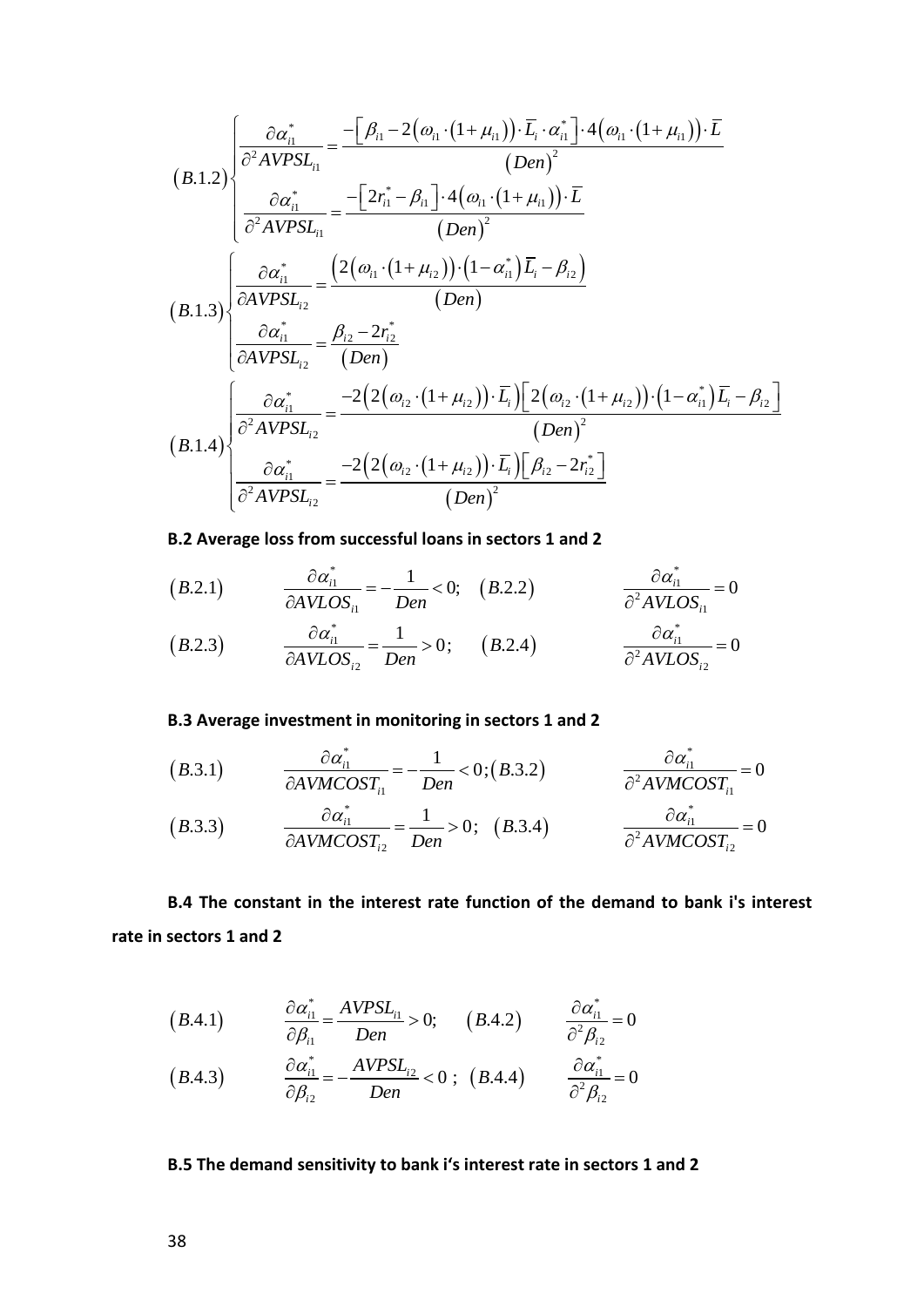$$
(B.5.1) \qquad \begin{cases} \frac{\partial \alpha_{i1}^*}{\partial \omega_{i1}} = \frac{-2AVPSL_{i1} \cdot \overline{L}_i \cdot (1 + \mu_{i1}) \cdot Num}{(Den)^2} = \frac{-2AVPSL_{i1} \cdot \overline{L}_i \cdot (1 + \mu_{i1}) \cdot \alpha_{i1}^*}{Den} < 0 \end{cases}
$$

$$
(B.5.2) \qquad \begin{cases} \frac{\partial \alpha_{i1}^*}{\partial^2 \omega_{i1}} = \frac{\left(2AVPSL_{i1} \cdot \overline{L}_i \cdot \left(1 + \mu_{i1}\right)\right)^2 \cdot Num}{\left(Den\right)^3} > 0 \end{cases}
$$

$$
(B.5.3) \qquad \begin{cases} \frac{\partial \alpha_{i1}^*}{\partial \omega_{i2}} = \frac{2AVPSL_{12} \cdot (\overline{L_i}) \cdot (1 + \mu_{i2}) \cdot (Den - Num)}{(Den)^2} > 0 \end{cases}
$$

$$
(B.5.4) \qquad \begin{cases} \frac{\partial \alpha_{i1}^*}{\partial^2 \omega_{i2}} = \frac{-\left(2AVPSL_{i2} \cdot (\overline{L_i}) \cdot (1 + \mu_{i2})\right)^2 \cdot (Den - Num)}{\left(Den\right)^3} < 0 \end{cases}
$$

## **B.6 Bank i's expectation about its rivals' reaction in sectors 1 and 2**

$$
(B.6.1) \qquad \begin{cases} \frac{\partial \alpha_{i1}^*}{\partial \mu_{i1}} = \frac{-2AVPSL_{i1} \cdot \overline{L}_i \cdot (\omega_{i1}) \cdot Num}{(Den)^2} = \frac{-2AVPSL_{i1} \cdot \overline{L}_i \cdot (\omega_{i1}) \cdot \alpha_{i1}^*}{Den} < 0 \end{cases}
$$

$$
(B.6.2) \qquad \begin{cases} \frac{\partial \alpha_{i1}^*}{\partial^2 \mu_{i1}} = \frac{\left(2AVPSL_{i1} \cdot \overline{L}_i \cdot (\omega_{i1})\right)^2 \cdot Num}{\left(Den\right)^3} > 0 \end{cases}
$$

$$
(B.6.3) \qquad \begin{cases} \frac{\partial \alpha_{i1}^*}{\partial \mu_{i2}} = \frac{2AVPSL_{i2} \cdot (\overline{L_i}) \cdot (\omega_{i2}) \cdot (Den - Num)}{(Den)^2} > 0 \end{cases}
$$

$$
(B.6.4) \qquad \begin{cases} \frac{\partial \alpha_{i1}^*}{\partial^2 \mu_{i2}} = \frac{-\left(2AVPSL_{i2} \cdot (\overline{L_i}) \cdot (\omega_{i2})\right)^2 \cdot (Den - Num)}{\left(Den\right)^3} < 0 \end{cases}
$$

#### **B.7 The interest rate in bank i in sector 1**

From the interest rate function, we obtain:

$$
(B.7.1) \qquad \frac{\partial r_{i1}}{\partial \beta_{i1}} > 0; \frac{\partial r_{i1}}{\partial \omega_{i1}} < 0; \frac{\partial r_{i1}}{\partial \mu_{i1}} < 0
$$

We know from equations B.4.1, B.4.3, B.5.1, B.5.3, B.6.1 and B.6.3 that:

$$
\frac{\partial \alpha_{i1}^*}{\partial \beta_{i1}} > 0; \frac{\partial \alpha_{i1}^*}{\partial \beta_{i1}} < 0; \frac{\partial \alpha_{i1}^*}{\partial \omega_{i1}} < 0; \frac{\partial \alpha_{i1}^*}{\partial \omega_{i2}} > 0; \frac{\partial \alpha_{i1}^*}{\partial \mu_{i1}} < 0; \frac{\partial \alpha_{i1}^*}{\partial \mu_{i2}} > 0
$$

So, we obtain:

$$
(B.7.2) \qquad \frac{\partial \alpha_{i1}^*}{\partial r_{i1}} > 0; \frac{\partial \alpha_{i1}^*}{\partial r_{i2}} < 0
$$

# **B.8 Coefficient in the switching cost function**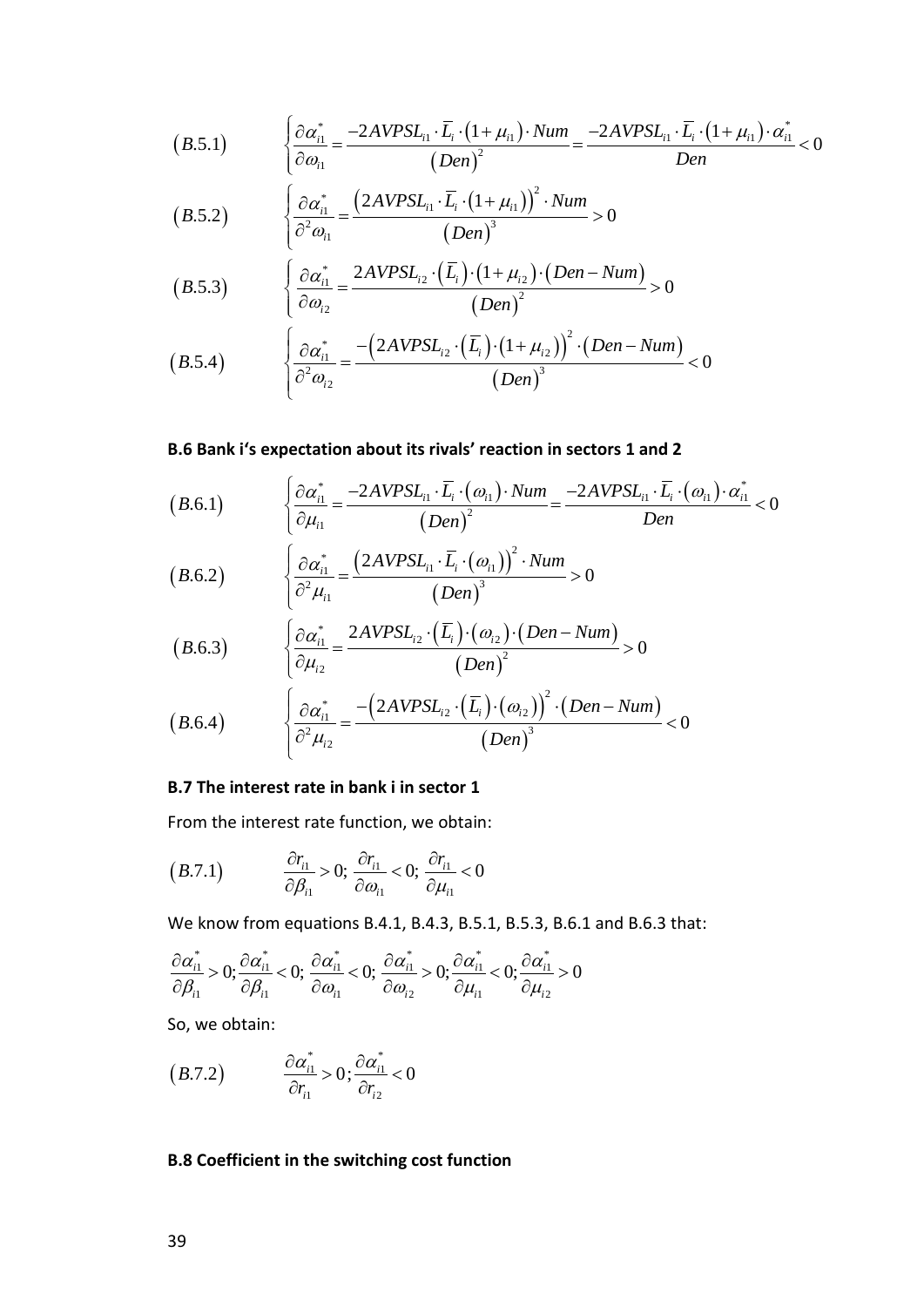$$
(B.8.1)
$$
\n
$$
\begin{cases}\n\frac{\partial \alpha_{i1}^*}{\partial t c_i} = \frac{4 \overline{L}_i \cdot (\alpha_{i1}^p \cdot Den - Num)}{(Den)^2} = \frac{4 \overline{L}_i \cdot Den \cdot (\alpha_{i1}^p - \alpha_{i1}^*)}{Den} < 0 \\
\text{if } \alpha_{i1}^p < \alpha_{i1}^* \\
\frac{\partial \alpha_{i1}^*}{\partial t c_i} = -\frac{16 \cdot (\overline{L}_i)^2 \cdot Den \cdot (\alpha_{i1}^p - \alpha_{i1}^*)}{(Den)^3} > 0 \\
\text{if } \alpha_{i1}^p < \alpha_{i1}^* \n\end{cases}
$$

**B.9 Allocation of the bank's loan portfolio to sector 1 in the previous period**

$$
(B.9.1) \qquad \frac{\partial \alpha_{i1}^*}{\partial \alpha_{i1}^p} = \frac{4sc_i \cdot \overline{L}_i}{Den} > 0 \quad ; (B.9.2) \qquad \frac{\partial \alpha_{i1}^*}{\partial^2 \alpha_{i1}^p} = 0
$$

#### **B.10 The market power of bank i in sectors 1 and 2.**

In section 4 (4.1), we show by simulation that:  $\frac{\partial u_{i1}}{\partial PSL_{i1}(s)} > 0, \frac{\partial u_{i1}}{\partial PSL_{i2}(s)}$ \*  $a^*$  $1 - \Omega$   $^{U\alpha_{i1}}$  $1^{3}$   $1^{2}$  $\frac{i}{i} > 0, \frac{\partial u_{i}}{\partial \mathbf{p} \mathbf{g} \mathbf{f}} < 0$  $\mathit{PSL}_{i1}(s)$   $\qquad \partial \mathit{PSL}_{i2}(s)$  $\left\{\frac{\partial \alpha_{i1}^*}{\partial \mathbf{B}_{i1}(\cdot)} > 0, \frac{\partial \alpha_{i1}^*}{\partial \mathbf{B}_{i1}(\cdot)} < 0\right\}$  $\left(\partial PSL_{i1}(s) \right)$   $\partial PSL_{i2}(s)$  )

From equations B.4.1, B.4.3, B.5.1, B.5.3, we prove that:

$$
\left\{\frac{\partial \alpha_{i1}^*}{\partial \beta_{i1}} > 0, \frac{\partial \alpha_{i1}^*}{\partial \beta_{i2}} < 0\right\}; \left\{\frac{\partial \alpha_{i1}^*}{\partial w_{i1}} < 0, \frac{\partial \alpha_{i1}^*}{\partial w_{i2}} > 0\right\}
$$

And from the introduction, we know that<sup>[38](#page-40-0)</sup>:

$$
\left\{\frac{\partial PSL_{ij}(s)}{\partial MP_{ij}} > 0; \frac{\partial w_{ij}}{\partial MP_{ij}} < 0, \frac{\partial \partial \beta_{ij}}{\partial MP_{ij}} > 0\right\}
$$
  
\n
$$
\Rightarrow (B.10.1) \qquad \frac{\partial \alpha_{i1}^*}{\partial MP_{i1}} > 0, \frac{\partial \alpha_{i1}^*}{\partial MP_{i2}} < 0
$$

#### **B.11 Relationship banking of bank i in sectors 1 and 2**

In section 4 (4.1 and 4.4), we show by simulation that:

$$
\left\{\frac{\partial \alpha_{i1}^*}{\partial PSL_{i1}(s)} > 0, \frac{\partial \alpha_{i1}^*}{\partial PSL_{i2}(s)} < 0\right\}; \left\{\frac{\partial \alpha_{i1}^*}{\partial em_{i1}(s)} > 0, \frac{\partial \alpha_{i1}^*}{\partial em_{i2}(s)} < 0\right\}
$$

From equation B.10.1, we prove that: \*  $a^*$  $\frac{1}{1}$  \ 0  $\frac{0}{1}$ 1  $VIII_{i2}$  $\frac{i}{n} > 0, \frac{U u_{i1}}{2 \cdot 1} < 0$  $MP_{i1}$   $\partial MP_{i}$  $\left\{\frac{\partial \alpha_{i1}^*}{\partial M_{\mathbf{D}}} > 0, \frac{\partial \alpha_{i1}^*}{\partial M_{\mathbf{D}}} < 0\right\}$  $\left[\partial M P_{i1} \right]$   $\partial M P_{i2}$ 

And from the introduction, we know that<sup>[39](#page-40-1)</sup>:  $\frac{\partial PSL_{ij}(s)}{\partial S} > 0, \frac{\partial MP_{ij}}{\partial S} > 0, \frac{\partial em_{ij}(s)}{\partial S} > 0$ *ij*  $U \cap D_{ij}$   $U \cap D_{ij}$  $PSL_{ii}(s)$   $\partial MP_{ii}$   $\partial em_{ii}(s)$  $\left\{\frac{\partial PSL_{ij}(s)}{\partial RB_{ij}}>0,\frac{\partial MP_{ij}}{\partial RB_{ij}}>0,\frac{\partial em_{ij}(s)}{\partial RB_{ij}}>0\right\}$  $\left[ \begin{array}{cc} \partial R B_{ij} & \partial R B_{ij} & \partial R B_{ij} \end{array} \right]$ :

<span id="page-40-1"></span><span id="page-40-0"></span> $38$  See Table 1 – Conclusions IO.3 and IO.2.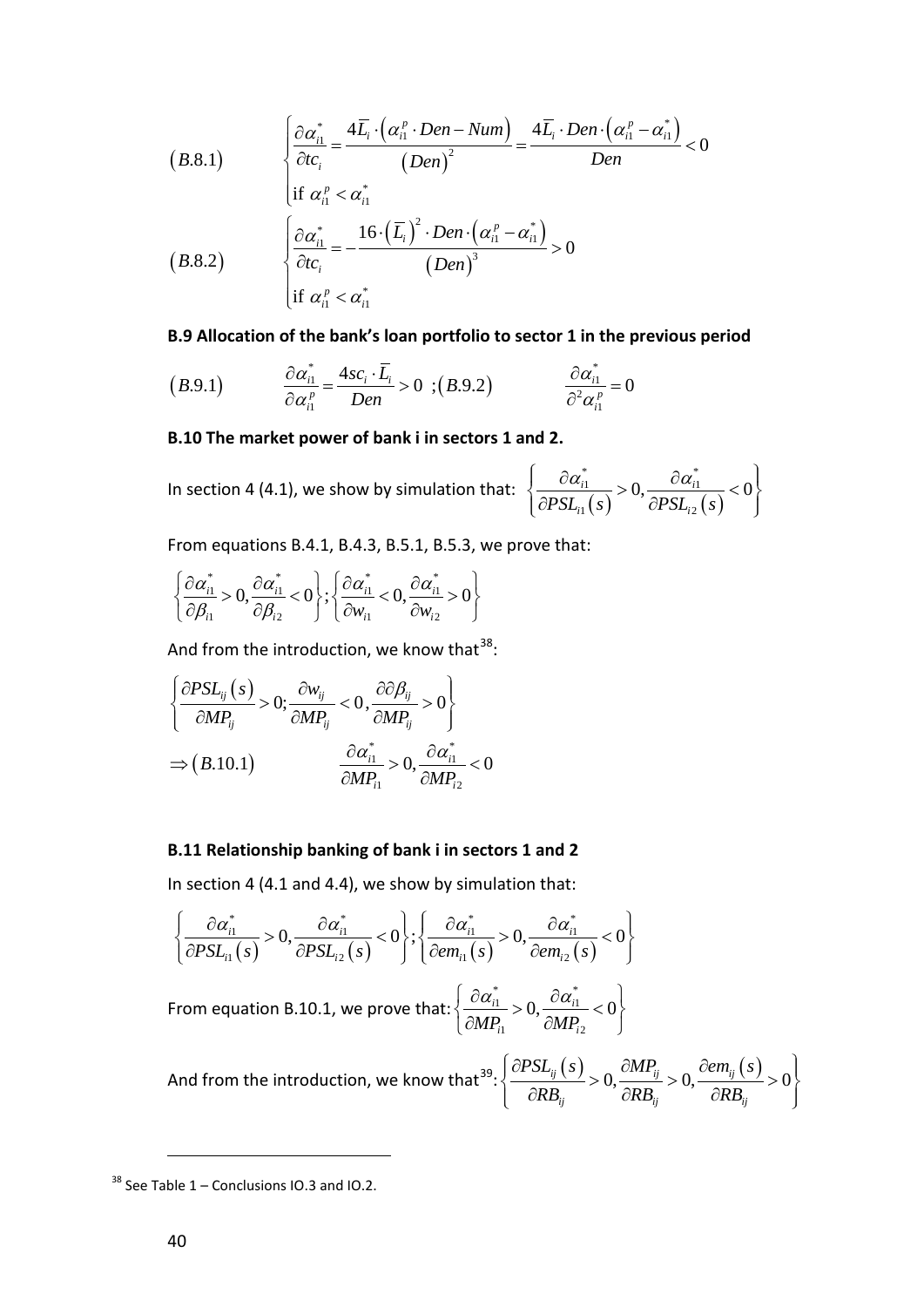$$
\Rightarrow (B.11.1) \qquad \frac{\partial \alpha_{i1}^*}{\partial RB_{i1}} > 0 \; ; \; \frac{\partial \alpha_{i1}^*}{\partial RB_{i2}} < 0
$$

# **B.12 Bank dependence in sectors 1 and 2**

From equations B.4.1, B.4.3, B.5.1, B.5.3, we prove that:

$$
\left\{\frac{\partial \alpha_{i1}^*}{\partial \beta_{i1}} > 0, \frac{\partial \alpha_{i1}^*}{\partial \beta_{i2}} < 0\right\}; \left\{\frac{\partial \alpha_{i1}^*}{\partial w_{i1}} < 0, \frac{\partial \alpha_{i1}^*}{\partial w_{i2}} > 0\right\}
$$

And from the introduction, we know that<sup>[40](#page-41-0)</sup>:

$$
\begin{cases} \frac{\partial w_{ij}}{\partial BD_j} < 0, \frac{\partial \beta_{ij}}{\partial BD_j} > 0 \end{cases}
$$
\n
$$
\Rightarrow (B.12.1) \qquad \frac{\partial \alpha_{i1}^*}{\partial BD_i} > 0, \frac{\partial \alpha_{i1}^*}{\partial BD_i} < 0
$$

## **B.13 Firm bank size ratio in sectors 1 and 2**

From equations B.4.1, B.4.3, B.5.1, B.5.3, we prove that:

$$
\left\{\frac{\partial \alpha_{i1}^*}{\partial \beta_{i1}} > 0, \frac{\partial \alpha_{i1}^*}{\partial \beta_{i2}} < 0\right\}; \left\{\frac{\partial \alpha_{i1}^*}{\partial w_{i1}} < 0, \frac{\partial \alpha_{i1}^*}{\partial w_{i2}} > 0\right\}
$$

And from the introduction, we know that<sup>[41](#page-41-1)</sup>:

$$
\begin{cases}\n\frac{\partial w_{ij}}{\partial FBS_{ij}} < 0, \frac{\partial \beta_{ij}}{\partial FBS_{ij}} > 0 \\
\Rightarrow (B.13.1) & \frac{\partial \alpha_{i1}^*}{\partial FBS_{i1}} > 0, \frac{\partial \alpha_{i1}^*}{\partial FBS_{i2}} < 0\n\end{cases}
$$

#### **B.14 Legal system and firm's average size in sectors 1 and 2**

From equations B.4.1 and B.4.3, we prove that:

$$
\left\{\frac{\partial \alpha_{i1}^*}{\partial \beta_{i1}} > 0, \frac{\partial \alpha_{i1}^*}{\partial \beta_{i2}} < 0\right\}
$$

And from the introduction, we know that:

 $39$  See Table 1 – Conclusions RB.1 and RB.2

<span id="page-41-0"></span><sup>&</sup>lt;sup>40</sup> An increase in market power increases the portion of successful loans and the market share of bank i, and decreases the demand sensitivity. See Table  $1$  – Conclusions IO.3 and IO.2.<br><sup>41</sup> An increase in market power increases the portion of successful loans and the market share of bank i, and

<span id="page-41-1"></span>decreases the demand sensitivity. See Table 1 – Conclusions IO.3 and IO.2.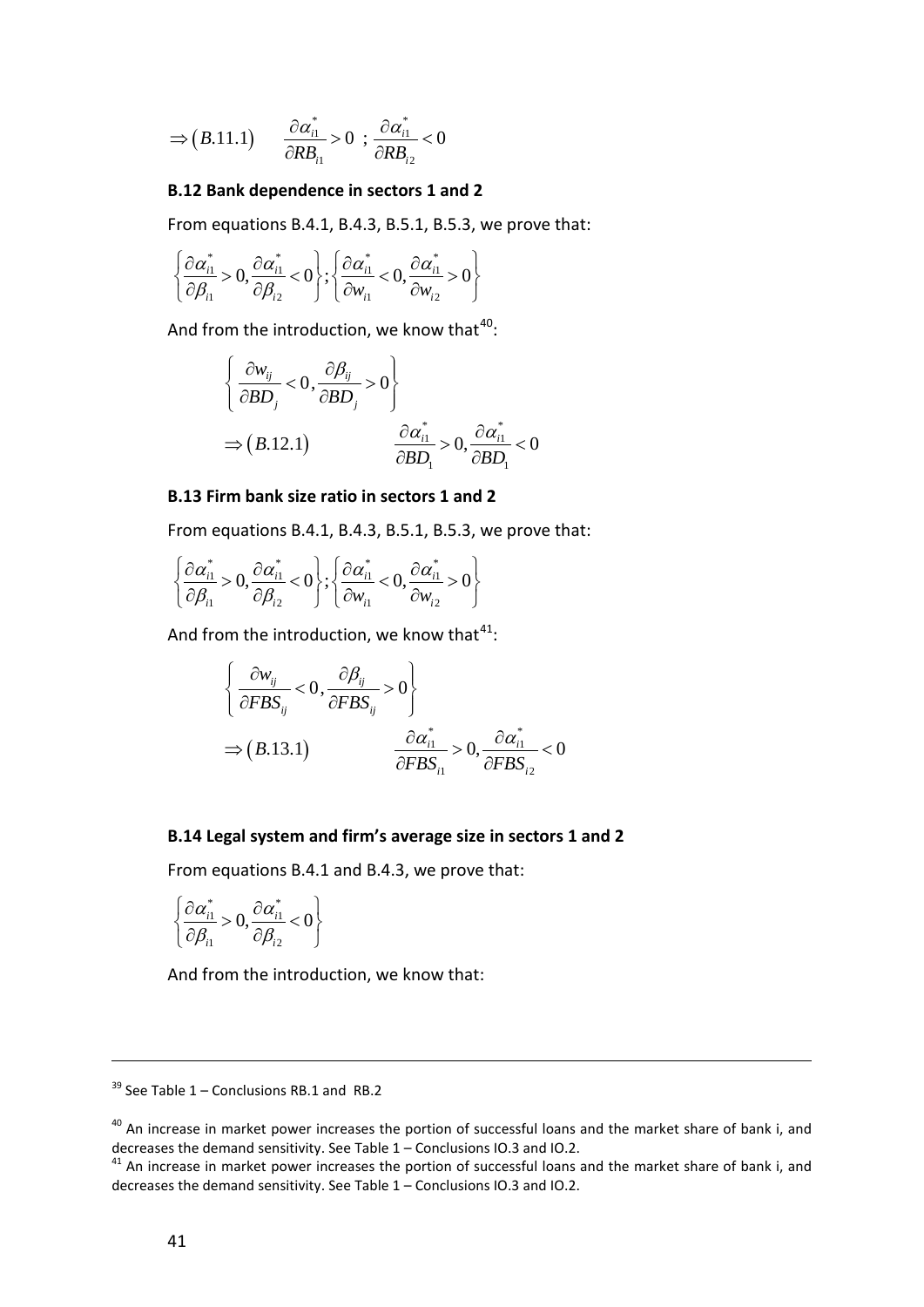$$
\begin{cases}\n\left\{\frac{\partial \beta_{ij}}{\partial LSFS_{ij}} > 0\right\} \\
\Rightarrow (B.14.1) \quad \frac{\partial \alpha_{i1}^*}{\partial LSFS_{i1}} > 0, \frac{\partial \alpha_{i1}^*}{\partial LSFS_{i2}} < 0\n\end{cases}
$$

# **B.15 Bank ownership and firm's average size in sectors 1 and 2**

From equations B.4.1 and B.4.3, we prove that:

$$
\left\{\frac{\partial \alpha_{i1}^*}{\partial \beta_{i1}} > 0, \frac{\partial \alpha_{i1}^*}{\partial \beta_{i2}} < 0\right\}
$$

And from the introduction, we know that:

$$
\begin{cases}\n\frac{\partial \beta_{ij}}{\partial BOFZ_{ij}} > 0\n\end{cases}
$$
\n
$$
\Rightarrow (B.15.1) \qquad \frac{\partial \alpha_{i1}^*}{\partial BOFZ_{i1}} > 0, \frac{\partial \alpha_{i1}^*}{\partial BOFZ_{i2}} < 0
$$

# **B.16 Collateral rate of bank i in sectors 1 and 2**

In section 4 (4.1 and 4.3), we show by simulation that:

$$
\left\{\frac{\partial \alpha_{i1}^*}{\partial PSL_{i1}(s)} > 0, \frac{\partial \alpha_{i1}^*}{\partial PSL_{i2}(s)} < 0\right\}, \left\{\frac{\partial \alpha_{i1}^*}{\partial \lambda_{i1}(s)} > 0, \frac{\partial \alpha_{i1}^*}{\partial \lambda_{i2}(s)} < 0\right\}
$$
  
From the introduction, we know that<sup>42</sup>: 
$$
\left\{\frac{\partial PSL_{ij}(s)}{\partial CR_{ij}} > 0, \frac{\partial \lambda_{ij}}{\partial MP_{ij}} > 0\right\}
$$

$$
(B.16.1) \qquad \frac{\partial \alpha_{i1}^*}{\partial CR_{i1}} > 0 \; ; \frac{\partial \alpha_{i1}^*}{\partial CR_{i2}} < 0
$$

We obtain:

And from equations B.4.1 and B.4.3, we prove that: 
$$
\begin{cases} \frac{\partial \alpha_{i1}}{\partial \beta_{i1}} > \end{cases}
$$

$$
\left\{\frac{\partial \alpha_{i1}^*}{\partial \beta_{i1}} > 0, \frac{\partial \alpha_{i1}^*}{\partial \beta_{i2}} < 0\right\}
$$

And from the introduction, we know that:  $\frac{\partial \beta_{ij}(s)}{\partial \sigma_{ij}} < 0$ *ij s CR*  $\left[\partial \beta_{ij}(s)\right]_{i=0}$  $\left\{\frac{P_y(z)}{2CD} < 0\right\}$  $\left[ \begin{array}{cc} \partial CR_{ij} \end{array} \right]$ 

We obtain:  $(B.16.2)$   $\frac{\partial \alpha_{i1}^*}{\partial \alpha_{i1}} < 0$  ;  $\frac{\partial \alpha_{i1}^*}{\partial \alpha_{i2}}$  $\sum_{i=1}^n$ .16.2)  $\frac{U\alpha_{i1}}{2\Omega} < 0$ ;  $\frac{U\alpha_{i1}}{2\Omega} > 0$  $CR_{i1}$   $\partial CR_{i}$ We obtain:  $(B.16.2)$  $\frac{\partial a_{i1}^*}{\partial x_{i2}^*}$  < 0 ;  $\frac{\partial a_{i1}^*}{\partial x_{i2}^*}$  >  $\partial CR_{i1}$   $\partial$ 

<span id="page-42-0"></span> $42$  The collateral can be used as a screening device; increasing the collateral increases the portion of successful loans and the recovery rate, but reduces the number of borrowers.